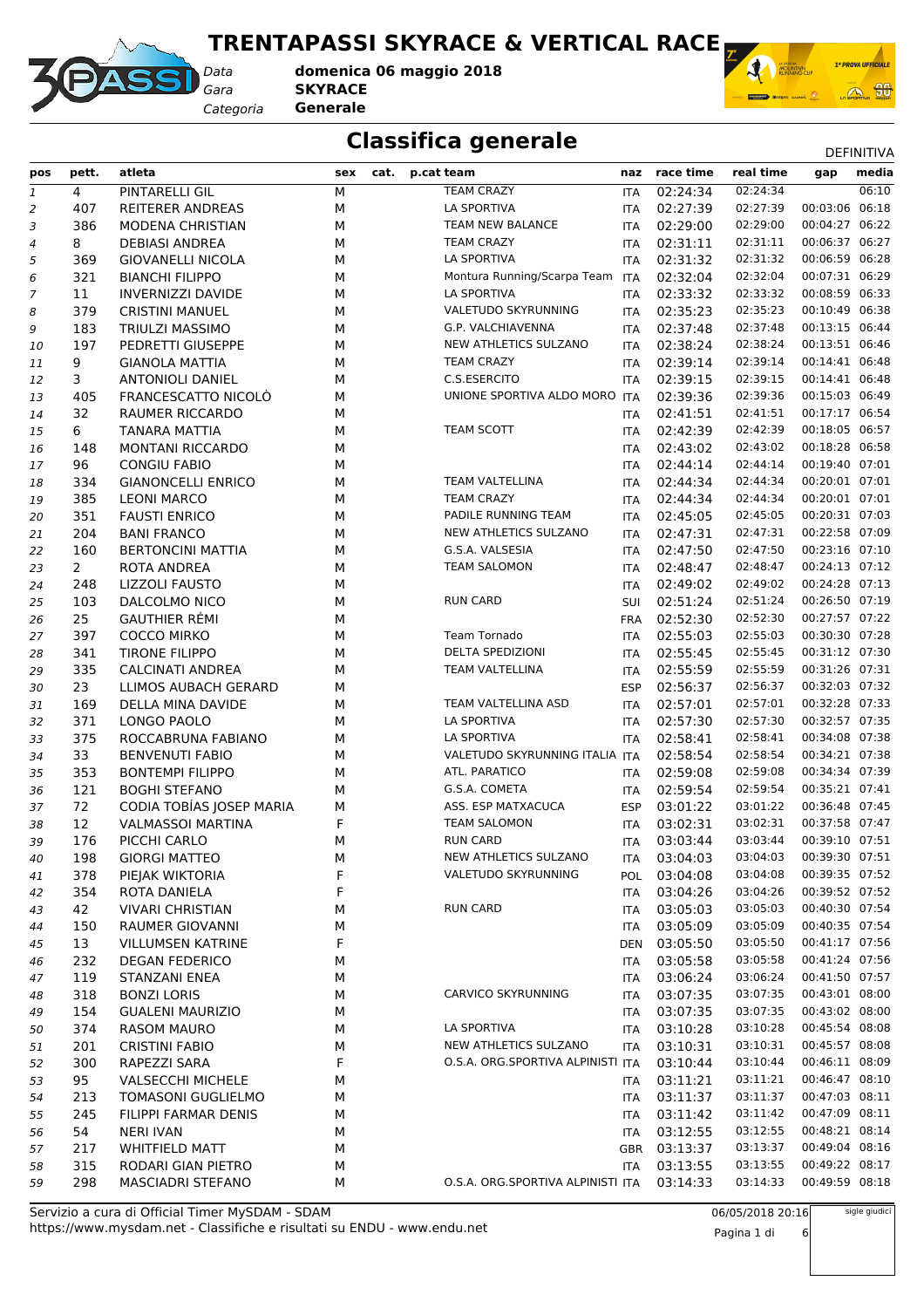| pos        | pett.      | atleta                                      | sex       | cat. | p.cat team                                  |            | naz race time        | real time            | media<br>gap                     |  |
|------------|------------|---------------------------------------------|-----------|------|---------------------------------------------|------------|----------------------|----------------------|----------------------------------|--|
| 60         | 236        | ZANCARLI MIRKO                              | М         |      |                                             | <b>ITA</b> | 03:14:43             | 03:14:43             | 00:50:10 08:19                   |  |
| 61         | 242        | PENNER PAOLO                                | М         |      | <b>SSD TREMALZO</b>                         | ITA        | 03:15:02             | 03:15:02             | 00:50:29 08:20                   |  |
| 62         | 200        | FERLINGHETTI PIETRO                         | М         |      | NEW ATHLETICS SULZANO                       | ITA        | 03:15:04             | 03:15:04             | 00:50:31 08:20                   |  |
| 63         | 406        | <b>GIOVANDO CHIARA</b>                      | F         |      | ATLETICA MONTE ROSA                         | <b>ITA</b> | 03:15:07             | 03:15:07             | 00:50:34 08:20                   |  |
| 64         | 352        | POSA SELLABONA XAVIER                       | М         |      | CITTADELLA 1592 PARMA                       | <b>ESP</b> | 03:15:18             | 03:15:18             | 00:50:45 08:20                   |  |
| 65         | 284        | LONGHI ROBERTO                              | М         |      | <b>SCAIS 3038</b>                           | ITA        | 03:17:44             | 03:17:44             | 00:53:10 08:26                   |  |
| 66         | 381        | <b>COMPAGNONI LUCIANO</b>                   | М         |      | ATL. ALTA VALTELLINA                        | <b>ITA</b> | 03:17:58             | 03:17:58             | 00:53:24 08:27                   |  |
| 67         | 346        | CICCI LINO                                  | М         |      | ATL. PARATICO                               | <b>ITA</b> | 03:18:10             | 03:18:10             | 00:53:36 08:28                   |  |
| 68         | 35         | <b>ANDREOZZI EMANUELE</b>                   | М         |      | <b>COMANO MOUNTAIN RUNNERS</b>              | ITA        | 03:19:31             | 03:19:31             | 00:54:57 08:31                   |  |
| 69         | 37         | SPEROTTO MIRKO                              | М         |      |                                             | <b>ITA</b> | 03:19:34             | 03:19:34             | 00:55:00 08:31                   |  |
| 70         | 48         | <b>LORA MATTIA</b>                          | М         |      |                                             | <b>ITA</b> | 03:19:44             | 03:19:44             | 00:55:11 08:32                   |  |
| 71         | 316        | MECCA CIVAT TOMMASO                         | M         |      | ATLETICA CANAVESANA                         | <b>ITA</b> | 03:20:21             | 03:20:21             | 00:55:47 08:33                   |  |
| 72         | 174        | <b>BRIDA CLAUDIO</b>                        | М         |      |                                             | <b>ITA</b> | 03:20:37             | 03:20:37             | 00:56:04 08:34                   |  |
| 73         | 19         | <b>VIERU LUDOVIC</b>                        | M         |      |                                             | <b>ROM</b> | 03:20:38             | 03:20:38             | 00:56:04 08:34                   |  |
| 74         | 125        | PESCE IVAN                                  | M         |      |                                             | <b>ITA</b> | 03:20:49             | 03:20:49             | 00:56:16 08:34                   |  |
| 75         | 330        | <b>BONI ANTONIO</b>                         | M         |      |                                             | <b>ITA</b> | 03:21:13             | 03:21:13             | 00:56:40 08:35                   |  |
| 76         | 215        | <b>COLASANTE CLAUDIO</b>                    | M         |      | ATLETICA VALLE BREMBANA                     | <b>ITA</b> | 03:21:27             | 03:21:27             | 00:56:54 08:36                   |  |
| 77         | 105        | <b>WALTER AURÉLIEN</b>                      | М         |      |                                             | SUI        | 03:21:35             | 03:21:35             | 00:57:02 08:36                   |  |
| 78         | 220        | <b>GIRELLI MANUEL</b>                       | М         |      | ASD TRAIL RUNNING BRESCIA                   | <b>ITA</b> | 03:21:37             | 03:21:37             | 00:57:04 08:36                   |  |
| 79         | 20         | SALVAI ANDREA                               | М         |      | <b>FREEMOUNT ASD</b>                        | <b>ITA</b> | 03:21:48             | 03:21:48             | 00:57:14 08:37                   |  |
| 80         | 228        | LAZZARO RAFINSKI MICHAL                     | М         |      |                                             | ITA        | 03:22:52             | 03:22:52             | 00:58:19 08:40                   |  |
| 81         | 195        | <b>SERIOLI GABRIELE</b>                     | М         |      | NEW ATHLETICS SULZANO                       | <b>ITA</b> | 03:24:18             | 03:24:18             | 00:59:45 08:43                   |  |
| 82         | 74         | <b>SORTENI SANDRO</b>                       | М         |      |                                             | <b>ITA</b> | 03:24:28             | 03:24:28             | 00:59:55 08:44                   |  |
| 83         | 366        | <b>GATTA RINALDO</b>                        | М         |      |                                             | ITA        | 03:25:39             | 03:25:39             | 01:01:06 08:47                   |  |
| 84         | 106        | LAMONATO SIMONE                             | М         |      |                                             | <b>ITA</b> | 03:27:01             | 03:27:01             | 01:02:27 08:50                   |  |
| 85         | 219        | <b>BINOTTO UGO</b>                          | М         |      |                                             | <b>ITA</b> | 03:27:16             | 03:27:16             | 01:02:42 08:51                   |  |
| 86         | 187        | PARISI RICCARDO                             | М         |      | VALETUDO SKYRUNNING ITALIA ITA              |            | 03:27:32             | 03:27:32             | 01:02:59 08:52                   |  |
| 87         | 314        | <b>NORIS ROBERTO</b>                        | М         |      | ASD GAN NEMBRO                              | <b>ITA</b> | 03:27:36             | 03:27:36             | 01:03:02 08:52                   |  |
| 88         | 192        | <b>MOSER MATTHIAS</b>                       | М         |      |                                             | <b>ITA</b> | 03:27:42             | 03:27:42             | 01:03:09 08:52                   |  |
| 89         | 205        | <b>CANDUSSO FEDERICO</b>                    | M         |      | <b>RUN CARD</b>                             | ITA        | 03:27:50             | 03:27:50             | 01:03:17 08:52                   |  |
| 90         | 207        | <b>GUERINI MANUEL</b>                       | М         |      |                                             | ITA        | 03:27:54             | 03:27:54             | 01:03:21 08:53                   |  |
| 91         | 123        | <b>BENEDETTI MAURIZIO</b>                   | М         |      |                                             | <b>ITA</b> | 03:28:14             | 03:28:14             | 01:03:41 08:53                   |  |
| 92         | 310        | <b>IACHELINI FEDERICA</b>                   | F         |      | ASD MADDALENE SKY                           | ITA        | 03:28:35             | 03:28:35             | 01:04:01 08:54                   |  |
| 93         | 328        | <b>BARONE ANTONINO</b>                      | М         |      | <b>ATLETICA MANARA</b>                      | <b>ITA</b> | 03:28:36             | 03:28:36             | 01:04:03 08:54                   |  |
| 94         | 164        | <b>BURATTI MARCO</b>                        | М         |      | ASD COMANO MOUNTAIN                         | <b>ITA</b> | 03:28:43             | 03:28:43             | 01:04:10 08:55                   |  |
| 95         | 156        | <b>MELESI BATTISTA</b>                      | М         |      | <b>TEAM PASTURO ASD</b>                     | ITA        | 03:28:50             | 03:28:50             | 01:04:17 08:55                   |  |
| 96         | 87         | <b>BATISTI GIORGIO</b>                      | М         |      |                                             | <b>ITA</b> | 03:29:10             | 03:29:10             | 01:04:37 08:56                   |  |
| 97         | 261        | <b>LOCATELLI GIORGIO</b>                    | М         |      | <b>RUN CARD</b>                             | ITA        | 03:29:44             | 03:29:44             | 01:05:10 08:57                   |  |
| 98         | 202        | <b>BRUGNANI FABIO</b>                       | М         |      | NEW ATHLETICS SULZANO                       | <b>ITA</b> | 03:29:49             | 03:29:49             | 01:05:16 08:57                   |  |
| 99         | 383        | <b>KROESS FRANZ</b>                         | ${\sf M}$ |      | ASC L.F.SARNTAL RAIFFEISEN ITA 03:29:51     |            |                      |                      | 03:29:51  01:05:17  08:58        |  |
| 100        | 400        | FRANZINI NADIA                              | F         |      | ATL. PARATICO                               | ITA        | 03:29:54             | 03:29:54             | 01:05:20 08:58                   |  |
| 101        | 324        | <b>BENETTI ERIC</b>                         | М         |      |                                             | ITA        | 03:30:01             | 03:30:01             | 01:05:27 08:58                   |  |
| 102        | 342        | FENTI MATTIA                                | М         |      |                                             | ITA        | 03:30:11             | 03:30:11             | 01:05:37 08:58                   |  |
| 103        | 347        | <b>CERUTI MARCO</b>                         | М         |      | NEW ATHLETICS SULZANO                       | ITA        | 03:30:52             | 03:30:52             | 01:06:19 09:00                   |  |
| 104        | 293        | RUGGERI GIUSEPPE                            | M         |      | <b>RUNNERS BERGAMO</b>                      | ITA        | 03:31:06             | 03:31:06             | 01:06:32 09:01                   |  |
| 105        | 118        | PRESA ELISA                                 | F         |      |                                             | ITA        | 03:31:41             | 03:31:41             | 01:07:07 09:02                   |  |
| 106        | 326        | <b>MAINO ANDREA</b>                         | М         |      |                                             | ITA        | 03:31:42             | 03:31:42             | 01:07:08 09:02                   |  |
| 107        | 238        | ALDI GIOVANNI                               | М         |      | RUNNING CAZZAGO SAN                         | ITA        | 03:32:22             | 03:32:22             | 01:07:48 09:04                   |  |
| 108        | 401        | <b>COLA GIANLUCA</b>                        | М         |      | <b>CIRCOLO MINERVA ASD</b>                  | ITA        | 03:32:37             | 03:32:37             | 01:08:04 09:05                   |  |
| 109        | 70         | <b>FRANZONI DAVIDE</b>                      | М         |      | <b>CORRINTIME</b><br><b>TEAM VALTELLINA</b> | ITA        | 03:33:21             | 03:33:21             | 01:08:47 09:07<br>01:08:55 09:07 |  |
| 110        | 365        | <b>FRANZI DOMENICO</b>                      | М         |      |                                             | ITA        | 03:33:29             | 03:33:29             |                                  |  |
| 111        | 253        | ROSSAINI DAVIDE                             | М         |      | ALTHEA movimento e                          | ITA        | 03:34:36             | 03:34:36             | 01:10:03 09:10<br>01:10:29 09:11 |  |
| 112        | 234        | <b>COLETTI LUCA</b>                         | М         |      |                                             | ITA        | 03:35:03             | 03:35:03             |                                  |  |
| 113        | 161<br>98  | <b>FASANA LORENZO</b><br>SABATINI FRANCESCO | М<br>М    |      | TEAM PASTURO ASD                            | ITA        | 03:35:19<br>03:35:57 | 03:35:19<br>03:35:57 | 01:10:46 09:12<br>01:11:24 09:13 |  |
| 114        |            | ROSSI FILIPPO                               | М         |      |                                             | ITA        | 03:36:15             | 03:36:15             | 01:11:41 09:14                   |  |
| 115<br>116 | 127<br>327 | <b>GIUDICI RICCARDO</b>                     | М         |      | <b>RUNNERS BERGAMO</b>                      | ITA<br>ITA | 03:36:16             | 03:36:16             | 01:11:42 09:14                   |  |
| 117        | 27         | <b>NESTICO' GIAN BRUNO</b>                  | М         |      | VALETUDO SKYRUNNING ITALIA ITA              |            | 03:36:26             | 03:36:26             | 01:11:52 09:14                   |  |
| 118        | 155        | <b>ORLANDI GIULIA</b>                       | F         |      | ASD COMANO MOUNTAIN                         | ITA        | 03:36:53             | 03:36:53             | 01:12:20 09:16                   |  |
| 119        | 332        | ALQUÀ VALENTINO                             | М         |      | ATL. ALTA VALTELLINA                        | ITA        | 03:36:54             | 03:36:54             | 01:12:20 09:16                   |  |
| 120        | 31         | PALTINEL IUSTIN                             | М         |      |                                             | ROM        | 03:37:17             | 03:37:17             | 01:12:44 09:17                   |  |
| 121        | 218        | <b>NORIS GIOVANNI</b>                       | М         |      |                                             | ITA        | 03:37:24             | 03:37:24             | 01:12:51 09:17                   |  |
| 122        | 339        | NIZZERO FEDERICO                            | М         |      |                                             | ITA        | 03:37:30             | 03:37:30             | 01:12:56 09:17                   |  |
| 123        | 94         | <b>MANGIA MATTEO</b>                        | М         |      |                                             | ITA        | 03:37:30             | 03:37:30             | 01:12:57 09:17                   |  |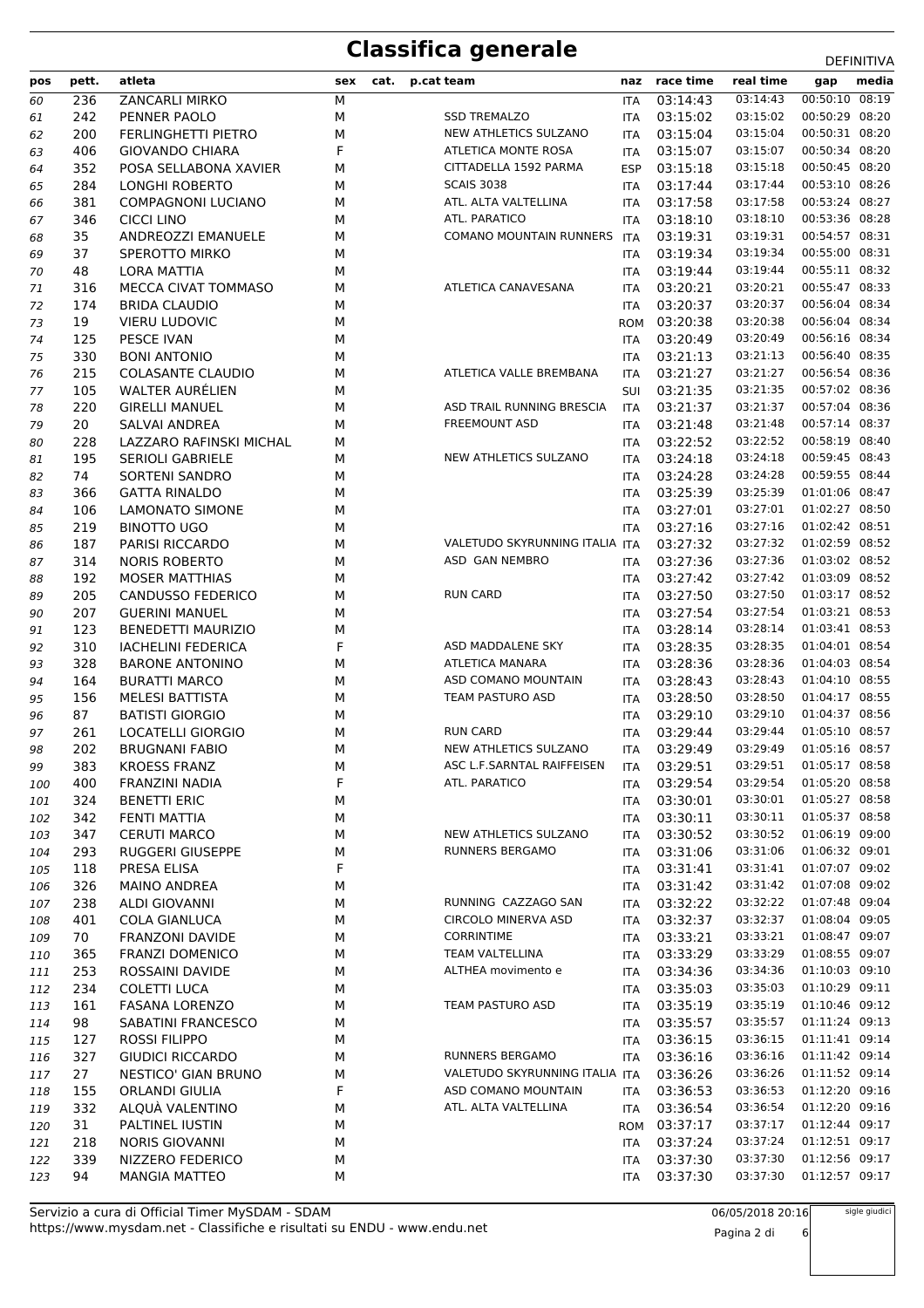| 01:13:08 09:18<br>03:37:42<br>03:37:42<br>144<br><b>VAIRA VITTORIO</b><br>М<br>124<br>ITA<br>01:13:26 09:18<br>210<br>М<br><b>SCAIS 3038</b><br>03:37:59<br>03:37:59<br><b>MASINARI PIETRO</b><br>125<br>ITA<br>01:13:42 09:19<br>03:38:16<br>116<br>М<br>03:38:16<br>126<br>CAVALLINO DANIELE<br>ITA<br>01:13:53 09:20<br>F<br>03:38:27<br>231<br><b>TOMASINI SILVIA</b><br>03:38:27<br>127<br>ITA<br>01:13:54 09:20<br>243<br>М<br>03:38:27<br>03:38:27<br>PICCIONELLO CLAUDIO<br>128<br><b>ITA</b><br>01:15:25 09:24<br>SSD SCHIANTARELLI ASOLA<br>03:39:58<br>361<br>М<br>03:39:58<br>129<br>SINICO DAVIDE<br>ITA<br>01:16:32 09:26<br>216<br>PELI FABIO<br>03:41:06<br>03:41:06<br>М<br>130<br>ITA<br>01:17:55 09:30<br>М<br>A.S.D. MONTANAIA RACING<br>03:42:29<br>03:42:29<br>179<br>PAPIS ALESSANDRO<br>131<br>ITA<br>01:19:01 09:33<br>97<br>RICCADONNA NICOLÒ<br>М<br>03:43:35<br>03:43:35<br>132<br>ITA<br>TEAM MUD & SNOW ASD<br>01:19:27 09:34<br>26<br>03:44:00<br>03:44:00<br>ZACCARELLI EUGENIO<br>М<br>133<br>ITA<br>01:19:31 09:34<br>225<br>М<br>03:44:04<br>03:44:04<br><b>DANESI EDY</b><br>134<br>ITA<br>ASD TRAIL RUNNING BRESCIA<br>01:20:43 09:37<br>221<br>03:45:16<br>03:45:16<br>135<br><b>GREGORIO STEFANO</b><br>М<br><b>ITA</b><br>U.S. MALONNO<br>03:45:19<br>01:20:46 09:37<br>325<br>03:45:19<br>CALVETTI PETER<br>М<br>136<br>ITA<br>01:21:54 09:40<br>М<br>ATL. RODENGO SAIANO MICO<br>03:46:28<br>244<br>ADESSA LIVIO<br>03:46:28<br>137<br>ITA<br>01:22:32 09:42<br>F<br>03:47:05<br>29<br>CAVALLI GIOVANNA<br>03:47:05<br>138<br><b>ITA</b><br>01:22:44 09:42<br>71<br><b>GROSSI PAOLO</b><br>VALETUDO SKYRUNNING ITALIA ITA<br>03:47:18<br>03:47:18<br>М<br>139<br>01:22:58 09:43<br>03:47:32<br>41<br><b>FERRARI FABIO</b><br>М<br>03:47:32<br>140<br><b>ITA</b><br>01:23:36 09:44<br>NEW ATHLETICS SULZANO<br>03:48:09<br>М<br>03:48:09<br>199<br><b>FRIGERIO PAOLO</b><br>141<br>ITA<br>01:23:42 09:45<br>F<br><b>TEAM NOENE</b><br>03:48:16<br>03:48:16<br>278<br><b>MOTTIN KRISTEL</b><br>142<br>ITA<br>01:23:43 09:45<br>ATL. GAVARDO '90 LIB.<br>287<br>PETTINARI GIUSEPPE LUCA<br>М<br>03:48:17<br>03:48:17<br>143<br><b>ITA</b><br>01:23:57 09:45<br>NEW ATHLETICS SULZANO<br>203<br>М<br>03:48:30<br>03:48:30<br>144<br><b>BREVI LENNI MORIS</b><br>ITA<br>F<br>01:24:16 09:46<br>03:48:50<br>266<br><b>GALLO GIULIA</b><br>03:48:50<br>145<br><b>ITA</b><br>01:24:26 09:47<br>403<br>М<br>A.S.C.SARNTAL<br>03:49:00<br><b>MAIR MARTIN</b><br>03:49:00<br>146<br><b>ITA</b><br>TEAM SCOTT<br>01:25:10 09:49<br>5<br>M<br>03:49:44<br>03:49:44<br>147<br><b>BRUNOD BRUNO</b><br><b>ITA</b><br>01:25:31 09:49<br>ATL. PARATICO<br>03:50:05<br>03:50:05<br>50<br><b>CAROLI GIANLUCA</b><br>М<br>148<br>ITA<br>01:27:17 09:54<br>294<br>STAGNOLI MASSIMO<br>М<br><b>SSD BAGOLINO</b><br>03:51:51<br>03:51:51<br>149<br><b>ITA</b><br>01:27:50 09:55<br>03:52:24<br>65<br>OUTDOOR RUNNER COMUNITY<br>03:52:24<br>CHIEREGHIN BENIAMINO<br>М<br><b>ITA</b><br>150<br>01:27:52 09:55<br>110<br>03:52:25<br>03:52:25<br>PULINETTI DAMIANO<br>151<br>М<br><b>ITA</b><br>01:27:58 09:56<br>03:52:32<br>51<br><b>BINOTTO FRANCESCO</b><br>М<br><b>RUN CARD</b><br>03:52:32<br>152<br><b>ITA</b><br>01:28:45 09:58<br>03:53:18<br>М<br>03:53:18<br>153<br>133<br><b>COTELLI FABIO</b><br><b>ITA</b><br>01:28:50 09:58<br>233<br>03:53:23<br>03:53:23<br>PICCO NORIS<br>М<br>154<br>ITA<br>01:29:42 10:00<br>М<br>ROSA RUNNING TEAM<br>295<br>PIRLO PIETRO<br>03:54:16<br>03:54:16<br>155<br><b>ITA</b><br>F<br>LA SPORTIVA<br>01:29:50 10:01<br>373<br>03:54:24<br>03:54:24<br>156<br>PEDERIVA CARLOTTA<br><b>ITA</b><br>01:30:13 10:01<br>03:54:46<br>03:54:46<br>157<br>64<br>LEONARDELLI MARTINO<br>М<br><b>ITA</b><br>LA SPORTIVA<br>01:30:33 10:02<br>377<br>RODIO ROBERTO<br>М<br>03:55:07<br>03:55:07<br>158<br><b>ITA</b><br>01:30:41 10:03<br>03:55:15<br>03:55:15<br>159<br>113<br><b>ACCAME ALBINO</b><br>М<br>ITA<br>01:30:44 10:03<br><b>BADINI IACOPO NICCOLO</b><br>03:55:17<br>03:55:17<br>305<br>М<br>160<br><b>ITA</b><br>01:31:01 10:04<br>03:55:34<br>03:55:34<br>190<br><b>ZENI ANDREA</b><br>М<br>161<br><b>ITA</b><br>03:55:45<br>01:31:11 10:04<br>209<br>03:55:45<br>162<br><b>CASANOVA MARIO</b><br>М<br><b>ITA</b><br>338<br>03:56:36  01:32:03  10:06<br>163<br>PRANDELLI FABIO<br>М<br>ITA 03:56:36<br>F<br>01:32:35 10:08<br>A.S.D. IL GREGGE RIBELLE<br>03:57:08<br>03:57:08<br>273<br>LASTRI MARIA ELISABETTA<br>164<br><b>ITA</b><br>01:33:59 10:11<br>03:58:33<br>03:58:33<br>138<br><b>MOIOLI MICHELE</b><br>М<br>165<br><b>ITA</b><br>TRAIL RUNNERS FINALE L. ASD<br>03:58:37<br>03:58:37<br>01:34:03 10:11<br>212<br>PAVONE MARCO<br>М<br>166<br>ITA<br>01:34:40 10:13<br>М<br>03:59:13<br>03:59:13<br>28<br><b>CARAFFA MIRCO</b><br>167<br><b>ITA</b><br><b>ASD CASTELRAIDER</b><br>01:35:02 10:14<br>62<br>М<br>03:59:36<br>03:59:36<br>168<br>PUPO ROBERTO BRUNO<br>ITA<br>F<br>01:35:16 10:14<br>ATL. PARATICO<br>03:59:49<br>03:59:49<br>49<br><b>VAGNI MONICA</b><br>169<br>ITA<br>01:35:22 10:15<br>03:59:55<br>03:59:55<br>309<br><b>NIGI DAMIANO</b><br>М<br>170<br>ITA<br>01:35:45 10:16<br>М<br>04:00:18<br>04:00:18<br>189<br><b>TOMASONI STEFANO</b><br>171<br><b>ITA</b><br>М<br>04:00:19<br>04:00:19<br>01:35:45 10:16<br>256<br><b>SURACE FRANCESCO</b><br>172<br>ITA<br>F<br>ASD FALCHI LECCO<br>04:01:24<br>01:36:50 10:18<br>04:01:24<br>250<br>PICCO ALICE<br>173<br><b>ITA</b><br>NEW ATHLETICS SULZANO<br>01:37:30 10:20<br>196<br>М<br>04:02:04<br>04:02:04<br>SCHIOPPETTI GIULIANO<br>174<br>ITA<br>79<br><b>RUN CARD</b><br>04:02:31<br>04:02:31<br>01:37:57 10:21<br><b>DEDNDREJAJ STIVENS</b><br>М<br>175<br>ITA<br>04:02:49<br>01:38:15 10:22<br>362<br><b>GREGORI JACOPO</b><br>O.S.A. ORG.SPORTIVA ALPINISTI ITA<br>04:02:49<br>М<br>176<br>04:03:41<br>04:03:41<br>01:39:07 10:24<br>21<br>RIGHETTI FRANCO<br>М<br>177<br>ITA<br>01:39:11 10:24<br>М<br>04:03:44<br>04:03:44<br>311<br>PAROLARI ROBERTO<br>178<br>ITA<br>F<br>VALETUDO SKYRUNNING ITALIA ITA<br>01:41:17 10:30<br>04:05:51<br>04:05:51<br>389<br><b>TAIOCCHI SARA</b><br>179<br>01:41:35 10:31<br>394<br>М<br>ATLETICA CLARINA TRENTINO<br>04:06:09<br>04:06:09<br>SILVESTRI ANDREA<br>180<br><b>ITA</b><br>01:43:54 10:37<br>TEAM PASTURO ASD<br>04:08:28<br>04:08:28<br>157<br><b>BARUFFALDI FRANCESCO</b><br>М<br>181<br><b>ITA</b><br>01:44:06 10:37<br>237<br><b>RUN CARD</b><br>04:08:40<br>04:08:40<br><b>NORIS MARIO FRANCESCO</b><br>М<br>182<br><b>ITA</b><br>01:44:07 10:37<br>131<br>04:08:41<br>04:08:41<br>183<br>PELLIS PAOLO<br>М<br>ITA<br>М<br>04:08:41<br>04:08:41<br>01:44:07 10:37<br>130<br><b>FARRIS MASSIMO</b><br>184<br>ITA<br>01:44:14 10:37<br>283<br>М<br>U.S. MALONNO<br>04:08:47<br>04:08:47<br><b>MARNIGA VITTORIO</b><br>185<br><b>ITA</b><br>F<br>80<br>COMANO MOUNTAIN RUNNERS ITA<br>04:09:15<br>04:09:15<br>01:44:41 10:39<br>PARISI IDA<br>186 | pos | pett. | atleta            | sex | cat. | p.cat team       | naz | race time | real time | media<br>gap   |
|---------------------------------------------------------------------------------------------------------------------------------------------------------------------------------------------------------------------------------------------------------------------------------------------------------------------------------------------------------------------------------------------------------------------------------------------------------------------------------------------------------------------------------------------------------------------------------------------------------------------------------------------------------------------------------------------------------------------------------------------------------------------------------------------------------------------------------------------------------------------------------------------------------------------------------------------------------------------------------------------------------------------------------------------------------------------------------------------------------------------------------------------------------------------------------------------------------------------------------------------------------------------------------------------------------------------------------------------------------------------------------------------------------------------------------------------------------------------------------------------------------------------------------------------------------------------------------------------------------------------------------------------------------------------------------------------------------------------------------------------------------------------------------------------------------------------------------------------------------------------------------------------------------------------------------------------------------------------------------------------------------------------------------------------------------------------------------------------------------------------------------------------------------------------------------------------------------------------------------------------------------------------------------------------------------------------------------------------------------------------------------------------------------------------------------------------------------------------------------------------------------------------------------------------------------------------------------------------------------------------------------------------------------------------------------------------------------------------------------------------------------------------------------------------------------------------------------------------------------------------------------------------------------------------------------------------------------------------------------------------------------------------------------------------------------------------------------------------------------------------------------------------------------------------------------------------------------------------------------------------------------------------------------------------------------------------------------------------------------------------------------------------------------------------------------------------------------------------------------------------------------------------------------------------------------------------------------------------------------------------------------------------------------------------------------------------------------------------------------------------------------------------------------------------------------------------------------------------------------------------------------------------------------------------------------------------------------------------------------------------------------------------------------------------------------------------------------------------------------------------------------------------------------------------------------------------------------------------------------------------------------------------------------------------------------------------------------------------------------------------------------------------------------------------------------------------------------------------------------------------------------------------------------------------------------------------------------------------------------------------------------------------------------------------------------------------------------------------------------------------------------------------------------------------------------------------------------------------------------------------------------------------------------------------------------------------------------------------------------------------------------------------------------------------------------------------------------------------------------------------------------------------------------------------------------------------------------------------------------------------------------------------------------------------------------------------------------------------------------------------------------------------------------------------------------------------------------------------------------------------------------------------------------------------------------------------------------------------------------------------------------------------------------------------------------------------------------------------------------------------------------------------------------------------------------------------------------------------------------------------------------------------------------------------------------------------------------------------------------------------------------------------------------------------------------------------------------------------------------------------------------------------------------------------------------------------------------------------------------------------------------------------------------------------------------------------------------------------------------------------------------------------------------------------------------------------------------------------------------------------------------------------------------------------------------------------------------------------------------------------------------------------------------------------------------------------------------------------------------------------------------------------------------------------------------------------------------------------------------------------------------------------------------------------------------------------------------------|-----|-------|-------------------|-----|------|------------------|-----|-----------|-----------|----------------|
|                                                                                                                                                                                                                                                                                                                                                                                                                                                                                                                                                                                                                                                                                                                                                                                                                                                                                                                                                                                                                                                                                                                                                                                                                                                                                                                                                                                                                                                                                                                                                                                                                                                                                                                                                                                                                                                                                                                                                                                                                                                                                                                                                                                                                                                                                                                                                                                                                                                                                                                                                                                                                                                                                                                                                                                                                                                                                                                                                                                                                                                                                                                                                                                                                                                                                                                                                                                                                                                                                                                                                                                                                                                                                                                                                                                                                                                                                                                                                                                                                                                                                                                                                                                                                                                                                                                                                                                                                                                                                                                                                                                                                                                                                                                                                                                                                                                                                                                                                                                                                                                                                                                                                                                                                                                                                                                                                                                                                                                                                                                                                                                                                                                                                                                                                                                                                                                                                                                                                                                                                                                                                                                                                                                                                                                                                                                                                                                                                                                                                                                                                                                                                                                                                                                                                                                                                                                                                                                                                               |     |       |                   |     |      |                  |     |           |           |                |
|                                                                                                                                                                                                                                                                                                                                                                                                                                                                                                                                                                                                                                                                                                                                                                                                                                                                                                                                                                                                                                                                                                                                                                                                                                                                                                                                                                                                                                                                                                                                                                                                                                                                                                                                                                                                                                                                                                                                                                                                                                                                                                                                                                                                                                                                                                                                                                                                                                                                                                                                                                                                                                                                                                                                                                                                                                                                                                                                                                                                                                                                                                                                                                                                                                                                                                                                                                                                                                                                                                                                                                                                                                                                                                                                                                                                                                                                                                                                                                                                                                                                                                                                                                                                                                                                                                                                                                                                                                                                                                                                                                                                                                                                                                                                                                                                                                                                                                                                                                                                                                                                                                                                                                                                                                                                                                                                                                                                                                                                                                                                                                                                                                                                                                                                                                                                                                                                                                                                                                                                                                                                                                                                                                                                                                                                                                                                                                                                                                                                                                                                                                                                                                                                                                                                                                                                                                                                                                                                                               |     |       |                   |     |      |                  |     |           |           |                |
|                                                                                                                                                                                                                                                                                                                                                                                                                                                                                                                                                                                                                                                                                                                                                                                                                                                                                                                                                                                                                                                                                                                                                                                                                                                                                                                                                                                                                                                                                                                                                                                                                                                                                                                                                                                                                                                                                                                                                                                                                                                                                                                                                                                                                                                                                                                                                                                                                                                                                                                                                                                                                                                                                                                                                                                                                                                                                                                                                                                                                                                                                                                                                                                                                                                                                                                                                                                                                                                                                                                                                                                                                                                                                                                                                                                                                                                                                                                                                                                                                                                                                                                                                                                                                                                                                                                                                                                                                                                                                                                                                                                                                                                                                                                                                                                                                                                                                                                                                                                                                                                                                                                                                                                                                                                                                                                                                                                                                                                                                                                                                                                                                                                                                                                                                                                                                                                                                                                                                                                                                                                                                                                                                                                                                                                                                                                                                                                                                                                                                                                                                                                                                                                                                                                                                                                                                                                                                                                                                               |     |       |                   |     |      |                  |     |           |           |                |
|                                                                                                                                                                                                                                                                                                                                                                                                                                                                                                                                                                                                                                                                                                                                                                                                                                                                                                                                                                                                                                                                                                                                                                                                                                                                                                                                                                                                                                                                                                                                                                                                                                                                                                                                                                                                                                                                                                                                                                                                                                                                                                                                                                                                                                                                                                                                                                                                                                                                                                                                                                                                                                                                                                                                                                                                                                                                                                                                                                                                                                                                                                                                                                                                                                                                                                                                                                                                                                                                                                                                                                                                                                                                                                                                                                                                                                                                                                                                                                                                                                                                                                                                                                                                                                                                                                                                                                                                                                                                                                                                                                                                                                                                                                                                                                                                                                                                                                                                                                                                                                                                                                                                                                                                                                                                                                                                                                                                                                                                                                                                                                                                                                                                                                                                                                                                                                                                                                                                                                                                                                                                                                                                                                                                                                                                                                                                                                                                                                                                                                                                                                                                                                                                                                                                                                                                                                                                                                                                                               |     |       |                   |     |      |                  |     |           |           |                |
|                                                                                                                                                                                                                                                                                                                                                                                                                                                                                                                                                                                                                                                                                                                                                                                                                                                                                                                                                                                                                                                                                                                                                                                                                                                                                                                                                                                                                                                                                                                                                                                                                                                                                                                                                                                                                                                                                                                                                                                                                                                                                                                                                                                                                                                                                                                                                                                                                                                                                                                                                                                                                                                                                                                                                                                                                                                                                                                                                                                                                                                                                                                                                                                                                                                                                                                                                                                                                                                                                                                                                                                                                                                                                                                                                                                                                                                                                                                                                                                                                                                                                                                                                                                                                                                                                                                                                                                                                                                                                                                                                                                                                                                                                                                                                                                                                                                                                                                                                                                                                                                                                                                                                                                                                                                                                                                                                                                                                                                                                                                                                                                                                                                                                                                                                                                                                                                                                                                                                                                                                                                                                                                                                                                                                                                                                                                                                                                                                                                                                                                                                                                                                                                                                                                                                                                                                                                                                                                                                               |     |       |                   |     |      |                  |     |           |           |                |
|                                                                                                                                                                                                                                                                                                                                                                                                                                                                                                                                                                                                                                                                                                                                                                                                                                                                                                                                                                                                                                                                                                                                                                                                                                                                                                                                                                                                                                                                                                                                                                                                                                                                                                                                                                                                                                                                                                                                                                                                                                                                                                                                                                                                                                                                                                                                                                                                                                                                                                                                                                                                                                                                                                                                                                                                                                                                                                                                                                                                                                                                                                                                                                                                                                                                                                                                                                                                                                                                                                                                                                                                                                                                                                                                                                                                                                                                                                                                                                                                                                                                                                                                                                                                                                                                                                                                                                                                                                                                                                                                                                                                                                                                                                                                                                                                                                                                                                                                                                                                                                                                                                                                                                                                                                                                                                                                                                                                                                                                                                                                                                                                                                                                                                                                                                                                                                                                                                                                                                                                                                                                                                                                                                                                                                                                                                                                                                                                                                                                                                                                                                                                                                                                                                                                                                                                                                                                                                                                                               |     |       |                   |     |      |                  |     |           |           |                |
|                                                                                                                                                                                                                                                                                                                                                                                                                                                                                                                                                                                                                                                                                                                                                                                                                                                                                                                                                                                                                                                                                                                                                                                                                                                                                                                                                                                                                                                                                                                                                                                                                                                                                                                                                                                                                                                                                                                                                                                                                                                                                                                                                                                                                                                                                                                                                                                                                                                                                                                                                                                                                                                                                                                                                                                                                                                                                                                                                                                                                                                                                                                                                                                                                                                                                                                                                                                                                                                                                                                                                                                                                                                                                                                                                                                                                                                                                                                                                                                                                                                                                                                                                                                                                                                                                                                                                                                                                                                                                                                                                                                                                                                                                                                                                                                                                                                                                                                                                                                                                                                                                                                                                                                                                                                                                                                                                                                                                                                                                                                                                                                                                                                                                                                                                                                                                                                                                                                                                                                                                                                                                                                                                                                                                                                                                                                                                                                                                                                                                                                                                                                                                                                                                                                                                                                                                                                                                                                                                               |     |       |                   |     |      |                  |     |           |           |                |
|                                                                                                                                                                                                                                                                                                                                                                                                                                                                                                                                                                                                                                                                                                                                                                                                                                                                                                                                                                                                                                                                                                                                                                                                                                                                                                                                                                                                                                                                                                                                                                                                                                                                                                                                                                                                                                                                                                                                                                                                                                                                                                                                                                                                                                                                                                                                                                                                                                                                                                                                                                                                                                                                                                                                                                                                                                                                                                                                                                                                                                                                                                                                                                                                                                                                                                                                                                                                                                                                                                                                                                                                                                                                                                                                                                                                                                                                                                                                                                                                                                                                                                                                                                                                                                                                                                                                                                                                                                                                                                                                                                                                                                                                                                                                                                                                                                                                                                                                                                                                                                                                                                                                                                                                                                                                                                                                                                                                                                                                                                                                                                                                                                                                                                                                                                                                                                                                                                                                                                                                                                                                                                                                                                                                                                                                                                                                                                                                                                                                                                                                                                                                                                                                                                                                                                                                                                                                                                                                                               |     |       |                   |     |      |                  |     |           |           |                |
|                                                                                                                                                                                                                                                                                                                                                                                                                                                                                                                                                                                                                                                                                                                                                                                                                                                                                                                                                                                                                                                                                                                                                                                                                                                                                                                                                                                                                                                                                                                                                                                                                                                                                                                                                                                                                                                                                                                                                                                                                                                                                                                                                                                                                                                                                                                                                                                                                                                                                                                                                                                                                                                                                                                                                                                                                                                                                                                                                                                                                                                                                                                                                                                                                                                                                                                                                                                                                                                                                                                                                                                                                                                                                                                                                                                                                                                                                                                                                                                                                                                                                                                                                                                                                                                                                                                                                                                                                                                                                                                                                                                                                                                                                                                                                                                                                                                                                                                                                                                                                                                                                                                                                                                                                                                                                                                                                                                                                                                                                                                                                                                                                                                                                                                                                                                                                                                                                                                                                                                                                                                                                                                                                                                                                                                                                                                                                                                                                                                                                                                                                                                                                                                                                                                                                                                                                                                                                                                                                               |     |       |                   |     |      |                  |     |           |           |                |
|                                                                                                                                                                                                                                                                                                                                                                                                                                                                                                                                                                                                                                                                                                                                                                                                                                                                                                                                                                                                                                                                                                                                                                                                                                                                                                                                                                                                                                                                                                                                                                                                                                                                                                                                                                                                                                                                                                                                                                                                                                                                                                                                                                                                                                                                                                                                                                                                                                                                                                                                                                                                                                                                                                                                                                                                                                                                                                                                                                                                                                                                                                                                                                                                                                                                                                                                                                                                                                                                                                                                                                                                                                                                                                                                                                                                                                                                                                                                                                                                                                                                                                                                                                                                                                                                                                                                                                                                                                                                                                                                                                                                                                                                                                                                                                                                                                                                                                                                                                                                                                                                                                                                                                                                                                                                                                                                                                                                                                                                                                                                                                                                                                                                                                                                                                                                                                                                                                                                                                                                                                                                                                                                                                                                                                                                                                                                                                                                                                                                                                                                                                                                                                                                                                                                                                                                                                                                                                                                                               |     |       |                   |     |      |                  |     |           |           |                |
|                                                                                                                                                                                                                                                                                                                                                                                                                                                                                                                                                                                                                                                                                                                                                                                                                                                                                                                                                                                                                                                                                                                                                                                                                                                                                                                                                                                                                                                                                                                                                                                                                                                                                                                                                                                                                                                                                                                                                                                                                                                                                                                                                                                                                                                                                                                                                                                                                                                                                                                                                                                                                                                                                                                                                                                                                                                                                                                                                                                                                                                                                                                                                                                                                                                                                                                                                                                                                                                                                                                                                                                                                                                                                                                                                                                                                                                                                                                                                                                                                                                                                                                                                                                                                                                                                                                                                                                                                                                                                                                                                                                                                                                                                                                                                                                                                                                                                                                                                                                                                                                                                                                                                                                                                                                                                                                                                                                                                                                                                                                                                                                                                                                                                                                                                                                                                                                                                                                                                                                                                                                                                                                                                                                                                                                                                                                                                                                                                                                                                                                                                                                                                                                                                                                                                                                                                                                                                                                                                               |     |       |                   |     |      |                  |     |           |           |                |
|                                                                                                                                                                                                                                                                                                                                                                                                                                                                                                                                                                                                                                                                                                                                                                                                                                                                                                                                                                                                                                                                                                                                                                                                                                                                                                                                                                                                                                                                                                                                                                                                                                                                                                                                                                                                                                                                                                                                                                                                                                                                                                                                                                                                                                                                                                                                                                                                                                                                                                                                                                                                                                                                                                                                                                                                                                                                                                                                                                                                                                                                                                                                                                                                                                                                                                                                                                                                                                                                                                                                                                                                                                                                                                                                                                                                                                                                                                                                                                                                                                                                                                                                                                                                                                                                                                                                                                                                                                                                                                                                                                                                                                                                                                                                                                                                                                                                                                                                                                                                                                                                                                                                                                                                                                                                                                                                                                                                                                                                                                                                                                                                                                                                                                                                                                                                                                                                                                                                                                                                                                                                                                                                                                                                                                                                                                                                                                                                                                                                                                                                                                                                                                                                                                                                                                                                                                                                                                                                                               |     |       |                   |     |      |                  |     |           |           |                |
|                                                                                                                                                                                                                                                                                                                                                                                                                                                                                                                                                                                                                                                                                                                                                                                                                                                                                                                                                                                                                                                                                                                                                                                                                                                                                                                                                                                                                                                                                                                                                                                                                                                                                                                                                                                                                                                                                                                                                                                                                                                                                                                                                                                                                                                                                                                                                                                                                                                                                                                                                                                                                                                                                                                                                                                                                                                                                                                                                                                                                                                                                                                                                                                                                                                                                                                                                                                                                                                                                                                                                                                                                                                                                                                                                                                                                                                                                                                                                                                                                                                                                                                                                                                                                                                                                                                                                                                                                                                                                                                                                                                                                                                                                                                                                                                                                                                                                                                                                                                                                                                                                                                                                                                                                                                                                                                                                                                                                                                                                                                                                                                                                                                                                                                                                                                                                                                                                                                                                                                                                                                                                                                                                                                                                                                                                                                                                                                                                                                                                                                                                                                                                                                                                                                                                                                                                                                                                                                                                               |     |       |                   |     |      |                  |     |           |           |                |
|                                                                                                                                                                                                                                                                                                                                                                                                                                                                                                                                                                                                                                                                                                                                                                                                                                                                                                                                                                                                                                                                                                                                                                                                                                                                                                                                                                                                                                                                                                                                                                                                                                                                                                                                                                                                                                                                                                                                                                                                                                                                                                                                                                                                                                                                                                                                                                                                                                                                                                                                                                                                                                                                                                                                                                                                                                                                                                                                                                                                                                                                                                                                                                                                                                                                                                                                                                                                                                                                                                                                                                                                                                                                                                                                                                                                                                                                                                                                                                                                                                                                                                                                                                                                                                                                                                                                                                                                                                                                                                                                                                                                                                                                                                                                                                                                                                                                                                                                                                                                                                                                                                                                                                                                                                                                                                                                                                                                                                                                                                                                                                                                                                                                                                                                                                                                                                                                                                                                                                                                                                                                                                                                                                                                                                                                                                                                                                                                                                                                                                                                                                                                                                                                                                                                                                                                                                                                                                                                                               |     |       |                   |     |      |                  |     |           |           |                |
|                                                                                                                                                                                                                                                                                                                                                                                                                                                                                                                                                                                                                                                                                                                                                                                                                                                                                                                                                                                                                                                                                                                                                                                                                                                                                                                                                                                                                                                                                                                                                                                                                                                                                                                                                                                                                                                                                                                                                                                                                                                                                                                                                                                                                                                                                                                                                                                                                                                                                                                                                                                                                                                                                                                                                                                                                                                                                                                                                                                                                                                                                                                                                                                                                                                                                                                                                                                                                                                                                                                                                                                                                                                                                                                                                                                                                                                                                                                                                                                                                                                                                                                                                                                                                                                                                                                                                                                                                                                                                                                                                                                                                                                                                                                                                                                                                                                                                                                                                                                                                                                                                                                                                                                                                                                                                                                                                                                                                                                                                                                                                                                                                                                                                                                                                                                                                                                                                                                                                                                                                                                                                                                                                                                                                                                                                                                                                                                                                                                                                                                                                                                                                                                                                                                                                                                                                                                                                                                                                               |     |       |                   |     |      |                  |     |           |           |                |
|                                                                                                                                                                                                                                                                                                                                                                                                                                                                                                                                                                                                                                                                                                                                                                                                                                                                                                                                                                                                                                                                                                                                                                                                                                                                                                                                                                                                                                                                                                                                                                                                                                                                                                                                                                                                                                                                                                                                                                                                                                                                                                                                                                                                                                                                                                                                                                                                                                                                                                                                                                                                                                                                                                                                                                                                                                                                                                                                                                                                                                                                                                                                                                                                                                                                                                                                                                                                                                                                                                                                                                                                                                                                                                                                                                                                                                                                                                                                                                                                                                                                                                                                                                                                                                                                                                                                                                                                                                                                                                                                                                                                                                                                                                                                                                                                                                                                                                                                                                                                                                                                                                                                                                                                                                                                                                                                                                                                                                                                                                                                                                                                                                                                                                                                                                                                                                                                                                                                                                                                                                                                                                                                                                                                                                                                                                                                                                                                                                                                                                                                                                                                                                                                                                                                                                                                                                                                                                                                                               |     |       |                   |     |      |                  |     |           |           |                |
|                                                                                                                                                                                                                                                                                                                                                                                                                                                                                                                                                                                                                                                                                                                                                                                                                                                                                                                                                                                                                                                                                                                                                                                                                                                                                                                                                                                                                                                                                                                                                                                                                                                                                                                                                                                                                                                                                                                                                                                                                                                                                                                                                                                                                                                                                                                                                                                                                                                                                                                                                                                                                                                                                                                                                                                                                                                                                                                                                                                                                                                                                                                                                                                                                                                                                                                                                                                                                                                                                                                                                                                                                                                                                                                                                                                                                                                                                                                                                                                                                                                                                                                                                                                                                                                                                                                                                                                                                                                                                                                                                                                                                                                                                                                                                                                                                                                                                                                                                                                                                                                                                                                                                                                                                                                                                                                                                                                                                                                                                                                                                                                                                                                                                                                                                                                                                                                                                                                                                                                                                                                                                                                                                                                                                                                                                                                                                                                                                                                                                                                                                                                                                                                                                                                                                                                                                                                                                                                                                               |     |       |                   |     |      |                  |     |           |           |                |
|                                                                                                                                                                                                                                                                                                                                                                                                                                                                                                                                                                                                                                                                                                                                                                                                                                                                                                                                                                                                                                                                                                                                                                                                                                                                                                                                                                                                                                                                                                                                                                                                                                                                                                                                                                                                                                                                                                                                                                                                                                                                                                                                                                                                                                                                                                                                                                                                                                                                                                                                                                                                                                                                                                                                                                                                                                                                                                                                                                                                                                                                                                                                                                                                                                                                                                                                                                                                                                                                                                                                                                                                                                                                                                                                                                                                                                                                                                                                                                                                                                                                                                                                                                                                                                                                                                                                                                                                                                                                                                                                                                                                                                                                                                                                                                                                                                                                                                                                                                                                                                                                                                                                                                                                                                                                                                                                                                                                                                                                                                                                                                                                                                                                                                                                                                                                                                                                                                                                                                                                                                                                                                                                                                                                                                                                                                                                                                                                                                                                                                                                                                                                                                                                                                                                                                                                                                                                                                                                                               |     |       |                   |     |      |                  |     |           |           |                |
|                                                                                                                                                                                                                                                                                                                                                                                                                                                                                                                                                                                                                                                                                                                                                                                                                                                                                                                                                                                                                                                                                                                                                                                                                                                                                                                                                                                                                                                                                                                                                                                                                                                                                                                                                                                                                                                                                                                                                                                                                                                                                                                                                                                                                                                                                                                                                                                                                                                                                                                                                                                                                                                                                                                                                                                                                                                                                                                                                                                                                                                                                                                                                                                                                                                                                                                                                                                                                                                                                                                                                                                                                                                                                                                                                                                                                                                                                                                                                                                                                                                                                                                                                                                                                                                                                                                                                                                                                                                                                                                                                                                                                                                                                                                                                                                                                                                                                                                                                                                                                                                                                                                                                                                                                                                                                                                                                                                                                                                                                                                                                                                                                                                                                                                                                                                                                                                                                                                                                                                                                                                                                                                                                                                                                                                                                                                                                                                                                                                                                                                                                                                                                                                                                                                                                                                                                                                                                                                                                               |     |       |                   |     |      |                  |     |           |           |                |
|                                                                                                                                                                                                                                                                                                                                                                                                                                                                                                                                                                                                                                                                                                                                                                                                                                                                                                                                                                                                                                                                                                                                                                                                                                                                                                                                                                                                                                                                                                                                                                                                                                                                                                                                                                                                                                                                                                                                                                                                                                                                                                                                                                                                                                                                                                                                                                                                                                                                                                                                                                                                                                                                                                                                                                                                                                                                                                                                                                                                                                                                                                                                                                                                                                                                                                                                                                                                                                                                                                                                                                                                                                                                                                                                                                                                                                                                                                                                                                                                                                                                                                                                                                                                                                                                                                                                                                                                                                                                                                                                                                                                                                                                                                                                                                                                                                                                                                                                                                                                                                                                                                                                                                                                                                                                                                                                                                                                                                                                                                                                                                                                                                                                                                                                                                                                                                                                                                                                                                                                                                                                                                                                                                                                                                                                                                                                                                                                                                                                                                                                                                                                                                                                                                                                                                                                                                                                                                                                                               |     |       |                   |     |      |                  |     |           |           |                |
|                                                                                                                                                                                                                                                                                                                                                                                                                                                                                                                                                                                                                                                                                                                                                                                                                                                                                                                                                                                                                                                                                                                                                                                                                                                                                                                                                                                                                                                                                                                                                                                                                                                                                                                                                                                                                                                                                                                                                                                                                                                                                                                                                                                                                                                                                                                                                                                                                                                                                                                                                                                                                                                                                                                                                                                                                                                                                                                                                                                                                                                                                                                                                                                                                                                                                                                                                                                                                                                                                                                                                                                                                                                                                                                                                                                                                                                                                                                                                                                                                                                                                                                                                                                                                                                                                                                                                                                                                                                                                                                                                                                                                                                                                                                                                                                                                                                                                                                                                                                                                                                                                                                                                                                                                                                                                                                                                                                                                                                                                                                                                                                                                                                                                                                                                                                                                                                                                                                                                                                                                                                                                                                                                                                                                                                                                                                                                                                                                                                                                                                                                                                                                                                                                                                                                                                                                                                                                                                                                               |     |       |                   |     |      |                  |     |           |           |                |
|                                                                                                                                                                                                                                                                                                                                                                                                                                                                                                                                                                                                                                                                                                                                                                                                                                                                                                                                                                                                                                                                                                                                                                                                                                                                                                                                                                                                                                                                                                                                                                                                                                                                                                                                                                                                                                                                                                                                                                                                                                                                                                                                                                                                                                                                                                                                                                                                                                                                                                                                                                                                                                                                                                                                                                                                                                                                                                                                                                                                                                                                                                                                                                                                                                                                                                                                                                                                                                                                                                                                                                                                                                                                                                                                                                                                                                                                                                                                                                                                                                                                                                                                                                                                                                                                                                                                                                                                                                                                                                                                                                                                                                                                                                                                                                                                                                                                                                                                                                                                                                                                                                                                                                                                                                                                                                                                                                                                                                                                                                                                                                                                                                                                                                                                                                                                                                                                                                                                                                                                                                                                                                                                                                                                                                                                                                                                                                                                                                                                                                                                                                                                                                                                                                                                                                                                                                                                                                                                                               |     |       |                   |     |      |                  |     |           |           |                |
|                                                                                                                                                                                                                                                                                                                                                                                                                                                                                                                                                                                                                                                                                                                                                                                                                                                                                                                                                                                                                                                                                                                                                                                                                                                                                                                                                                                                                                                                                                                                                                                                                                                                                                                                                                                                                                                                                                                                                                                                                                                                                                                                                                                                                                                                                                                                                                                                                                                                                                                                                                                                                                                                                                                                                                                                                                                                                                                                                                                                                                                                                                                                                                                                                                                                                                                                                                                                                                                                                                                                                                                                                                                                                                                                                                                                                                                                                                                                                                                                                                                                                                                                                                                                                                                                                                                                                                                                                                                                                                                                                                                                                                                                                                                                                                                                                                                                                                                                                                                                                                                                                                                                                                                                                                                                                                                                                                                                                                                                                                                                                                                                                                                                                                                                                                                                                                                                                                                                                                                                                                                                                                                                                                                                                                                                                                                                                                                                                                                                                                                                                                                                                                                                                                                                                                                                                                                                                                                                                               |     |       |                   |     |      |                  |     |           |           |                |
|                                                                                                                                                                                                                                                                                                                                                                                                                                                                                                                                                                                                                                                                                                                                                                                                                                                                                                                                                                                                                                                                                                                                                                                                                                                                                                                                                                                                                                                                                                                                                                                                                                                                                                                                                                                                                                                                                                                                                                                                                                                                                                                                                                                                                                                                                                                                                                                                                                                                                                                                                                                                                                                                                                                                                                                                                                                                                                                                                                                                                                                                                                                                                                                                                                                                                                                                                                                                                                                                                                                                                                                                                                                                                                                                                                                                                                                                                                                                                                                                                                                                                                                                                                                                                                                                                                                                                                                                                                                                                                                                                                                                                                                                                                                                                                                                                                                                                                                                                                                                                                                                                                                                                                                                                                                                                                                                                                                                                                                                                                                                                                                                                                                                                                                                                                                                                                                                                                                                                                                                                                                                                                                                                                                                                                                                                                                                                                                                                                                                                                                                                                                                                                                                                                                                                                                                                                                                                                                                                               |     |       |                   |     |      |                  |     |           |           |                |
|                                                                                                                                                                                                                                                                                                                                                                                                                                                                                                                                                                                                                                                                                                                                                                                                                                                                                                                                                                                                                                                                                                                                                                                                                                                                                                                                                                                                                                                                                                                                                                                                                                                                                                                                                                                                                                                                                                                                                                                                                                                                                                                                                                                                                                                                                                                                                                                                                                                                                                                                                                                                                                                                                                                                                                                                                                                                                                                                                                                                                                                                                                                                                                                                                                                                                                                                                                                                                                                                                                                                                                                                                                                                                                                                                                                                                                                                                                                                                                                                                                                                                                                                                                                                                                                                                                                                                                                                                                                                                                                                                                                                                                                                                                                                                                                                                                                                                                                                                                                                                                                                                                                                                                                                                                                                                                                                                                                                                                                                                                                                                                                                                                                                                                                                                                                                                                                                                                                                                                                                                                                                                                                                                                                                                                                                                                                                                                                                                                                                                                                                                                                                                                                                                                                                                                                                                                                                                                                                                               |     |       |                   |     |      |                  |     |           |           |                |
|                                                                                                                                                                                                                                                                                                                                                                                                                                                                                                                                                                                                                                                                                                                                                                                                                                                                                                                                                                                                                                                                                                                                                                                                                                                                                                                                                                                                                                                                                                                                                                                                                                                                                                                                                                                                                                                                                                                                                                                                                                                                                                                                                                                                                                                                                                                                                                                                                                                                                                                                                                                                                                                                                                                                                                                                                                                                                                                                                                                                                                                                                                                                                                                                                                                                                                                                                                                                                                                                                                                                                                                                                                                                                                                                                                                                                                                                                                                                                                                                                                                                                                                                                                                                                                                                                                                                                                                                                                                                                                                                                                                                                                                                                                                                                                                                                                                                                                                                                                                                                                                                                                                                                                                                                                                                                                                                                                                                                                                                                                                                                                                                                                                                                                                                                                                                                                                                                                                                                                                                                                                                                                                                                                                                                                                                                                                                                                                                                                                                                                                                                                                                                                                                                                                                                                                                                                                                                                                                                               |     |       |                   |     |      |                  |     |           |           |                |
|                                                                                                                                                                                                                                                                                                                                                                                                                                                                                                                                                                                                                                                                                                                                                                                                                                                                                                                                                                                                                                                                                                                                                                                                                                                                                                                                                                                                                                                                                                                                                                                                                                                                                                                                                                                                                                                                                                                                                                                                                                                                                                                                                                                                                                                                                                                                                                                                                                                                                                                                                                                                                                                                                                                                                                                                                                                                                                                                                                                                                                                                                                                                                                                                                                                                                                                                                                                                                                                                                                                                                                                                                                                                                                                                                                                                                                                                                                                                                                                                                                                                                                                                                                                                                                                                                                                                                                                                                                                                                                                                                                                                                                                                                                                                                                                                                                                                                                                                                                                                                                                                                                                                                                                                                                                                                                                                                                                                                                                                                                                                                                                                                                                                                                                                                                                                                                                                                                                                                                                                                                                                                                                                                                                                                                                                                                                                                                                                                                                                                                                                                                                                                                                                                                                                                                                                                                                                                                                                                               |     |       |                   |     |      |                  |     |           |           |                |
|                                                                                                                                                                                                                                                                                                                                                                                                                                                                                                                                                                                                                                                                                                                                                                                                                                                                                                                                                                                                                                                                                                                                                                                                                                                                                                                                                                                                                                                                                                                                                                                                                                                                                                                                                                                                                                                                                                                                                                                                                                                                                                                                                                                                                                                                                                                                                                                                                                                                                                                                                                                                                                                                                                                                                                                                                                                                                                                                                                                                                                                                                                                                                                                                                                                                                                                                                                                                                                                                                                                                                                                                                                                                                                                                                                                                                                                                                                                                                                                                                                                                                                                                                                                                                                                                                                                                                                                                                                                                                                                                                                                                                                                                                                                                                                                                                                                                                                                                                                                                                                                                                                                                                                                                                                                                                                                                                                                                                                                                                                                                                                                                                                                                                                                                                                                                                                                                                                                                                                                                                                                                                                                                                                                                                                                                                                                                                                                                                                                                                                                                                                                                                                                                                                                                                                                                                                                                                                                                                               |     |       |                   |     |      |                  |     |           |           |                |
|                                                                                                                                                                                                                                                                                                                                                                                                                                                                                                                                                                                                                                                                                                                                                                                                                                                                                                                                                                                                                                                                                                                                                                                                                                                                                                                                                                                                                                                                                                                                                                                                                                                                                                                                                                                                                                                                                                                                                                                                                                                                                                                                                                                                                                                                                                                                                                                                                                                                                                                                                                                                                                                                                                                                                                                                                                                                                                                                                                                                                                                                                                                                                                                                                                                                                                                                                                                                                                                                                                                                                                                                                                                                                                                                                                                                                                                                                                                                                                                                                                                                                                                                                                                                                                                                                                                                                                                                                                                                                                                                                                                                                                                                                                                                                                                                                                                                                                                                                                                                                                                                                                                                                                                                                                                                                                                                                                                                                                                                                                                                                                                                                                                                                                                                                                                                                                                                                                                                                                                                                                                                                                                                                                                                                                                                                                                                                                                                                                                                                                                                                                                                                                                                                                                                                                                                                                                                                                                                                               |     |       |                   |     |      |                  |     |           |           |                |
|                                                                                                                                                                                                                                                                                                                                                                                                                                                                                                                                                                                                                                                                                                                                                                                                                                                                                                                                                                                                                                                                                                                                                                                                                                                                                                                                                                                                                                                                                                                                                                                                                                                                                                                                                                                                                                                                                                                                                                                                                                                                                                                                                                                                                                                                                                                                                                                                                                                                                                                                                                                                                                                                                                                                                                                                                                                                                                                                                                                                                                                                                                                                                                                                                                                                                                                                                                                                                                                                                                                                                                                                                                                                                                                                                                                                                                                                                                                                                                                                                                                                                                                                                                                                                                                                                                                                                                                                                                                                                                                                                                                                                                                                                                                                                                                                                                                                                                                                                                                                                                                                                                                                                                                                                                                                                                                                                                                                                                                                                                                                                                                                                                                                                                                                                                                                                                                                                                                                                                                                                                                                                                                                                                                                                                                                                                                                                                                                                                                                                                                                                                                                                                                                                                                                                                                                                                                                                                                                                               |     |       |                   |     |      |                  |     |           |           |                |
|                                                                                                                                                                                                                                                                                                                                                                                                                                                                                                                                                                                                                                                                                                                                                                                                                                                                                                                                                                                                                                                                                                                                                                                                                                                                                                                                                                                                                                                                                                                                                                                                                                                                                                                                                                                                                                                                                                                                                                                                                                                                                                                                                                                                                                                                                                                                                                                                                                                                                                                                                                                                                                                                                                                                                                                                                                                                                                                                                                                                                                                                                                                                                                                                                                                                                                                                                                                                                                                                                                                                                                                                                                                                                                                                                                                                                                                                                                                                                                                                                                                                                                                                                                                                                                                                                                                                                                                                                                                                                                                                                                                                                                                                                                                                                                                                                                                                                                                                                                                                                                                                                                                                                                                                                                                                                                                                                                                                                                                                                                                                                                                                                                                                                                                                                                                                                                                                                                                                                                                                                                                                                                                                                                                                                                                                                                                                                                                                                                                                                                                                                                                                                                                                                                                                                                                                                                                                                                                                                               |     |       |                   |     |      |                  |     |           |           |                |
|                                                                                                                                                                                                                                                                                                                                                                                                                                                                                                                                                                                                                                                                                                                                                                                                                                                                                                                                                                                                                                                                                                                                                                                                                                                                                                                                                                                                                                                                                                                                                                                                                                                                                                                                                                                                                                                                                                                                                                                                                                                                                                                                                                                                                                                                                                                                                                                                                                                                                                                                                                                                                                                                                                                                                                                                                                                                                                                                                                                                                                                                                                                                                                                                                                                                                                                                                                                                                                                                                                                                                                                                                                                                                                                                                                                                                                                                                                                                                                                                                                                                                                                                                                                                                                                                                                                                                                                                                                                                                                                                                                                                                                                                                                                                                                                                                                                                                                                                                                                                                                                                                                                                                                                                                                                                                                                                                                                                                                                                                                                                                                                                                                                                                                                                                                                                                                                                                                                                                                                                                                                                                                                                                                                                                                                                                                                                                                                                                                                                                                                                                                                                                                                                                                                                                                                                                                                                                                                                                               |     |       |                   |     |      |                  |     |           |           |                |
|                                                                                                                                                                                                                                                                                                                                                                                                                                                                                                                                                                                                                                                                                                                                                                                                                                                                                                                                                                                                                                                                                                                                                                                                                                                                                                                                                                                                                                                                                                                                                                                                                                                                                                                                                                                                                                                                                                                                                                                                                                                                                                                                                                                                                                                                                                                                                                                                                                                                                                                                                                                                                                                                                                                                                                                                                                                                                                                                                                                                                                                                                                                                                                                                                                                                                                                                                                                                                                                                                                                                                                                                                                                                                                                                                                                                                                                                                                                                                                                                                                                                                                                                                                                                                                                                                                                                                                                                                                                                                                                                                                                                                                                                                                                                                                                                                                                                                                                                                                                                                                                                                                                                                                                                                                                                                                                                                                                                                                                                                                                                                                                                                                                                                                                                                                                                                                                                                                                                                                                                                                                                                                                                                                                                                                                                                                                                                                                                                                                                                                                                                                                                                                                                                                                                                                                                                                                                                                                                                               |     |       |                   |     |      |                  |     |           |           |                |
|                                                                                                                                                                                                                                                                                                                                                                                                                                                                                                                                                                                                                                                                                                                                                                                                                                                                                                                                                                                                                                                                                                                                                                                                                                                                                                                                                                                                                                                                                                                                                                                                                                                                                                                                                                                                                                                                                                                                                                                                                                                                                                                                                                                                                                                                                                                                                                                                                                                                                                                                                                                                                                                                                                                                                                                                                                                                                                                                                                                                                                                                                                                                                                                                                                                                                                                                                                                                                                                                                                                                                                                                                                                                                                                                                                                                                                                                                                                                                                                                                                                                                                                                                                                                                                                                                                                                                                                                                                                                                                                                                                                                                                                                                                                                                                                                                                                                                                                                                                                                                                                                                                                                                                                                                                                                                                                                                                                                                                                                                                                                                                                                                                                                                                                                                                                                                                                                                                                                                                                                                                                                                                                                                                                                                                                                                                                                                                                                                                                                                                                                                                                                                                                                                                                                                                                                                                                                                                                                                               |     |       |                   |     |      |                  |     |           |           |                |
|                                                                                                                                                                                                                                                                                                                                                                                                                                                                                                                                                                                                                                                                                                                                                                                                                                                                                                                                                                                                                                                                                                                                                                                                                                                                                                                                                                                                                                                                                                                                                                                                                                                                                                                                                                                                                                                                                                                                                                                                                                                                                                                                                                                                                                                                                                                                                                                                                                                                                                                                                                                                                                                                                                                                                                                                                                                                                                                                                                                                                                                                                                                                                                                                                                                                                                                                                                                                                                                                                                                                                                                                                                                                                                                                                                                                                                                                                                                                                                                                                                                                                                                                                                                                                                                                                                                                                                                                                                                                                                                                                                                                                                                                                                                                                                                                                                                                                                                                                                                                                                                                                                                                                                                                                                                                                                                                                                                                                                                                                                                                                                                                                                                                                                                                                                                                                                                                                                                                                                                                                                                                                                                                                                                                                                                                                                                                                                                                                                                                                                                                                                                                                                                                                                                                                                                                                                                                                                                                                               |     |       |                   |     |      |                  |     |           |           |                |
|                                                                                                                                                                                                                                                                                                                                                                                                                                                                                                                                                                                                                                                                                                                                                                                                                                                                                                                                                                                                                                                                                                                                                                                                                                                                                                                                                                                                                                                                                                                                                                                                                                                                                                                                                                                                                                                                                                                                                                                                                                                                                                                                                                                                                                                                                                                                                                                                                                                                                                                                                                                                                                                                                                                                                                                                                                                                                                                                                                                                                                                                                                                                                                                                                                                                                                                                                                                                                                                                                                                                                                                                                                                                                                                                                                                                                                                                                                                                                                                                                                                                                                                                                                                                                                                                                                                                                                                                                                                                                                                                                                                                                                                                                                                                                                                                                                                                                                                                                                                                                                                                                                                                                                                                                                                                                                                                                                                                                                                                                                                                                                                                                                                                                                                                                                                                                                                                                                                                                                                                                                                                                                                                                                                                                                                                                                                                                                                                                                                                                                                                                                                                                                                                                                                                                                                                                                                                                                                                                               |     |       |                   |     |      |                  |     |           |           |                |
|                                                                                                                                                                                                                                                                                                                                                                                                                                                                                                                                                                                                                                                                                                                                                                                                                                                                                                                                                                                                                                                                                                                                                                                                                                                                                                                                                                                                                                                                                                                                                                                                                                                                                                                                                                                                                                                                                                                                                                                                                                                                                                                                                                                                                                                                                                                                                                                                                                                                                                                                                                                                                                                                                                                                                                                                                                                                                                                                                                                                                                                                                                                                                                                                                                                                                                                                                                                                                                                                                                                                                                                                                                                                                                                                                                                                                                                                                                                                                                                                                                                                                                                                                                                                                                                                                                                                                                                                                                                                                                                                                                                                                                                                                                                                                                                                                                                                                                                                                                                                                                                                                                                                                                                                                                                                                                                                                                                                                                                                                                                                                                                                                                                                                                                                                                                                                                                                                                                                                                                                                                                                                                                                                                                                                                                                                                                                                                                                                                                                                                                                                                                                                                                                                                                                                                                                                                                                                                                                                               |     |       |                   |     |      |                  |     |           |           |                |
|                                                                                                                                                                                                                                                                                                                                                                                                                                                                                                                                                                                                                                                                                                                                                                                                                                                                                                                                                                                                                                                                                                                                                                                                                                                                                                                                                                                                                                                                                                                                                                                                                                                                                                                                                                                                                                                                                                                                                                                                                                                                                                                                                                                                                                                                                                                                                                                                                                                                                                                                                                                                                                                                                                                                                                                                                                                                                                                                                                                                                                                                                                                                                                                                                                                                                                                                                                                                                                                                                                                                                                                                                                                                                                                                                                                                                                                                                                                                                                                                                                                                                                                                                                                                                                                                                                                                                                                                                                                                                                                                                                                                                                                                                                                                                                                                                                                                                                                                                                                                                                                                                                                                                                                                                                                                                                                                                                                                                                                                                                                                                                                                                                                                                                                                                                                                                                                                                                                                                                                                                                                                                                                                                                                                                                                                                                                                                                                                                                                                                                                                                                                                                                                                                                                                                                                                                                                                                                                                                               |     |       |                   |     |      |                  |     |           |           |                |
|                                                                                                                                                                                                                                                                                                                                                                                                                                                                                                                                                                                                                                                                                                                                                                                                                                                                                                                                                                                                                                                                                                                                                                                                                                                                                                                                                                                                                                                                                                                                                                                                                                                                                                                                                                                                                                                                                                                                                                                                                                                                                                                                                                                                                                                                                                                                                                                                                                                                                                                                                                                                                                                                                                                                                                                                                                                                                                                                                                                                                                                                                                                                                                                                                                                                                                                                                                                                                                                                                                                                                                                                                                                                                                                                                                                                                                                                                                                                                                                                                                                                                                                                                                                                                                                                                                                                                                                                                                                                                                                                                                                                                                                                                                                                                                                                                                                                                                                                                                                                                                                                                                                                                                                                                                                                                                                                                                                                                                                                                                                                                                                                                                                                                                                                                                                                                                                                                                                                                                                                                                                                                                                                                                                                                                                                                                                                                                                                                                                                                                                                                                                                                                                                                                                                                                                                                                                                                                                                                               |     |       |                   |     |      |                  |     |           |           |                |
|                                                                                                                                                                                                                                                                                                                                                                                                                                                                                                                                                                                                                                                                                                                                                                                                                                                                                                                                                                                                                                                                                                                                                                                                                                                                                                                                                                                                                                                                                                                                                                                                                                                                                                                                                                                                                                                                                                                                                                                                                                                                                                                                                                                                                                                                                                                                                                                                                                                                                                                                                                                                                                                                                                                                                                                                                                                                                                                                                                                                                                                                                                                                                                                                                                                                                                                                                                                                                                                                                                                                                                                                                                                                                                                                                                                                                                                                                                                                                                                                                                                                                                                                                                                                                                                                                                                                                                                                                                                                                                                                                                                                                                                                                                                                                                                                                                                                                                                                                                                                                                                                                                                                                                                                                                                                                                                                                                                                                                                                                                                                                                                                                                                                                                                                                                                                                                                                                                                                                                                                                                                                                                                                                                                                                                                                                                                                                                                                                                                                                                                                                                                                                                                                                                                                                                                                                                                                                                                                                               |     |       |                   |     |      |                  |     |           |           |                |
|                                                                                                                                                                                                                                                                                                                                                                                                                                                                                                                                                                                                                                                                                                                                                                                                                                                                                                                                                                                                                                                                                                                                                                                                                                                                                                                                                                                                                                                                                                                                                                                                                                                                                                                                                                                                                                                                                                                                                                                                                                                                                                                                                                                                                                                                                                                                                                                                                                                                                                                                                                                                                                                                                                                                                                                                                                                                                                                                                                                                                                                                                                                                                                                                                                                                                                                                                                                                                                                                                                                                                                                                                                                                                                                                                                                                                                                                                                                                                                                                                                                                                                                                                                                                                                                                                                                                                                                                                                                                                                                                                                                                                                                                                                                                                                                                                                                                                                                                                                                                                                                                                                                                                                                                                                                                                                                                                                                                                                                                                                                                                                                                                                                                                                                                                                                                                                                                                                                                                                                                                                                                                                                                                                                                                                                                                                                                                                                                                                                                                                                                                                                                                                                                                                                                                                                                                                                                                                                                                               |     |       |                   |     |      |                  |     |           |           |                |
|                                                                                                                                                                                                                                                                                                                                                                                                                                                                                                                                                                                                                                                                                                                                                                                                                                                                                                                                                                                                                                                                                                                                                                                                                                                                                                                                                                                                                                                                                                                                                                                                                                                                                                                                                                                                                                                                                                                                                                                                                                                                                                                                                                                                                                                                                                                                                                                                                                                                                                                                                                                                                                                                                                                                                                                                                                                                                                                                                                                                                                                                                                                                                                                                                                                                                                                                                                                                                                                                                                                                                                                                                                                                                                                                                                                                                                                                                                                                                                                                                                                                                                                                                                                                                                                                                                                                                                                                                                                                                                                                                                                                                                                                                                                                                                                                                                                                                                                                                                                                                                                                                                                                                                                                                                                                                                                                                                                                                                                                                                                                                                                                                                                                                                                                                                                                                                                                                                                                                                                                                                                                                                                                                                                                                                                                                                                                                                                                                                                                                                                                                                                                                                                                                                                                                                                                                                                                                                                                                               |     |       |                   |     |      |                  |     |           |           |                |
|                                                                                                                                                                                                                                                                                                                                                                                                                                                                                                                                                                                                                                                                                                                                                                                                                                                                                                                                                                                                                                                                                                                                                                                                                                                                                                                                                                                                                                                                                                                                                                                                                                                                                                                                                                                                                                                                                                                                                                                                                                                                                                                                                                                                                                                                                                                                                                                                                                                                                                                                                                                                                                                                                                                                                                                                                                                                                                                                                                                                                                                                                                                                                                                                                                                                                                                                                                                                                                                                                                                                                                                                                                                                                                                                                                                                                                                                                                                                                                                                                                                                                                                                                                                                                                                                                                                                                                                                                                                                                                                                                                                                                                                                                                                                                                                                                                                                                                                                                                                                                                                                                                                                                                                                                                                                                                                                                                                                                                                                                                                                                                                                                                                                                                                                                                                                                                                                                                                                                                                                                                                                                                                                                                                                                                                                                                                                                                                                                                                                                                                                                                                                                                                                                                                                                                                                                                                                                                                                                               |     |       |                   |     |      |                  |     |           |           |                |
|                                                                                                                                                                                                                                                                                                                                                                                                                                                                                                                                                                                                                                                                                                                                                                                                                                                                                                                                                                                                                                                                                                                                                                                                                                                                                                                                                                                                                                                                                                                                                                                                                                                                                                                                                                                                                                                                                                                                                                                                                                                                                                                                                                                                                                                                                                                                                                                                                                                                                                                                                                                                                                                                                                                                                                                                                                                                                                                                                                                                                                                                                                                                                                                                                                                                                                                                                                                                                                                                                                                                                                                                                                                                                                                                                                                                                                                                                                                                                                                                                                                                                                                                                                                                                                                                                                                                                                                                                                                                                                                                                                                                                                                                                                                                                                                                                                                                                                                                                                                                                                                                                                                                                                                                                                                                                                                                                                                                                                                                                                                                                                                                                                                                                                                                                                                                                                                                                                                                                                                                                                                                                                                                                                                                                                                                                                                                                                                                                                                                                                                                                                                                                                                                                                                                                                                                                                                                                                                                                               |     |       |                   |     |      |                  |     |           |           |                |
|                                                                                                                                                                                                                                                                                                                                                                                                                                                                                                                                                                                                                                                                                                                                                                                                                                                                                                                                                                                                                                                                                                                                                                                                                                                                                                                                                                                                                                                                                                                                                                                                                                                                                                                                                                                                                                                                                                                                                                                                                                                                                                                                                                                                                                                                                                                                                                                                                                                                                                                                                                                                                                                                                                                                                                                                                                                                                                                                                                                                                                                                                                                                                                                                                                                                                                                                                                                                                                                                                                                                                                                                                                                                                                                                                                                                                                                                                                                                                                                                                                                                                                                                                                                                                                                                                                                                                                                                                                                                                                                                                                                                                                                                                                                                                                                                                                                                                                                                                                                                                                                                                                                                                                                                                                                                                                                                                                                                                                                                                                                                                                                                                                                                                                                                                                                                                                                                                                                                                                                                                                                                                                                                                                                                                                                                                                                                                                                                                                                                                                                                                                                                                                                                                                                                                                                                                                                                                                                                                               |     |       |                   |     |      |                  |     |           |           |                |
|                                                                                                                                                                                                                                                                                                                                                                                                                                                                                                                                                                                                                                                                                                                                                                                                                                                                                                                                                                                                                                                                                                                                                                                                                                                                                                                                                                                                                                                                                                                                                                                                                                                                                                                                                                                                                                                                                                                                                                                                                                                                                                                                                                                                                                                                                                                                                                                                                                                                                                                                                                                                                                                                                                                                                                                                                                                                                                                                                                                                                                                                                                                                                                                                                                                                                                                                                                                                                                                                                                                                                                                                                                                                                                                                                                                                                                                                                                                                                                                                                                                                                                                                                                                                                                                                                                                                                                                                                                                                                                                                                                                                                                                                                                                                                                                                                                                                                                                                                                                                                                                                                                                                                                                                                                                                                                                                                                                                                                                                                                                                                                                                                                                                                                                                                                                                                                                                                                                                                                                                                                                                                                                                                                                                                                                                                                                                                                                                                                                                                                                                                                                                                                                                                                                                                                                                                                                                                                                                                               |     |       |                   |     |      |                  |     |           |           |                |
|                                                                                                                                                                                                                                                                                                                                                                                                                                                                                                                                                                                                                                                                                                                                                                                                                                                                                                                                                                                                                                                                                                                                                                                                                                                                                                                                                                                                                                                                                                                                                                                                                                                                                                                                                                                                                                                                                                                                                                                                                                                                                                                                                                                                                                                                                                                                                                                                                                                                                                                                                                                                                                                                                                                                                                                                                                                                                                                                                                                                                                                                                                                                                                                                                                                                                                                                                                                                                                                                                                                                                                                                                                                                                                                                                                                                                                                                                                                                                                                                                                                                                                                                                                                                                                                                                                                                                                                                                                                                                                                                                                                                                                                                                                                                                                                                                                                                                                                                                                                                                                                                                                                                                                                                                                                                                                                                                                                                                                                                                                                                                                                                                                                                                                                                                                                                                                                                                                                                                                                                                                                                                                                                                                                                                                                                                                                                                                                                                                                                                                                                                                                                                                                                                                                                                                                                                                                                                                                                                               |     |       |                   |     |      |                  |     |           |           |                |
|                                                                                                                                                                                                                                                                                                                                                                                                                                                                                                                                                                                                                                                                                                                                                                                                                                                                                                                                                                                                                                                                                                                                                                                                                                                                                                                                                                                                                                                                                                                                                                                                                                                                                                                                                                                                                                                                                                                                                                                                                                                                                                                                                                                                                                                                                                                                                                                                                                                                                                                                                                                                                                                                                                                                                                                                                                                                                                                                                                                                                                                                                                                                                                                                                                                                                                                                                                                                                                                                                                                                                                                                                                                                                                                                                                                                                                                                                                                                                                                                                                                                                                                                                                                                                                                                                                                                                                                                                                                                                                                                                                                                                                                                                                                                                                                                                                                                                                                                                                                                                                                                                                                                                                                                                                                                                                                                                                                                                                                                                                                                                                                                                                                                                                                                                                                                                                                                                                                                                                                                                                                                                                                                                                                                                                                                                                                                                                                                                                                                                                                                                                                                                                                                                                                                                                                                                                                                                                                                                               |     |       |                   |     |      |                  |     |           |           |                |
|                                                                                                                                                                                                                                                                                                                                                                                                                                                                                                                                                                                                                                                                                                                                                                                                                                                                                                                                                                                                                                                                                                                                                                                                                                                                                                                                                                                                                                                                                                                                                                                                                                                                                                                                                                                                                                                                                                                                                                                                                                                                                                                                                                                                                                                                                                                                                                                                                                                                                                                                                                                                                                                                                                                                                                                                                                                                                                                                                                                                                                                                                                                                                                                                                                                                                                                                                                                                                                                                                                                                                                                                                                                                                                                                                                                                                                                                                                                                                                                                                                                                                                                                                                                                                                                                                                                                                                                                                                                                                                                                                                                                                                                                                                                                                                                                                                                                                                                                                                                                                                                                                                                                                                                                                                                                                                                                                                                                                                                                                                                                                                                                                                                                                                                                                                                                                                                                                                                                                                                                                                                                                                                                                                                                                                                                                                                                                                                                                                                                                                                                                                                                                                                                                                                                                                                                                                                                                                                                                               |     |       |                   |     |      |                  |     |           |           |                |
|                                                                                                                                                                                                                                                                                                                                                                                                                                                                                                                                                                                                                                                                                                                                                                                                                                                                                                                                                                                                                                                                                                                                                                                                                                                                                                                                                                                                                                                                                                                                                                                                                                                                                                                                                                                                                                                                                                                                                                                                                                                                                                                                                                                                                                                                                                                                                                                                                                                                                                                                                                                                                                                                                                                                                                                                                                                                                                                                                                                                                                                                                                                                                                                                                                                                                                                                                                                                                                                                                                                                                                                                                                                                                                                                                                                                                                                                                                                                                                                                                                                                                                                                                                                                                                                                                                                                                                                                                                                                                                                                                                                                                                                                                                                                                                                                                                                                                                                                                                                                                                                                                                                                                                                                                                                                                                                                                                                                                                                                                                                                                                                                                                                                                                                                                                                                                                                                                                                                                                                                                                                                                                                                                                                                                                                                                                                                                                                                                                                                                                                                                                                                                                                                                                                                                                                                                                                                                                                                                               |     |       |                   |     |      |                  |     |           |           |                |
|                                                                                                                                                                                                                                                                                                                                                                                                                                                                                                                                                                                                                                                                                                                                                                                                                                                                                                                                                                                                                                                                                                                                                                                                                                                                                                                                                                                                                                                                                                                                                                                                                                                                                                                                                                                                                                                                                                                                                                                                                                                                                                                                                                                                                                                                                                                                                                                                                                                                                                                                                                                                                                                                                                                                                                                                                                                                                                                                                                                                                                                                                                                                                                                                                                                                                                                                                                                                                                                                                                                                                                                                                                                                                                                                                                                                                                                                                                                                                                                                                                                                                                                                                                                                                                                                                                                                                                                                                                                                                                                                                                                                                                                                                                                                                                                                                                                                                                                                                                                                                                                                                                                                                                                                                                                                                                                                                                                                                                                                                                                                                                                                                                                                                                                                                                                                                                                                                                                                                                                                                                                                                                                                                                                                                                                                                                                                                                                                                                                                                                                                                                                                                                                                                                                                                                                                                                                                                                                                                               |     |       |                   |     |      |                  |     |           |           |                |
|                                                                                                                                                                                                                                                                                                                                                                                                                                                                                                                                                                                                                                                                                                                                                                                                                                                                                                                                                                                                                                                                                                                                                                                                                                                                                                                                                                                                                                                                                                                                                                                                                                                                                                                                                                                                                                                                                                                                                                                                                                                                                                                                                                                                                                                                                                                                                                                                                                                                                                                                                                                                                                                                                                                                                                                                                                                                                                                                                                                                                                                                                                                                                                                                                                                                                                                                                                                                                                                                                                                                                                                                                                                                                                                                                                                                                                                                                                                                                                                                                                                                                                                                                                                                                                                                                                                                                                                                                                                                                                                                                                                                                                                                                                                                                                                                                                                                                                                                                                                                                                                                                                                                                                                                                                                                                                                                                                                                                                                                                                                                                                                                                                                                                                                                                                                                                                                                                                                                                                                                                                                                                                                                                                                                                                                                                                                                                                                                                                                                                                                                                                                                                                                                                                                                                                                                                                                                                                                                                               |     |       |                   |     |      |                  |     |           |           |                |
|                                                                                                                                                                                                                                                                                                                                                                                                                                                                                                                                                                                                                                                                                                                                                                                                                                                                                                                                                                                                                                                                                                                                                                                                                                                                                                                                                                                                                                                                                                                                                                                                                                                                                                                                                                                                                                                                                                                                                                                                                                                                                                                                                                                                                                                                                                                                                                                                                                                                                                                                                                                                                                                                                                                                                                                                                                                                                                                                                                                                                                                                                                                                                                                                                                                                                                                                                                                                                                                                                                                                                                                                                                                                                                                                                                                                                                                                                                                                                                                                                                                                                                                                                                                                                                                                                                                                                                                                                                                                                                                                                                                                                                                                                                                                                                                                                                                                                                                                                                                                                                                                                                                                                                                                                                                                                                                                                                                                                                                                                                                                                                                                                                                                                                                                                                                                                                                                                                                                                                                                                                                                                                                                                                                                                                                                                                                                                                                                                                                                                                                                                                                                                                                                                                                                                                                                                                                                                                                                                               |     |       |                   |     |      |                  |     |           |           |                |
|                                                                                                                                                                                                                                                                                                                                                                                                                                                                                                                                                                                                                                                                                                                                                                                                                                                                                                                                                                                                                                                                                                                                                                                                                                                                                                                                                                                                                                                                                                                                                                                                                                                                                                                                                                                                                                                                                                                                                                                                                                                                                                                                                                                                                                                                                                                                                                                                                                                                                                                                                                                                                                                                                                                                                                                                                                                                                                                                                                                                                                                                                                                                                                                                                                                                                                                                                                                                                                                                                                                                                                                                                                                                                                                                                                                                                                                                                                                                                                                                                                                                                                                                                                                                                                                                                                                                                                                                                                                                                                                                                                                                                                                                                                                                                                                                                                                                                                                                                                                                                                                                                                                                                                                                                                                                                                                                                                                                                                                                                                                                                                                                                                                                                                                                                                                                                                                                                                                                                                                                                                                                                                                                                                                                                                                                                                                                                                                                                                                                                                                                                                                                                                                                                                                                                                                                                                                                                                                                                               |     |       |                   |     |      |                  |     |           |           |                |
|                                                                                                                                                                                                                                                                                                                                                                                                                                                                                                                                                                                                                                                                                                                                                                                                                                                                                                                                                                                                                                                                                                                                                                                                                                                                                                                                                                                                                                                                                                                                                                                                                                                                                                                                                                                                                                                                                                                                                                                                                                                                                                                                                                                                                                                                                                                                                                                                                                                                                                                                                                                                                                                                                                                                                                                                                                                                                                                                                                                                                                                                                                                                                                                                                                                                                                                                                                                                                                                                                                                                                                                                                                                                                                                                                                                                                                                                                                                                                                                                                                                                                                                                                                                                                                                                                                                                                                                                                                                                                                                                                                                                                                                                                                                                                                                                                                                                                                                                                                                                                                                                                                                                                                                                                                                                                                                                                                                                                                                                                                                                                                                                                                                                                                                                                                                                                                                                                                                                                                                                                                                                                                                                                                                                                                                                                                                                                                                                                                                                                                                                                                                                                                                                                                                                                                                                                                                                                                                                                               |     |       |                   |     |      |                  |     |           |           |                |
|                                                                                                                                                                                                                                                                                                                                                                                                                                                                                                                                                                                                                                                                                                                                                                                                                                                                                                                                                                                                                                                                                                                                                                                                                                                                                                                                                                                                                                                                                                                                                                                                                                                                                                                                                                                                                                                                                                                                                                                                                                                                                                                                                                                                                                                                                                                                                                                                                                                                                                                                                                                                                                                                                                                                                                                                                                                                                                                                                                                                                                                                                                                                                                                                                                                                                                                                                                                                                                                                                                                                                                                                                                                                                                                                                                                                                                                                                                                                                                                                                                                                                                                                                                                                                                                                                                                                                                                                                                                                                                                                                                                                                                                                                                                                                                                                                                                                                                                                                                                                                                                                                                                                                                                                                                                                                                                                                                                                                                                                                                                                                                                                                                                                                                                                                                                                                                                                                                                                                                                                                                                                                                                                                                                                                                                                                                                                                                                                                                                                                                                                                                                                                                                                                                                                                                                                                                                                                                                                                               |     |       |                   |     |      |                  |     |           |           |                |
|                                                                                                                                                                                                                                                                                                                                                                                                                                                                                                                                                                                                                                                                                                                                                                                                                                                                                                                                                                                                                                                                                                                                                                                                                                                                                                                                                                                                                                                                                                                                                                                                                                                                                                                                                                                                                                                                                                                                                                                                                                                                                                                                                                                                                                                                                                                                                                                                                                                                                                                                                                                                                                                                                                                                                                                                                                                                                                                                                                                                                                                                                                                                                                                                                                                                                                                                                                                                                                                                                                                                                                                                                                                                                                                                                                                                                                                                                                                                                                                                                                                                                                                                                                                                                                                                                                                                                                                                                                                                                                                                                                                                                                                                                                                                                                                                                                                                                                                                                                                                                                                                                                                                                                                                                                                                                                                                                                                                                                                                                                                                                                                                                                                                                                                                                                                                                                                                                                                                                                                                                                                                                                                                                                                                                                                                                                                                                                                                                                                                                                                                                                                                                                                                                                                                                                                                                                                                                                                                                               |     |       |                   |     |      |                  |     |           |           |                |
|                                                                                                                                                                                                                                                                                                                                                                                                                                                                                                                                                                                                                                                                                                                                                                                                                                                                                                                                                                                                                                                                                                                                                                                                                                                                                                                                                                                                                                                                                                                                                                                                                                                                                                                                                                                                                                                                                                                                                                                                                                                                                                                                                                                                                                                                                                                                                                                                                                                                                                                                                                                                                                                                                                                                                                                                                                                                                                                                                                                                                                                                                                                                                                                                                                                                                                                                                                                                                                                                                                                                                                                                                                                                                                                                                                                                                                                                                                                                                                                                                                                                                                                                                                                                                                                                                                                                                                                                                                                                                                                                                                                                                                                                                                                                                                                                                                                                                                                                                                                                                                                                                                                                                                                                                                                                                                                                                                                                                                                                                                                                                                                                                                                                                                                                                                                                                                                                                                                                                                                                                                                                                                                                                                                                                                                                                                                                                                                                                                                                                                                                                                                                                                                                                                                                                                                                                                                                                                                                                               |     |       |                   |     |      |                  |     |           |           |                |
|                                                                                                                                                                                                                                                                                                                                                                                                                                                                                                                                                                                                                                                                                                                                                                                                                                                                                                                                                                                                                                                                                                                                                                                                                                                                                                                                                                                                                                                                                                                                                                                                                                                                                                                                                                                                                                                                                                                                                                                                                                                                                                                                                                                                                                                                                                                                                                                                                                                                                                                                                                                                                                                                                                                                                                                                                                                                                                                                                                                                                                                                                                                                                                                                                                                                                                                                                                                                                                                                                                                                                                                                                                                                                                                                                                                                                                                                                                                                                                                                                                                                                                                                                                                                                                                                                                                                                                                                                                                                                                                                                                                                                                                                                                                                                                                                                                                                                                                                                                                                                                                                                                                                                                                                                                                                                                                                                                                                                                                                                                                                                                                                                                                                                                                                                                                                                                                                                                                                                                                                                                                                                                                                                                                                                                                                                                                                                                                                                                                                                                                                                                                                                                                                                                                                                                                                                                                                                                                                                               |     |       |                   |     |      |                  |     |           |           |                |
|                                                                                                                                                                                                                                                                                                                                                                                                                                                                                                                                                                                                                                                                                                                                                                                                                                                                                                                                                                                                                                                                                                                                                                                                                                                                                                                                                                                                                                                                                                                                                                                                                                                                                                                                                                                                                                                                                                                                                                                                                                                                                                                                                                                                                                                                                                                                                                                                                                                                                                                                                                                                                                                                                                                                                                                                                                                                                                                                                                                                                                                                                                                                                                                                                                                                                                                                                                                                                                                                                                                                                                                                                                                                                                                                                                                                                                                                                                                                                                                                                                                                                                                                                                                                                                                                                                                                                                                                                                                                                                                                                                                                                                                                                                                                                                                                                                                                                                                                                                                                                                                                                                                                                                                                                                                                                                                                                                                                                                                                                                                                                                                                                                                                                                                                                                                                                                                                                                                                                                                                                                                                                                                                                                                                                                                                                                                                                                                                                                                                                                                                                                                                                                                                                                                                                                                                                                                                                                                                                               |     |       |                   |     |      |                  |     |           |           |                |
|                                                                                                                                                                                                                                                                                                                                                                                                                                                                                                                                                                                                                                                                                                                                                                                                                                                                                                                                                                                                                                                                                                                                                                                                                                                                                                                                                                                                                                                                                                                                                                                                                                                                                                                                                                                                                                                                                                                                                                                                                                                                                                                                                                                                                                                                                                                                                                                                                                                                                                                                                                                                                                                                                                                                                                                                                                                                                                                                                                                                                                                                                                                                                                                                                                                                                                                                                                                                                                                                                                                                                                                                                                                                                                                                                                                                                                                                                                                                                                                                                                                                                                                                                                                                                                                                                                                                                                                                                                                                                                                                                                                                                                                                                                                                                                                                                                                                                                                                                                                                                                                                                                                                                                                                                                                                                                                                                                                                                                                                                                                                                                                                                                                                                                                                                                                                                                                                                                                                                                                                                                                                                                                                                                                                                                                                                                                                                                                                                                                                                                                                                                                                                                                                                                                                                                                                                                                                                                                                                               |     |       |                   |     |      |                  |     |           |           |                |
|                                                                                                                                                                                                                                                                                                                                                                                                                                                                                                                                                                                                                                                                                                                                                                                                                                                                                                                                                                                                                                                                                                                                                                                                                                                                                                                                                                                                                                                                                                                                                                                                                                                                                                                                                                                                                                                                                                                                                                                                                                                                                                                                                                                                                                                                                                                                                                                                                                                                                                                                                                                                                                                                                                                                                                                                                                                                                                                                                                                                                                                                                                                                                                                                                                                                                                                                                                                                                                                                                                                                                                                                                                                                                                                                                                                                                                                                                                                                                                                                                                                                                                                                                                                                                                                                                                                                                                                                                                                                                                                                                                                                                                                                                                                                                                                                                                                                                                                                                                                                                                                                                                                                                                                                                                                                                                                                                                                                                                                                                                                                                                                                                                                                                                                                                                                                                                                                                                                                                                                                                                                                                                                                                                                                                                                                                                                                                                                                                                                                                                                                                                                                                                                                                                                                                                                                                                                                                                                                                               | 187 | 286   | PARZANI CRISTIANO | М   |      | AV SPORTING TEAM | ITA | 04:10:24  | 04:10:24  | 01:45:50 10:42 |

sigle giudici

Pagina 3 di 6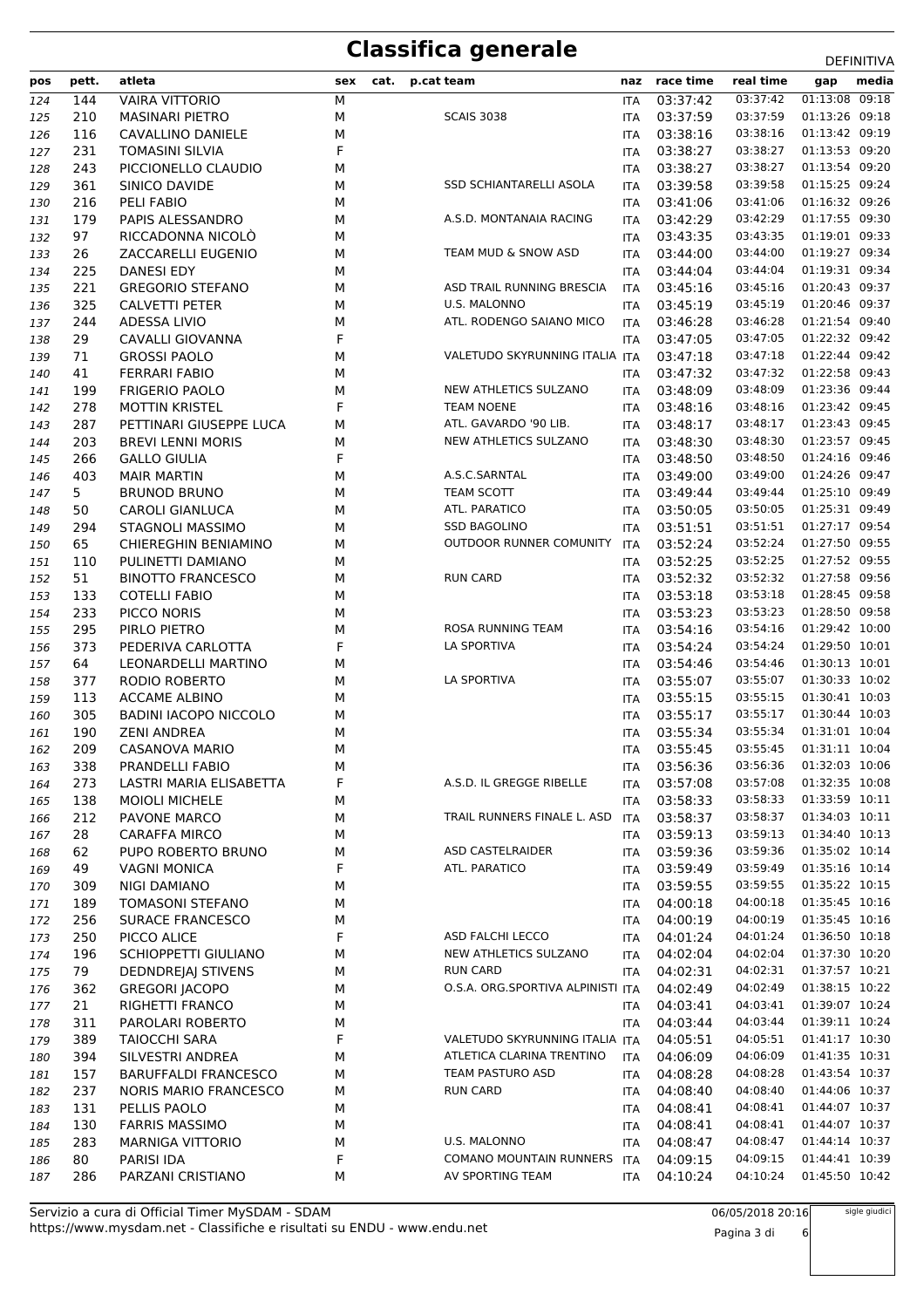| pos | pett. | atleta                    | sex | cat. | p.cat team                      | naz        | race time | real time | gap            | media |
|-----|-------|---------------------------|-----|------|---------------------------------|------------|-----------|-----------|----------------|-------|
|     |       |                           |     |      | G.S. FRAVEGGIO                  |            |           | 04:10:58  | 01:46:24 10:43 |       |
| 188 | 45    | <b>SEGATTA NICOLA</b>     | М   |      |                                 | <b>ITA</b> | 04:10:58  |           |                |       |
| 189 | 107   | <b>BONI DANIELE</b>       | M   |      | <b>SSD TREMALZO</b>             | ITA        | 04:10:58  | 04:10:58  | 01:46:25 10:43 |       |
| 190 | 227   | SCHIVALOCCHI OLIVO        | М   |      |                                 | <b>ITA</b> | 04:10:59  | 04:10:59  | 01:46:26 10:43 |       |
| 191 | 104   | <b>WALTER VICTORINE</b>   | F   |      |                                 | SUI        | 04:11:17  | 04:11:17  | 01:46:44 10:44 |       |
| 192 | 214   | <b>LANARO FRANCESCO</b>   | М   |      |                                 | ITA        | 04:11:27  | 04:11:27  | 01:46:54 10:44 |       |
| 193 | 132   | PAGANO ALESSIO            | М   |      |                                 | ITA        | 04:11:58  | 04:11:58  | 01:47:25 10:46 |       |
| 194 | 63    | <b>MARTINELLI CARLO</b>   | М   |      |                                 | ITA        | 04:12:21  | 04:12:21  | 01:47:48 10:47 |       |
| 195 | 101   | REBAIOLI MATTIA           | М   |      |                                 | ITA        | 04:13:14  | 04:13:14  | 01:48:41 10:49 |       |
| 196 | 306   | <b>BONALUMI STEFANO</b>   | М   |      | A.S.D. ATLETICA SARNICO         | <b>ITA</b> | 04:13:27  | 04:13:27  | 01:48:53 10:49 |       |
| 197 | 102   | POLI GIACOMO              | M   |      |                                 | ITA        | 04:13:27  | 04:13:27  | 01:48:54 10:49 |       |
| 198 | 159   | <b>SCHAMBECK ANDREAS</b>  | М   |      |                                 | GER        | 04:13:50  | 04:13:50  | 01:49:16 10:50 |       |
| 199 | 17    | <b>CHIAPPINI LUCA</b>     | М   |      |                                 | ITA        | 04:14:40  | 04:14:40  | 01:50:06 10:52 |       |
| 200 | 47    | <b>FAVARO FEDERICO</b>    | м   |      |                                 | ITA        | 04:15:10  | 04:15:10  | 01:50:37 10:54 |       |
| 201 | 279   | PELI ROBERTA              | F   |      |                                 | ITA        | 04:15:13  | 04:15:13  | 01:50:39 10:54 |       |
| 202 | 301   | <b>GUIDI ALESSANDRA</b>   | F   |      | ROSA RUNNING TEAM               | <b>ITA</b> | 04:15:13  | 04:15:13  | 01:50:39 10:54 |       |
|     | 34    |                           | F   |      | <b>RUN CARD</b>                 |            | 04:15:21  | 04:15:21  | 01:50:48 10:54 |       |
| 203 |       | SAROTTI CLAUDIA           |     |      |                                 | ITA        |           |           |                |       |
| 204 | 395   | <b>BERERA CHIARA</b>      | F   |      | CARVICO SKYRUNNING              | <b>ITA</b> | 04:16:04  | 04:16:04  | 01:51:31 10:56 |       |
| 205 | 271   | RICCI STEFANO             | м   |      | SISPORT SSD A R.L.              | ITA        | 04:16:27  | 04:16:27  | 01:51:54 10:57 |       |
| 206 | 255   | ANGELI MAURO              | м   |      |                                 | ITA        | 04:16:55  | 04:16:55  | 01:52:22 10:58 |       |
| 207 | 264   | <b>FANTONI ESTER</b>      | F   |      | SPORT&FITNESS SRL               | <b>ITA</b> | 04:17:17  | 04:17:17  | 01:52:43 10:59 |       |
| 208 | 360   | SANZANI ANDREA            | м   |      | VERDE PISELLO GROUP MILANO ITA  |            | 04:17:34  | 04:17:34  | 01:53:00 11:00 |       |
| 209 | 175   | PLATTO EDOARDO            | M   |      | ATL. FRANCIACORTA               | ITA        | 04:17:47  | 04:17:47  | 01:53:13 11:00 |       |
| 210 | 320   | <b>VERGURA CARMELA</b>    | F   |      | HOKA ONE ONE                    | <b>ITA</b> | 04:19:21  | 04:19:21  | 01:54:48 11:04 |       |
| 211 | 235   | <b>BALDISSERA ANDREA</b>  | М   |      |                                 | ITA        | 04:19:58  | 04:19:58  | 01:55:25 11:06 |       |
| 212 | 390   | <b>GIACOMINI GIANLUCA</b> | М   |      | GARDA RUNNING A.S.D.            | ITA        | 04:20:21  | 04:20:21  | 01:55:48 11:07 |       |
| 213 | 151   | PEDRON MICHELE            | М   |      |                                 | ITA        | 04:20:27  | 04:20:27  | 01:55:54 11:07 |       |
| 214 | 92    | CASAGRANDA NICOLO'        | М   |      |                                 | ITA        | 04:20:39  | 04:20:39  | 01:56:06 11:08 |       |
| 215 | 44    | <b>GOTTARDI VALENTINO</b> | М   |      |                                 | ITA        | 04:20:39  | 04:20:39  | 01:56:06 11:08 |       |
|     |       |                           |     |      |                                 |            |           |           | 01:56:17 11:08 |       |
| 216 | 265   | <b>VENTURINI MARCO</b>    | М   |      | UNITED TRAIL&RUNNING            | <b>ITA</b> | 04:20:50  | 04:20:50  |                |       |
| 217 | 364   | <b>MEVIO ELISA</b>        | F   |      | TEAM VALTELLINA ASD             | ITA        | 04:20:58  | 04:20:58  | 01:56:25 11:09 |       |
| 218 | 247   | <b>FRANZONI LUIGI</b>     | м   |      |                                 | ITA        | 04:21:43  | 04:21:43  | 01:57:10 11:11 |       |
| 219 | 258   | DAL ZOTTO EDITH           | F   |      |                                 | ITA        | 04:21:46  | 04:21:46  | 01:57:12 11:11 |       |
| 220 | 272   | <b>CORRADIN SONIA</b>     | F   |      |                                 | ITA        | 04:21:50  | 04:21:50  | 01:57:17 11:11 |       |
| 221 | 246   | <b>FINANZINI MANUEL</b>   | M   |      |                                 | ITA        | 04:21:51  | 04:21:51  | 01:57:18 11:11 |       |
| 222 | 292   | <b>TRABUCCHI ROBERTO</b>  | М   |      | RUNNERS BERGAMO                 | <b>ITA</b> | 04:23:00  | 04:23:00  | 01:58:26 11:14 |       |
| 223 | 363   | <b>BAROZZI GIANLUCA</b>   | М   |      |                                 | ITA        | 04:23:06  | 04:23:06  | 01:58:33 11:14 |       |
| 224 | 336   | <b>VERONELLI PAOLO</b>    | м   |      |                                 | ITA        | 04:23:33  | 04:23:33  | 01:59:00 11:15 |       |
| 225 | 290   | <b>CAVERIO ROBERTA</b>    | F   |      | <b>TEAM PASTURO ASD</b>         | <b>ITA</b> | 04:23:33  | 04:23:33  | 01:59:00 11:15 |       |
| 226 | 291   | <b>INVERNIZZI FRANCO</b>  | м   |      | TEAM PASTURO ASD                | <b>ITA</b> | 04:23:33  | 04:23:33  | 01:59:00 11:15 |       |
| 227 | 241   | <b>BARBIERI STEFANO</b>   | М   |      | OUTDOOR RUNNER COMUNITY         | ITA        | 04:23:43  | 04:23:43  | 01:59:09 11:16 |       |
| 228 | 172   | NAVONI EDOARDO            | М   |      |                                 | <b>ITA</b> | 04:24:17  | 04:24:17  | 01:59:44 11:17 |       |
|     | 222   | PELIZZARI NERIO           | М   |      | ASD TRAIL RUNNING BRESCIA       | <b>ITA</b> | 04:24:27  | 04:24:27  | 01:59:53 11:18 |       |
| 229 |       |                           |     |      |                                 |            |           |           |                |       |
| 230 | 262   | PAGANI NICOLA GIANCARLO   | М   |      |                                 | ITA        | 04:24:37  | 04:24:37  | 02:00:03 11:18 |       |
| 231 | 141   | PACI SABRINA              | F   |      |                                 | ITA.       | 04:24:48  | 04:24:48  | 02:00:15 11:18 |       |
| 232 | 153   | <b>LAZZONI LUCA</b>       | М   |      |                                 | ITA        | 04:24:50  | 04:24:50  | 02:00:16 11:19 |       |
| 233 | 348   | <b>FUSCO ALESSANDRO</b>   | М   |      | G.S. MONTEGARGNANO              | ITA        | 04:24:52  | 04:24:52  | 02:00:19 11:19 |       |
| 234 | 302   | <b>GUIDI ALBERTO</b>      | М   |      | SPORT FITNESS & CO. SRL SSD ITA |            | 04:24:56  | 04:24:56  | 02:00:23 11:19 |       |
| 235 | 22    | <b>GIULIVI ARNALDO</b>    | М   |      |                                 | <b>ITA</b> | 04:25:05  | 04:25:05  | 02:00:32 11:19 |       |
| 236 | 396   | <b>COMBI SANDRO</b>       | М   |      | CARVICO SKYRUNNING              | ITA        | 04:25:10  | 04:25:10  | 02:00:36 11:19 |       |
| 237 | 112   | <b>CITRA' MARCO</b>       | М   |      |                                 | ITA        | 04:26:35  | 04:26:35  | 02:02:01 11:23 |       |
| 238 | 135   | <b>SILVA MARIO</b>        | м   |      |                                 | <b>ITA</b> | 04:27:11  | 04:27:11  | 02:02:37 11:25 |       |
| 239 | 370   | AMADORI GIULIA            | F   |      | LA SPORTIVA                     | ITA        | 04:30:07  | 04:30:07  | 02:05:34 11:32 |       |
| 240 | 86    | CASTOLDI PAOLO            | М   |      | SPORTS CLUB MELEGNANO           | ITA        | 04:30:09  | 04:30:09  | 02:05:36 11:32 |       |
| 241 | 343   | <b>MOSCONI LIVIO</b>      | м   |      | EUROATLETICA 2002               | <b>ITA</b> | 04:30:26  | 04:30:26  | 02:05:53 11:33 |       |
| 242 | 89    | MUNARETTO ANDREA          | М   |      |                                 | <b>ITA</b> | 04:30:38  | 04:30:38  | 02:06:05 11:33 |       |
| 243 | 391   | <b>BONOMI GIULIANO</b>    | М   |      | ATLETICA BRESCIA MARATHON ITA   |            | 04:30:41  | 04:30:41  | 02:06:08 11:34 |       |
| 244 | 85    | <b>FAZZINI ANDREA</b>     | М   |      |                                 | <b>ITA</b> | 04:32:06  | 04:32:06  | 02:07:33 11:37 |       |
|     |       |                           |     |      |                                 |            |           | 04:32:50  | 02:08:17 11:39 |       |
| 245 | 124   | <b>RIBAGA THOMAS</b>      | М   |      |                                 | <b>ITA</b> | 04:32:50  |           |                |       |
| 246 | 61    | <b>BOTTACIN PIETRO</b>    | М   |      |                                 | ITA        | 04:33:47  | 04:33:47  | 02:09:14 11:41 |       |
| 247 | 83    | <b>ZIGNANI NICOLA</b>     | М   |      |                                 | ITA        | 04:34:38  | 04:34:38  | 02:10:05 11:44 |       |
| 248 | 357   | <b>MANETTI DAVIDE</b>     | м   |      |                                 | <b>ITA</b> | 04:34:40  | 04:34:40  | 02:10:07 11:44 |       |
| 249 | 75    | MENARDI SUSANNA           | F   |      |                                 | ITA        | 04:34:54  | 04:34:54  | 02:10:20 11:44 |       |
| 250 | 152   | <b>VALLIN MATTEO</b>      | М   |      |                                 | ITA        | 04:37:00  | 04:37:00  | 02:12:27 11:50 |       |
| 251 | 404   | <b>IANNONE MASSIMO</b>    | М   |      | GARDA RUNNING A.S.D.            | <b>ITA</b> | 04:37:54  | 04:37:54  | 02:13:20 11:52 |       |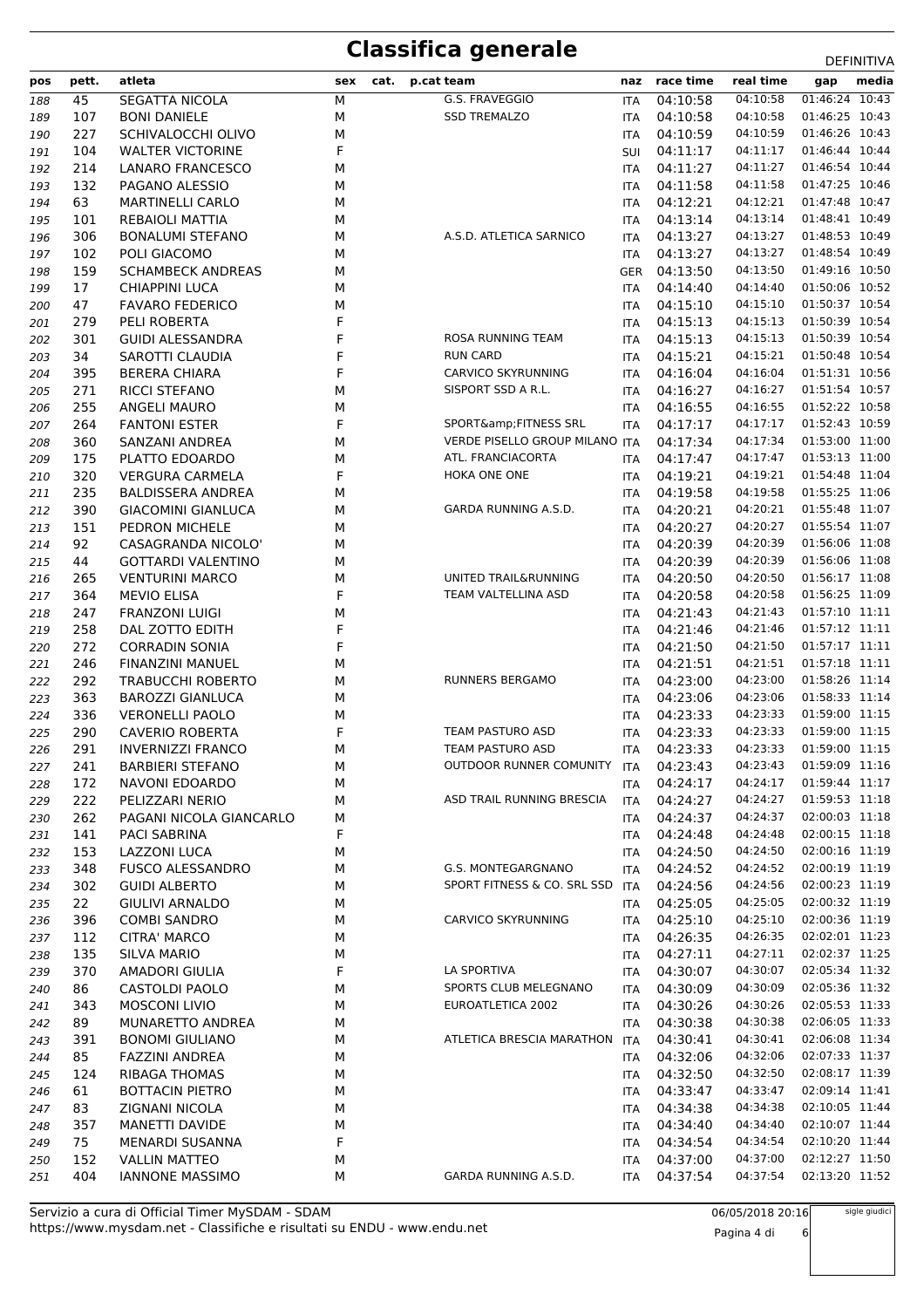| pos | pett. | atleta                      | sex | cat. | p.cat team                        | naz        | race time    | real time | gap            | media |
|-----|-------|-----------------------------|-----|------|-----------------------------------|------------|--------------|-----------|----------------|-------|
| 252 | 167   | LISSIGNOLI EMANUELE         | M   |      | ATL. FRANCIACORTA                 | <b>ITA</b> | 04:38:10     | 04:38:10  | 02:13:36 11:53 |       |
| 253 | 99    | <b>DASSATTI MARTINO</b>     | M   |      |                                   | ITA        | 04:40:02     | 04:40:02  | 02:15:28 11:58 |       |
| 254 | 259   | <b>GRIS ELISA</b>           | F   |      |                                   | <b>ITA</b> | 04:41:04     | 04:41:04  | 02:16:30 12:00 |       |
| 255 | 147   | <b>VITTONI ANDREA</b>       | М   |      |                                   | <b>ITA</b> | 04:41:19     | 04:41:19  | 02:16:45 12:01 |       |
| 256 | 53    | PARLATO MARCO               | М   |      |                                   | ITA        | 04:41:24     | 04:41:24  | 02:16:51 12:01 |       |
| 257 | 251   | <b>MAGONI DAVIDE</b>        | М   |      |                                   | ITA        | 04:41:34     | 04:41:34  | 02:17:01 12:01 |       |
| 258 | 194   | PRIMERANO BARBARA           | F   |      | NEW ATHLETICS SULZANO             | <b>ITA</b> | 04:42:02     | 04:42:02  | 02:17:29 12:03 |       |
| 259 | 84    | ARNABOLDI MARCO             | М   |      |                                   | ITA        | 04:42:06     | 04:42:06  | 02:17:32 12:03 |       |
| 260 | 230   | <b>BENEDETTI LORENZO</b>    | М   |      | ATL.AMAT.OSIMO                    | <b>ITA</b> | 04:42:11     | 04:42:11  | 02:17:37 12:03 |       |
| 261 | 140   | <b>SENESE DANIELA</b>       | F   |      |                                   | <b>ITA</b> | 04:43:56     | 04:43:56  | 02:19:22 12:08 |       |
| 262 | 122   | <b>COLOMBO MIRCO</b>        | М   |      | HAPPY RUNNER CLUB                 | <b>ITA</b> | 04:46:49     | 04:46:49  | 02:22:16 12:15 |       |
| 263 | 158   | <b>SCHAMBECK KATHRIN</b>    | F   |      |                                   | GER        | 04:47:37     | 04:47:37  | 02:23:04 12:17 |       |
| 264 | 77    | <b>CAPPELLI DARIA</b>       | F   |      |                                   | <b>ITA</b> | 04:48:06     | 04:48:06  | 02:23:32 12:18 |       |
| 265 | 260   | CAPPELLARO TATIANA          | F   |      |                                   | ITA        | 04:48:06     | 04:48:06  | 02:23:32 12:18 |       |
| 266 | 38    | <b>BONINSEGNA DAVIDE</b>    | М   |      | TEAM MUD & SNOW                   | <b>ITA</b> | 04:50:14     | 04:50:14  | 02:25:40 12:24 |       |
| 267 | 337   | <b>BARBIERI MAURO</b>       | М   |      |                                   | <b>ITA</b> | 04:50:21     | 04:50:21  | 02:25:48 12:24 |       |
| 268 | 100   | <b>BELLO ERMES</b>          | М   |      | ATLETICA BRESCIA MARATHON ITA     |            | 04:51:46     | 04:51:46  | 02:27:12 12:28 |       |
| 269 | 90    | MAGANETTI STEFANO           | М   |      | 2002 MARATHON CLUB                | <b>ITA</b> | 04:52:58     | 04:52:58  | 02:28:25 12:31 |       |
| 270 | 108   | <b>PACENTI GABRIELE</b>     | М   |      | UISP COMITATO TERR.LE JESI        | ITA        | 04:53:35     | 04:53:35  | 02:29:02 12:32 |       |
| 271 | 134   | <b>MARINI MARCO</b>         | М   |      |                                   | <b>ITA</b> | 04:54:09     | 04:54:09  | 02:29:35 12:34 |       |
| 272 | 142   | AMIGONI MARCO               | M   |      | <b>RUN CARD</b>                   | <b>ITA</b> | 04:54:54     | 04:54:54  | 02:30:21 12:36 |       |
| 273 | 78    | OTTONELLO DAVIDE            | М   |      |                                   | ITA        | 04:55:49     | 04:55:49  | 02:31:16 12:38 |       |
| 274 | 60    | PANZERI DIEGO               | м   |      |                                   | <b>ITA</b> | 04:56:21     | 04:56:21  | 02:31:47 12:39 |       |
| 275 | 356   | PIAZZI PAOLO                | М   |      | <b>MARATHON CREMONA</b>           | ITA        | 04:56:28     | 04:56:28  | 02:31:54 12:40 |       |
| 276 | 288   | SALVETTI GIULIANO           | М   |      | ATLETICA CONCESIO 2009            | ITA        | 04:56:42     | 04:56:42  | 02:32:09 12:40 |       |
| 277 | 323   | DEGANO MASSIMO              | М   |      | UNIONE SPORTIVA ALDO MORO ITA     |            | 04:57:02     | 04:57:02  | 02:32:28 12:41 |       |
| 278 | 129   | LO SAVIO EMANUELA           | F   |      |                                   | ITA        | 04:57:15     | 04:57:15  | 02:32:42 12:42 |       |
| 279 | 297   | <b>VILLA NICOLA</b>         | М   |      |                                   | ITA        | 04:57:46     | 04:57:46  | 02:33:13 12:43 |       |
| 280 | 307   | <b>MOLINARI MARIO</b>       | М   |      | A.S.D. C.U.S. BRESCIA             | <b>ITA</b> | 04:58:27     | 04:58:27  | 02:33:53 12:45 |       |
| 281 | 58    | LI PUMA VALENTINA           | F   |      |                                   | <b>ITA</b> | 04:58:39     | 04:58:39  | 02:34:06 12:45 |       |
| 282 | 181   | <b>KOURKOUTELIS</b>         | М   |      |                                   | <b>GRE</b> | 05:02:26     | 05:02:26  | 02:37:52 12:55 |       |
|     |       | ANASTASIOS                  |     |      |                                   |            |              |           |                |       |
| 283 | 40    | <b>BOGLIONI MARINO</b>      | М   |      |                                   | <b>ITA</b> | 05:02:36     | 05:02:36  | 02:38:03 12:55 |       |
| 284 | 57    | <b>MANZONI GIANLUIGI</b>    | М   |      | RUNNERS BERGAMO                   | <b>ITA</b> | 05:03:02     | 05:03:02  | 02:38:29 12:57 |       |
| 285 | 408   | <b>BELOMETTI ARNALDO</b>    | М   |      | ATL. FRANCIACORTA                 | <b>ITA</b> | 05:03:56     | 05:03:56  | 02:39:22 12:59 |       |
| 286 | 392   | PANZA ENRICO                | М   |      | ATL. FRANCIACORTA                 | ITA        | 05:03:56     | 05:03:56  | 02:39:23 12:59 |       |
| 287 | 191   | <b>HILDMANN WILHELM</b>     | М   |      |                                   | GER        | 05:04:56     | 05:04:56  | 02:40:23 13:01 |       |
| 288 | 82    | <b>MUCA FLUTURA</b>         | F   |      | ATL. RODENGO SAIANO MICO          | ALB        | 05:05:10     | 05:05:10  | 02:40:37 13:02 |       |
| 289 | 188   | ARMANELLI ANDREA            | М   |      | ATL. FRANCIACORTA                 | <b>ITA</b> | 05:05:38     | 05:05:38  | 02:41:05 13:03 |       |
| 290 | 304   | <b>BINI ALBERTO</b>         | м   |      | ATLETICA CONCESIO 2009            |            | ITA 05:06:11 | 05:06:11  | 02:41:38 13:05 |       |
| 291 | 303   | <b>ALBINI STEFANO</b>       | М   |      | ATLETICA CONCESIO 2009            | ITA.       | 05:06:12     | 05:06:12  | 02:41:38 13:05 |       |
| 292 | 313   | <b>BRASSANINI SERGIO</b>    | М   |      | ATLETICA BRESCIA MARATHON ITA     |            | 05:07:33     | 05:07:33  | 02:43:00 13:08 |       |
| 293 | 355   | PALLAVICINI LEONARDO        | М   |      | <b>RUN CARD</b>                   | ITA        | 05:08:47     | 05:08:47  | 02:44:14 13:11 |       |
| 294 | 56    | VALVO EDOARDO               | М   |      |                                   | ITA.       | 05:11:54     | 05:11:54  | 02:47:20 13:19 |       |
| 295 | 149   | <b>BOLIS ALBERTO</b>        | М   |      |                                   | ITA        | 05:12:35     | 05:12:35  | 02:48:01 13:21 |       |
| 296 | 184   | <b>BANU ADA</b>             | F   |      |                                   | <b>ITA</b> | 05:12:35     | 05:12:35  | 02:48:02 13:21 |       |
| 297 | 185   | COLOMBO LORENZO             | М   |      |                                   | ITA.       | 05:13:22     | 05:13:22  | 02:48:49 13:23 |       |
| 298 | 299   | PEROSSI ALESSANDRO          | М   |      | O.S.A. ORG.SPORTIVA ALPINISTI ITA |            | 05:13:23     | 05:13:23  | 02:48:49 13:23 |       |
| 299 | 252   | <b>CARASI YVES</b>          | М   |      |                                   | <b>ITA</b> | 05:13:50     | 05:13:50  | 02:49:16 13:24 |       |
| 300 | 126   | <b>MARCHIORI BEATRICE</b>   | F   |      |                                   | ITA        | 05:14:18     | 05:14:18  | 02:49:45 13:25 |       |
| 301 | 367   | <b>VILUCCHI WALTER</b>      | М   |      | ASC L.F.SARNTAL RAIFFEISEN        | <b>ITA</b> | 05:15:41     | 05:15:41  | 02:51:08 13:29 |       |
| 302 | 340   | <b>FALETTI DAVIDE</b>       | М   |      |                                   | <b>ITA</b> | 05:16:37     | 05:16:37  | 02:52:03 13:31 |       |
| 303 | 93    | <b>BINOTTO ANDREA</b>       | М   |      |                                   | ITA.       | 05:17:18     | 05:17:18  | 02:52:45 13:33 |       |
| 304 | 46    | LIBERATORE EMILIANO         | М   |      |                                   | <b>ITA</b> | 05:17:30     | 05:17:30  | 02:52:56 13:34 |       |
| 305 | 136   | <b>ZANCHI PATRIZIA</b>      | F   |      |                                   | ITA        | 05:17:49     | 05:17:49  | 02:53:15 13:34 |       |
| 306 | 277   | PASINO ROBERTO              | М   |      |                                   | ITA        | 05:18:55     | 05:18:55  | 02:54:21 13:37 |       |
| 307 | 312   | LUGNAN MAURIZIO             | М   |      | 9,92 RUNNING ASD                  | ITA        | 05:21:00     | 05:21:00  | 02:56:26 13:43 |       |
| 308 | 55    | <b>BORTOLOTTI DANIELE</b>   | М   |      |                                   | <b>ITA</b> | 05:21:06     | 05:21:06  | 02:56:32 13:43 |       |
| 309 | 254   | PECCHENINI GIUSEPPINA       | F   |      |                                   | ITA        | 05:22:00     | 05:22:00  | 02:57:26 13:45 |       |
| 310 | 319   | <b>TENGATTINI FRANCESCO</b> | М   |      |                                   | ITA        | 05:22:51     | 05:22:51  | 02:58:18 13:47 |       |
| 311 | 275   | <b>BORDIGA ROBERTA</b>      | F   |      | G.S. ATL. REZZATO                 | ITA        | 05:23:34     | 05:23:34  | 02:59:00 13:49 |       |
| 312 | 285   | <b>VUOLO SALVATORE</b>      | М   |      |                                   | ITA        | 05:23:34     | 05:23:34  | 02:59:00 13:49 |       |
| 313 | 276   | RUSSO CARMELA               | F   |      | G.S. ATL. REZZATO                 | ITA        | 05:23:34     | 05:23:34  | 02:59:01 13:49 |       |
| 314 | 345   | PIGOZZO MAURO               | М   |      | MARCIATORI CASTELLANI             | ITA        | 05:23:41     | 05:23:41  | 02:59:08 13:49 |       |
| 315 | 88    | TAGLIABUE ERMAN             | М   |      |                                   | ITA        | 05:29:08     | 05:29:08  | 03:04:35 14:03 |       |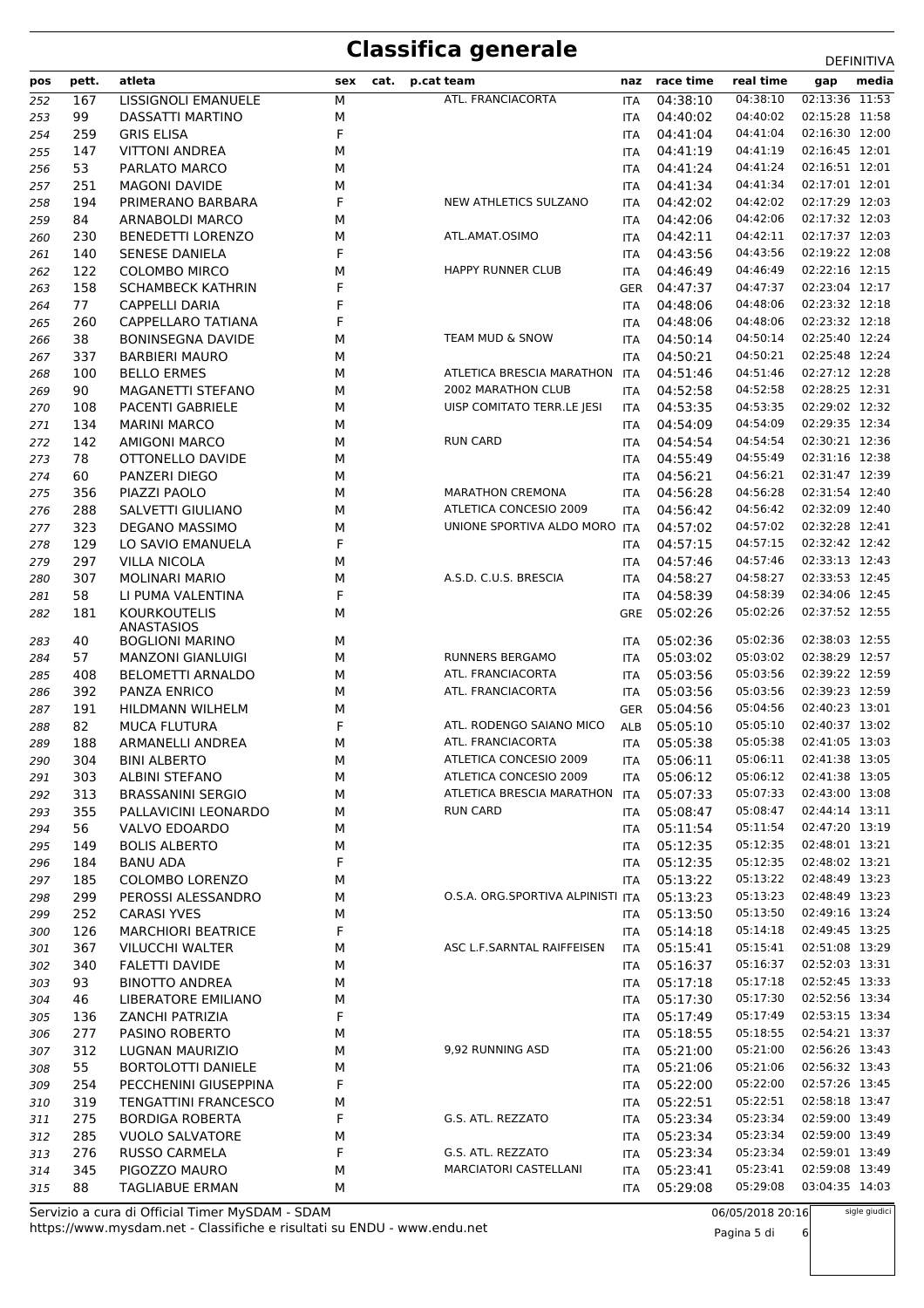| pos | pett. | atleta                      | sex | cat. | p.cat team                | naz        | race time | real time | qap            | media |
|-----|-------|-----------------------------|-----|------|---------------------------|------------|-----------|-----------|----------------|-------|
| 316 | 178   | <b>ZOCCHE ESTER</b>         | м   |      |                           | <b>ITA</b> | 05:30:31  | 05:30:31  | 03:05:58 14:07 |       |
| 317 | 308   | <b>BEGNI MARCO</b>          | М   |      | ESC SSD SRL EUROPA SC     | <b>ITA</b> | 05:30:31  | 05:30:31  | 03:05:58 14:07 |       |
| 318 | 193   | STOGIANNOS GEORGIOS         | M   |      |                           | GRF        | 05:32:16  | 05:32:16  | 03:07:43 14:11 |       |
| 319 | 206   | MARELLI LEOPOLDO            | М   |      |                           | <b>ITA</b> | 05:37:25  | 05:37:25  | 03:12:52 14:25 |       |
| 320 | 331   | SPIRANELLI FRANCESCO        | М   |      | RUN CARD                  | <b>ITA</b> | 05:44:10  | 05:44:10  | 03:19:37 14:42 |       |
| 321 | 296   | GUASCO ALBERTO              | М   |      |                           | <b>ITA</b> | 05:50:18  | 05:50:18  | 03:25:44 14:58 |       |
| 322 | 274   | <b>GAMBA MARIA CONSUELO</b> |     |      | ATLETICA BRESCIA MARATHON | <b>ITA</b> | 05:50:47  | 05:50:47  | 03:26:13 14:59 |       |

Il giudice



Leggi questo codice con il tuo smartphone per visualizzare la

classifica online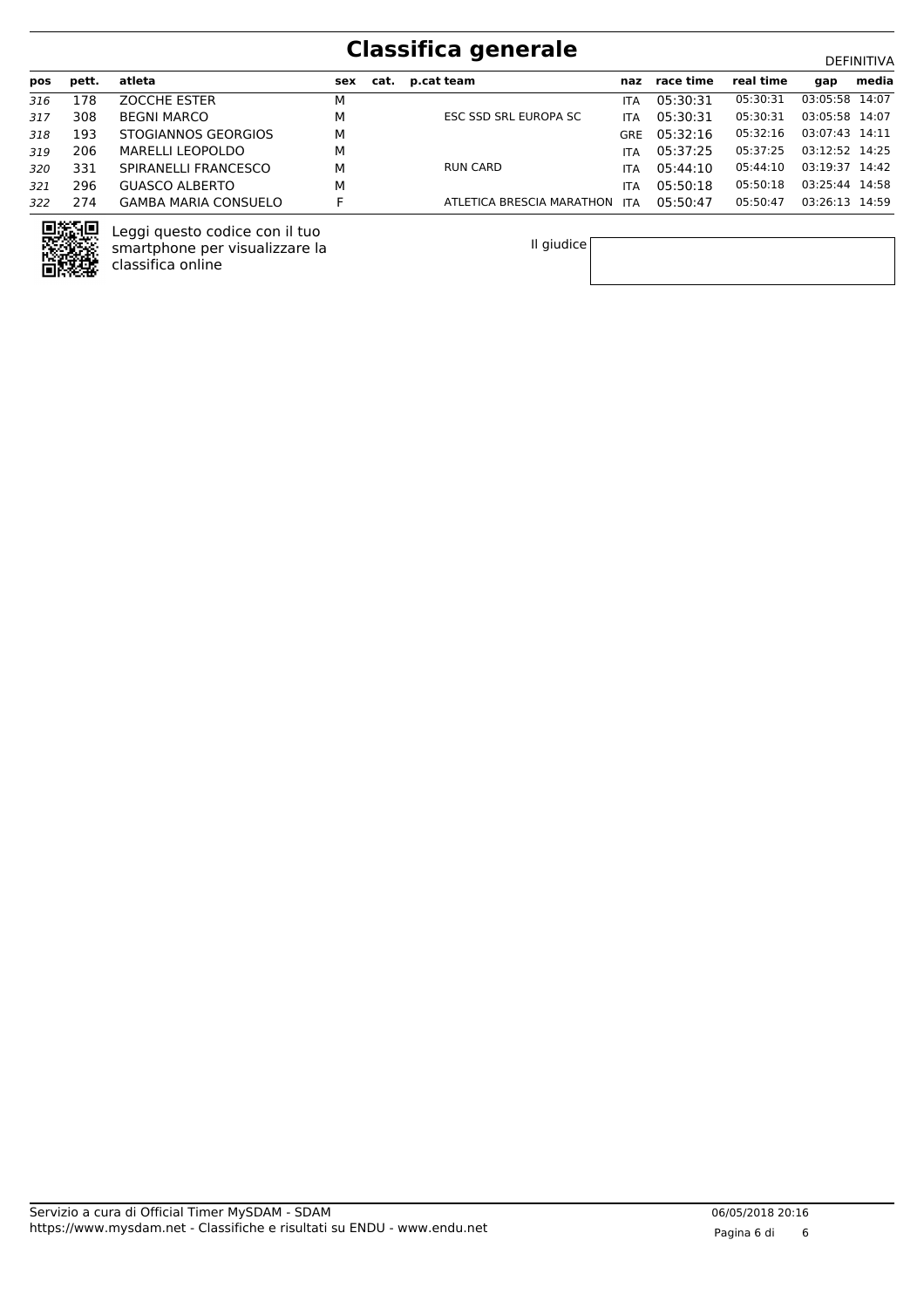**TRENTAPASSI SKYRACE & VERTICAL RACE**



*Gara* **VERTICAL** *Categoria* **Generale domenica 06 maggio 2018**



#### **Classifica generale** Department of the DEFINITIVA

| 00:39:22<br>11:14<br>601<br><b>MAGNINI DAVIDE</b><br>М<br><b>TEAM SALOMON</b><br>00:39:22<br>$\mathfrak 1$<br><b>ITA</b><br>00:01:56 11:47<br>LA SPORTIVA<br>00:41:17<br>606<br><b>FACCHINI PATRICK</b><br>М<br>00:41:17<br>$\overline{c}$<br><b>ITA</b><br>00:02:27 11:56<br>Team Dynafit<br>00:41:48<br>00:41:48<br>611<br>EGLI PASCAL EMANUEL<br>M<br>З<br>SUI<br>00:02:38 11:59<br>LA SPORTIVA<br>00:41:59<br>607<br>М<br>00:41:59<br>PERKMANN HANNES<br>4<br>ITA<br>00:03:50 12:20<br>00:43:11<br>747<br><b>CAMILLE CAPARROS</b><br>М<br>00:43:11<br>5<br><b>FRA</b><br>00:04:02 12:23<br>TEAM MILLET/SCARPA<br>00:43:23<br>00:43:23<br>780<br><b>BRUGGER PHILIP</b><br>М<br>6<br>AUT<br>00:04:49 12:37<br>00:44:10<br>602<br><b>VENDER ALBERTO</b><br>М<br><b>TEAM SALOMON</b><br>00:44:10<br>7<br><b>ITA</b><br>00:05:06 12:42<br>610<br><b>TEAM SCOTT</b><br>00:44:28<br>DAL COL MANUEL<br>М<br>00:44:28<br>8<br><b>ITA</b><br>00:05:10 12:43<br>732<br><b>ROSTAN ANDREA</b><br>M<br>00:44:31<br>00:44:31<br><b>ITA</b><br>9<br>00:05:35 12:50<br>608<br><b>LA SPORTIVA</b><br>00:44:56<br>PEDERGNANA NICOLA<br>М<br>00:44:56<br><b>ITA</b><br>10<br>00:05:55 12:55<br>742<br>ANDORRA<br>00:45:16<br>TEIXIDO MARTI-VENTOSA<br>М<br>00:45:16<br>AND<br>11<br><b>FERRAN</b><br>00:05:57 12:56<br>FELICETTI DANIELE<br>00:45:19<br>00:45:19<br>624<br>М<br><b>ITA</b><br>12<br>00:45:20<br>00:05:58 12:56<br>752<br><b>HOFER HENRY</b><br>М<br>ASC L.F.SARNTAL RAIFFEISEN<br>00:45:20<br><b>ITA</b><br>13<br>ATL. VALLI DI NON E SOLE<br>00:45:22<br>00:06:00 12:57<br>702<br>ANDREIS DANIELE<br>М<br>00:45:22<br><b>ITA</b><br>14<br>NEW ATHLETICS SULZANO<br>00:06:54 13:12<br>00:46:15<br>676<br>PAINI GIOVANNI<br>М<br>00:46:15<br>15<br><b>ITA</b><br>00:06:57 13:13<br>00:46:18<br>723<br><b>CAGNATI LORENZO</b><br>M<br>00:46:18<br>16<br><b>ITA</b><br>00:07:28 13:22<br>604<br><b>EYDALLIN SIMONE</b><br>М<br>G.S. DES AMIS<br>00:46:49<br>00:46:49<br><b>ITA</b><br>17<br>00:07:43 13:26<br>652<br>00:47:04<br>DÄHLER FRIEDRICH<br>М<br>00:47:04<br>SUI<br>18<br>00:07:50 13:28<br>688<br>PILCHER ALEXANDER<br>М<br>00:47:11<br>00:47:11<br><b>GBR</b><br>19<br>NEW ATHLETICS SULZANO<br>00:07:52 13:29<br>677<br><b>BETTONI FRANCESCO</b><br>М<br>00:47:13<br>00:47:13<br><b>ITA</b><br>20<br>00:07:57 13:30<br><b>ASD SKYLAKES</b><br>00:47:18<br>692<br>DALLE MOLLE MARCO<br>М<br>00:47:18<br>21<br><b>ITA</b><br>00:47:23<br>00:08:02 13:32<br>724<br><b>GIANOLA DIONIGI</b><br>M<br>00:47:23<br>22<br><b>ITA</b><br>00:47:23<br>00:08:02 13:32<br>768<br>М<br><b>LA SPORTIVA</b><br>00:47:23<br>SOSTIZZO MATTEO<br>23<br><b>ITA</b><br>00:08:03 13:32<br>Team hoka one one<br>00:47:24<br>603<br>PERRET ADRIEN<br>М<br>00:47:24<br><b>FRA</b><br>24<br>00:08:55 13:47<br>00:48:16<br>728<br><b>TOMASONI DANIELE</b><br>M<br>00:48:16<br><b>ITA</b><br>25<br>F<br>00:48:19<br>00:08:58 13:48<br>612<br><b>DEWALLE CHRISTEL</b><br>TEAM SCOTT<br>00:48:19<br><b>FRA</b><br>26<br>00:09:14 13:52<br>693<br>00:48:35<br>LIZZOLI LUCA<br>M<br>00:48:35<br>27<br>ITA<br>00:09:35 13:58<br>F<br>00:48:56<br>617<br><b>GERARDI HILLARY</b><br>Scarpa/Compressport<br>00:48:56<br><b>USA</b><br>28<br>00:10:37 14:16<br>700<br>М<br>00:49:58<br>ROSTAGNO LORENZO<br>00:49:58<br><b>ITA</b><br>29<br>00:11:20 14:28<br>00:50:41<br>686<br>DELL'EVA MATTIA<br>M<br>00:50:41<br><b>ITA</b><br>30<br>F<br><b>UOAT</b><br>00:50:56<br>00:11:35 14:33<br>634<br>PARDIN JESSICA<br>00:50:56<br><b>FRA</b><br>31<br>00:11:39 14:34<br><b>TORNADO</b><br>00:51:00<br>783<br>PIAZZA JACOPO<br>М<br>00:51:00<br><b>ITA</b><br>32<br>00:12:16 14:44<br>00:51:37<br>667<br>DALLE MESE MIRCO<br>М<br>00:51:37<br>33<br><b>ITA</b><br>00:12:25 14:47<br>745<br>M<br>SPORT RACE VALTELLINA<br>00:51:46<br>00:51:46<br><b>ZUGNONI MATTEO</b><br><b>ITA</b><br>34<br>00:12:51 14:54<br>00:52:12<br>704<br>М<br>00:52:12<br><b>SULLI MICHELE</b><br><b>ITA</b><br>35<br>00:12:56 14:56<br>00:52:17<br>670<br>MARSHALL MATTHIEU<br>М<br>GBR<br>00:52:17<br>36<br>00:12:57 14:56<br>751<br><b>STUEFER ERWIN</b><br>M<br>ASC L.F.SARNTAL RAIFFEISEN<br>00:52:18<br>00:52:18<br><b>ITA</b><br>37<br>00:13:30 15:06<br>F<br><b>TEAM SALOMON</b><br>00:52:52<br>616<br><b>JIMENEZ STEPANIE</b><br>00:52:52<br><b>ITA</b><br>38<br>U.S. MALONNO<br>00:53:02<br>00:13:41 15:09<br>736<br>00:53:02<br>39<br>CALUFETTI GIACOMO<br>М<br><b>ITA</b><br>F<br>TEAM ECRINS HAUTES ALPES<br>00:14:06 15:16<br>788<br>MATTANA MALLAURIE<br>00:53:27<br>00:53:27<br>40<br>FRA<br>00:14:07 15:16<br>A.S.D. CADDESE MONIQUE<br>00:53:28<br>M<br>00:53:28<br>753<br><b>ISEPPATO SILVANO</b><br><b>ITA</b><br>41<br>F<br>U.S. MALONNO<br>00:53:42<br>00:14:20 15:20<br>614<br>00:53:42<br><b>GHIRARDI CORINNA</b><br>42<br>ITA<br>00:14:48 15:28<br>680<br>MARINUCCI ANDREA<br>00:54:09<br>00:54:09<br>М<br><b>ITA</b><br>43<br>00:14:49 15:28<br>F<br>Skyrunning Slovakia<br>00:54:10<br>00:54:10<br>770<br><b>JAGERCIKOVA MARIANNA</b><br><b>SVK</b><br>44<br>00:54:14<br>00:14:53 15:29<br>631<br>00:54:14<br><b>GATTI ALBERTO</b><br>М<br>45<br>ITA<br>00:15:10 15:34<br>girunners<br>00:54:31<br>00:54:31<br>787<br>MARTINEZ DELGADO<br>М<br>ESP<br>46<br>ISMAEL<br>00:54:32<br>00:54:32<br>00:15:11 15:34<br>683<br>DALLE MOLLE PIERO<br>М<br>47<br>ITA<br>00:15:15 15:35<br>U.S. MALONNO<br>00:54:36<br>М<br>00:54:36<br>737<br>MONTEMEZZI PAOLO<br><b>ITA</b><br>48<br>00:15:25 15:38<br>638<br>М<br><b>CORRINTIME</b><br>00:54:46<br>00:54:46<br><b>SCALVINONI FABRIZIO</b><br><b>ITA</b><br>49<br>F<br>00:15:26 15:39<br>TEAM LA SPORTIVA NORWAY<br>00:54:47<br>00:54:47<br>769<br><b>SJURSEN THERESE</b><br><b>NOR</b><br>50<br>LA RECASTELLO RADICI GROUP ITA<br>00:54:54<br>00:15:33 15:40<br>00:54:54<br>658<br><b>MERELLI GABRIELE</b><br>М<br>51<br>00:55:19<br>00:55:19<br>00:15:58 15:48<br>641<br><b>GUZZARDI DAVIDE</b><br>М<br>52<br>ITA<br>F<br>00:55:34<br>00:55:34<br>00:16:13 15:52<br>750<br><b>BENZONI MICHELA</b><br>53<br><b>SUI</b><br>00:55:55<br>00:16:34 15:58<br>628<br>00:55:55<br><b>VANDERWILT SETH</b><br>М<br><b>USA</b><br>54<br>F<br>613<br>00:55:58<br>00:55:58<br>00:16:37 15:59<br>CONFORTOLA ANTONELLA<br><b>MARATHON CLUB IMPERIA</b><br>55<br><b>ITA</b><br>655<br>00:56:45<br>00:56:45<br>00:17:24 16:12<br>SILETTO MATTEO<br>М<br>56<br>ITA<br>LA SPORTIVA<br>F<br>00:56:49<br>00:17:28 16:13<br>767<br>00:56:49<br>ROSSI FRANCESCA<br>57<br><b>ITA</b><br>694<br>BONOMELLI ALESSANDRO<br>ATL. FRANCIACORTA<br>00:57:12<br>00:57:12<br>00:17:51 16:20<br>М<br>58<br>ITA | pos | pett. | atleta | sex | cat. | p.cat team | naz | race time | real time | gap | media |
|--------------------------------------------------------------------------------------------------------------------------------------------------------------------------------------------------------------------------------------------------------------------------------------------------------------------------------------------------------------------------------------------------------------------------------------------------------------------------------------------------------------------------------------------------------------------------------------------------------------------------------------------------------------------------------------------------------------------------------------------------------------------------------------------------------------------------------------------------------------------------------------------------------------------------------------------------------------------------------------------------------------------------------------------------------------------------------------------------------------------------------------------------------------------------------------------------------------------------------------------------------------------------------------------------------------------------------------------------------------------------------------------------------------------------------------------------------------------------------------------------------------------------------------------------------------------------------------------------------------------------------------------------------------------------------------------------------------------------------------------------------------------------------------------------------------------------------------------------------------------------------------------------------------------------------------------------------------------------------------------------------------------------------------------------------------------------------------------------------------------------------------------------------------------------------------------------------------------------------------------------------------------------------------------------------------------------------------------------------------------------------------------------------------------------------------------------------------------------------------------------------------------------------------------------------------------------------------------------------------------------------------------------------------------------------------------------------------------------------------------------------------------------------------------------------------------------------------------------------------------------------------------------------------------------------------------------------------------------------------------------------------------------------------------------------------------------------------------------------------------------------------------------------------------------------------------------------------------------------------------------------------------------------------------------------------------------------------------------------------------------------------------------------------------------------------------------------------------------------------------------------------------------------------------------------------------------------------------------------------------------------------------------------------------------------------------------------------------------------------------------------------------------------------------------------------------------------------------------------------------------------------------------------------------------------------------------------------------------------------------------------------------------------------------------------------------------------------------------------------------------------------------------------------------------------------------------------------------------------------------------------------------------------------------------------------------------------------------------------------------------------------------------------------------------------------------------------------------------------------------------------------------------------------------------------------------------------------------------------------------------------------------------------------------------------------------------------------------------------------------------------------------------------------------------------------------------------------------------------------------------------------------------------------------------------------------------------------------------------------------------------------------------------------------------------------------------------------------------------------------------------------------------------------------------------------------------------------------------------------------------------------------------------------------------------------------------------------------------------------------------------------------------------------------------------------------------------------------------------------------------------------------------------------------------------------------------------------------------------------------------------------------------------------------------------------------------------------------------------------------------------------------------------------------------------------------------------------------------------------------------------------------------------------------------------------------------------------------------------------------------------------------------------------------------------------------------------------------------------------------------------------------------------------------------------------------------------------------------------------------------------------------------------------------------------------------------------------------------------------------------------------------------------------------------------------------------------------------------------------------------------------------------------------------------------------------------------------------|-----|-------|--------|-----|------|------------|-----|-----------|-----------|-----|-------|
|                                                                                                                                                                                                                                                                                                                                                                                                                                                                                                                                                                                                                                                                                                                                                                                                                                                                                                                                                                                                                                                                                                                                                                                                                                                                                                                                                                                                                                                                                                                                                                                                                                                                                                                                                                                                                                                                                                                                                                                                                                                                                                                                                                                                                                                                                                                                                                                                                                                                                                                                                                                                                                                                                                                                                                                                                                                                                                                                                                                                                                                                                                                                                                                                                                                                                                                                                                                                                                                                                                                                                                                                                                                                                                                                                                                                                                                                                                                                                                                                                                                                                                                                                                                                                                                                                                                                                                                                                                                                                                                                                                                                                                                                                                                                                                                                                                                                                                                                                                                                                                                                                                                                                                                                                                                                                                                                                                                                                                                                                                                                                                                                                                                                                                                                                                                                                                                                                                                                                                                                                                                                                                                                                                                                                                                                                                                                                                                                                                                                                                                                                                                            |     |       |        |     |      |            |     |           |           |     |       |
|                                                                                                                                                                                                                                                                                                                                                                                                                                                                                                                                                                                                                                                                                                                                                                                                                                                                                                                                                                                                                                                                                                                                                                                                                                                                                                                                                                                                                                                                                                                                                                                                                                                                                                                                                                                                                                                                                                                                                                                                                                                                                                                                                                                                                                                                                                                                                                                                                                                                                                                                                                                                                                                                                                                                                                                                                                                                                                                                                                                                                                                                                                                                                                                                                                                                                                                                                                                                                                                                                                                                                                                                                                                                                                                                                                                                                                                                                                                                                                                                                                                                                                                                                                                                                                                                                                                                                                                                                                                                                                                                                                                                                                                                                                                                                                                                                                                                                                                                                                                                                                                                                                                                                                                                                                                                                                                                                                                                                                                                                                                                                                                                                                                                                                                                                                                                                                                                                                                                                                                                                                                                                                                                                                                                                                                                                                                                                                                                                                                                                                                                                                                            |     |       |        |     |      |            |     |           |           |     |       |
|                                                                                                                                                                                                                                                                                                                                                                                                                                                                                                                                                                                                                                                                                                                                                                                                                                                                                                                                                                                                                                                                                                                                                                                                                                                                                                                                                                                                                                                                                                                                                                                                                                                                                                                                                                                                                                                                                                                                                                                                                                                                                                                                                                                                                                                                                                                                                                                                                                                                                                                                                                                                                                                                                                                                                                                                                                                                                                                                                                                                                                                                                                                                                                                                                                                                                                                                                                                                                                                                                                                                                                                                                                                                                                                                                                                                                                                                                                                                                                                                                                                                                                                                                                                                                                                                                                                                                                                                                                                                                                                                                                                                                                                                                                                                                                                                                                                                                                                                                                                                                                                                                                                                                                                                                                                                                                                                                                                                                                                                                                                                                                                                                                                                                                                                                                                                                                                                                                                                                                                                                                                                                                                                                                                                                                                                                                                                                                                                                                                                                                                                                                                            |     |       |        |     |      |            |     |           |           |     |       |
|                                                                                                                                                                                                                                                                                                                                                                                                                                                                                                                                                                                                                                                                                                                                                                                                                                                                                                                                                                                                                                                                                                                                                                                                                                                                                                                                                                                                                                                                                                                                                                                                                                                                                                                                                                                                                                                                                                                                                                                                                                                                                                                                                                                                                                                                                                                                                                                                                                                                                                                                                                                                                                                                                                                                                                                                                                                                                                                                                                                                                                                                                                                                                                                                                                                                                                                                                                                                                                                                                                                                                                                                                                                                                                                                                                                                                                                                                                                                                                                                                                                                                                                                                                                                                                                                                                                                                                                                                                                                                                                                                                                                                                                                                                                                                                                                                                                                                                                                                                                                                                                                                                                                                                                                                                                                                                                                                                                                                                                                                                                                                                                                                                                                                                                                                                                                                                                                                                                                                                                                                                                                                                                                                                                                                                                                                                                                                                                                                                                                                                                                                                                            |     |       |        |     |      |            |     |           |           |     |       |
|                                                                                                                                                                                                                                                                                                                                                                                                                                                                                                                                                                                                                                                                                                                                                                                                                                                                                                                                                                                                                                                                                                                                                                                                                                                                                                                                                                                                                                                                                                                                                                                                                                                                                                                                                                                                                                                                                                                                                                                                                                                                                                                                                                                                                                                                                                                                                                                                                                                                                                                                                                                                                                                                                                                                                                                                                                                                                                                                                                                                                                                                                                                                                                                                                                                                                                                                                                                                                                                                                                                                                                                                                                                                                                                                                                                                                                                                                                                                                                                                                                                                                                                                                                                                                                                                                                                                                                                                                                                                                                                                                                                                                                                                                                                                                                                                                                                                                                                                                                                                                                                                                                                                                                                                                                                                                                                                                                                                                                                                                                                                                                                                                                                                                                                                                                                                                                                                                                                                                                                                                                                                                                                                                                                                                                                                                                                                                                                                                                                                                                                                                                                            |     |       |        |     |      |            |     |           |           |     |       |
|                                                                                                                                                                                                                                                                                                                                                                                                                                                                                                                                                                                                                                                                                                                                                                                                                                                                                                                                                                                                                                                                                                                                                                                                                                                                                                                                                                                                                                                                                                                                                                                                                                                                                                                                                                                                                                                                                                                                                                                                                                                                                                                                                                                                                                                                                                                                                                                                                                                                                                                                                                                                                                                                                                                                                                                                                                                                                                                                                                                                                                                                                                                                                                                                                                                                                                                                                                                                                                                                                                                                                                                                                                                                                                                                                                                                                                                                                                                                                                                                                                                                                                                                                                                                                                                                                                                                                                                                                                                                                                                                                                                                                                                                                                                                                                                                                                                                                                                                                                                                                                                                                                                                                                                                                                                                                                                                                                                                                                                                                                                                                                                                                                                                                                                                                                                                                                                                                                                                                                                                                                                                                                                                                                                                                                                                                                                                                                                                                                                                                                                                                                                            |     |       |        |     |      |            |     |           |           |     |       |
|                                                                                                                                                                                                                                                                                                                                                                                                                                                                                                                                                                                                                                                                                                                                                                                                                                                                                                                                                                                                                                                                                                                                                                                                                                                                                                                                                                                                                                                                                                                                                                                                                                                                                                                                                                                                                                                                                                                                                                                                                                                                                                                                                                                                                                                                                                                                                                                                                                                                                                                                                                                                                                                                                                                                                                                                                                                                                                                                                                                                                                                                                                                                                                                                                                                                                                                                                                                                                                                                                                                                                                                                                                                                                                                                                                                                                                                                                                                                                                                                                                                                                                                                                                                                                                                                                                                                                                                                                                                                                                                                                                                                                                                                                                                                                                                                                                                                                                                                                                                                                                                                                                                                                                                                                                                                                                                                                                                                                                                                                                                                                                                                                                                                                                                                                                                                                                                                                                                                                                                                                                                                                                                                                                                                                                                                                                                                                                                                                                                                                                                                                                                            |     |       |        |     |      |            |     |           |           |     |       |
|                                                                                                                                                                                                                                                                                                                                                                                                                                                                                                                                                                                                                                                                                                                                                                                                                                                                                                                                                                                                                                                                                                                                                                                                                                                                                                                                                                                                                                                                                                                                                                                                                                                                                                                                                                                                                                                                                                                                                                                                                                                                                                                                                                                                                                                                                                                                                                                                                                                                                                                                                                                                                                                                                                                                                                                                                                                                                                                                                                                                                                                                                                                                                                                                                                                                                                                                                                                                                                                                                                                                                                                                                                                                                                                                                                                                                                                                                                                                                                                                                                                                                                                                                                                                                                                                                                                                                                                                                                                                                                                                                                                                                                                                                                                                                                                                                                                                                                                                                                                                                                                                                                                                                                                                                                                                                                                                                                                                                                                                                                                                                                                                                                                                                                                                                                                                                                                                                                                                                                                                                                                                                                                                                                                                                                                                                                                                                                                                                                                                                                                                                                                            |     |       |        |     |      |            |     |           |           |     |       |
|                                                                                                                                                                                                                                                                                                                                                                                                                                                                                                                                                                                                                                                                                                                                                                                                                                                                                                                                                                                                                                                                                                                                                                                                                                                                                                                                                                                                                                                                                                                                                                                                                                                                                                                                                                                                                                                                                                                                                                                                                                                                                                                                                                                                                                                                                                                                                                                                                                                                                                                                                                                                                                                                                                                                                                                                                                                                                                                                                                                                                                                                                                                                                                                                                                                                                                                                                                                                                                                                                                                                                                                                                                                                                                                                                                                                                                                                                                                                                                                                                                                                                                                                                                                                                                                                                                                                                                                                                                                                                                                                                                                                                                                                                                                                                                                                                                                                                                                                                                                                                                                                                                                                                                                                                                                                                                                                                                                                                                                                                                                                                                                                                                                                                                                                                                                                                                                                                                                                                                                                                                                                                                                                                                                                                                                                                                                                                                                                                                                                                                                                                                                            |     |       |        |     |      |            |     |           |           |     |       |
|                                                                                                                                                                                                                                                                                                                                                                                                                                                                                                                                                                                                                                                                                                                                                                                                                                                                                                                                                                                                                                                                                                                                                                                                                                                                                                                                                                                                                                                                                                                                                                                                                                                                                                                                                                                                                                                                                                                                                                                                                                                                                                                                                                                                                                                                                                                                                                                                                                                                                                                                                                                                                                                                                                                                                                                                                                                                                                                                                                                                                                                                                                                                                                                                                                                                                                                                                                                                                                                                                                                                                                                                                                                                                                                                                                                                                                                                                                                                                                                                                                                                                                                                                                                                                                                                                                                                                                                                                                                                                                                                                                                                                                                                                                                                                                                                                                                                                                                                                                                                                                                                                                                                                                                                                                                                                                                                                                                                                                                                                                                                                                                                                                                                                                                                                                                                                                                                                                                                                                                                                                                                                                                                                                                                                                                                                                                                                                                                                                                                                                                                                                                            |     |       |        |     |      |            |     |           |           |     |       |
|                                                                                                                                                                                                                                                                                                                                                                                                                                                                                                                                                                                                                                                                                                                                                                                                                                                                                                                                                                                                                                                                                                                                                                                                                                                                                                                                                                                                                                                                                                                                                                                                                                                                                                                                                                                                                                                                                                                                                                                                                                                                                                                                                                                                                                                                                                                                                                                                                                                                                                                                                                                                                                                                                                                                                                                                                                                                                                                                                                                                                                                                                                                                                                                                                                                                                                                                                                                                                                                                                                                                                                                                                                                                                                                                                                                                                                                                                                                                                                                                                                                                                                                                                                                                                                                                                                                                                                                                                                                                                                                                                                                                                                                                                                                                                                                                                                                                                                                                                                                                                                                                                                                                                                                                                                                                                                                                                                                                                                                                                                                                                                                                                                                                                                                                                                                                                                                                                                                                                                                                                                                                                                                                                                                                                                                                                                                                                                                                                                                                                                                                                                                            |     |       |        |     |      |            |     |           |           |     |       |
|                                                                                                                                                                                                                                                                                                                                                                                                                                                                                                                                                                                                                                                                                                                                                                                                                                                                                                                                                                                                                                                                                                                                                                                                                                                                                                                                                                                                                                                                                                                                                                                                                                                                                                                                                                                                                                                                                                                                                                                                                                                                                                                                                                                                                                                                                                                                                                                                                                                                                                                                                                                                                                                                                                                                                                                                                                                                                                                                                                                                                                                                                                                                                                                                                                                                                                                                                                                                                                                                                                                                                                                                                                                                                                                                                                                                                                                                                                                                                                                                                                                                                                                                                                                                                                                                                                                                                                                                                                                                                                                                                                                                                                                                                                                                                                                                                                                                                                                                                                                                                                                                                                                                                                                                                                                                                                                                                                                                                                                                                                                                                                                                                                                                                                                                                                                                                                                                                                                                                                                                                                                                                                                                                                                                                                                                                                                                                                                                                                                                                                                                                                                            |     |       |        |     |      |            |     |           |           |     |       |
|                                                                                                                                                                                                                                                                                                                                                                                                                                                                                                                                                                                                                                                                                                                                                                                                                                                                                                                                                                                                                                                                                                                                                                                                                                                                                                                                                                                                                                                                                                                                                                                                                                                                                                                                                                                                                                                                                                                                                                                                                                                                                                                                                                                                                                                                                                                                                                                                                                                                                                                                                                                                                                                                                                                                                                                                                                                                                                                                                                                                                                                                                                                                                                                                                                                                                                                                                                                                                                                                                                                                                                                                                                                                                                                                                                                                                                                                                                                                                                                                                                                                                                                                                                                                                                                                                                                                                                                                                                                                                                                                                                                                                                                                                                                                                                                                                                                                                                                                                                                                                                                                                                                                                                                                                                                                                                                                                                                                                                                                                                                                                                                                                                                                                                                                                                                                                                                                                                                                                                                                                                                                                                                                                                                                                                                                                                                                                                                                                                                                                                                                                                                            |     |       |        |     |      |            |     |           |           |     |       |
|                                                                                                                                                                                                                                                                                                                                                                                                                                                                                                                                                                                                                                                                                                                                                                                                                                                                                                                                                                                                                                                                                                                                                                                                                                                                                                                                                                                                                                                                                                                                                                                                                                                                                                                                                                                                                                                                                                                                                                                                                                                                                                                                                                                                                                                                                                                                                                                                                                                                                                                                                                                                                                                                                                                                                                                                                                                                                                                                                                                                                                                                                                                                                                                                                                                                                                                                                                                                                                                                                                                                                                                                                                                                                                                                                                                                                                                                                                                                                                                                                                                                                                                                                                                                                                                                                                                                                                                                                                                                                                                                                                                                                                                                                                                                                                                                                                                                                                                                                                                                                                                                                                                                                                                                                                                                                                                                                                                                                                                                                                                                                                                                                                                                                                                                                                                                                                                                                                                                                                                                                                                                                                                                                                                                                                                                                                                                                                                                                                                                                                                                                                                            |     |       |        |     |      |            |     |           |           |     |       |
|                                                                                                                                                                                                                                                                                                                                                                                                                                                                                                                                                                                                                                                                                                                                                                                                                                                                                                                                                                                                                                                                                                                                                                                                                                                                                                                                                                                                                                                                                                                                                                                                                                                                                                                                                                                                                                                                                                                                                                                                                                                                                                                                                                                                                                                                                                                                                                                                                                                                                                                                                                                                                                                                                                                                                                                                                                                                                                                                                                                                                                                                                                                                                                                                                                                                                                                                                                                                                                                                                                                                                                                                                                                                                                                                                                                                                                                                                                                                                                                                                                                                                                                                                                                                                                                                                                                                                                                                                                                                                                                                                                                                                                                                                                                                                                                                                                                                                                                                                                                                                                                                                                                                                                                                                                                                                                                                                                                                                                                                                                                                                                                                                                                                                                                                                                                                                                                                                                                                                                                                                                                                                                                                                                                                                                                                                                                                                                                                                                                                                                                                                                                            |     |       |        |     |      |            |     |           |           |     |       |
|                                                                                                                                                                                                                                                                                                                                                                                                                                                                                                                                                                                                                                                                                                                                                                                                                                                                                                                                                                                                                                                                                                                                                                                                                                                                                                                                                                                                                                                                                                                                                                                                                                                                                                                                                                                                                                                                                                                                                                                                                                                                                                                                                                                                                                                                                                                                                                                                                                                                                                                                                                                                                                                                                                                                                                                                                                                                                                                                                                                                                                                                                                                                                                                                                                                                                                                                                                                                                                                                                                                                                                                                                                                                                                                                                                                                                                                                                                                                                                                                                                                                                                                                                                                                                                                                                                                                                                                                                                                                                                                                                                                                                                                                                                                                                                                                                                                                                                                                                                                                                                                                                                                                                                                                                                                                                                                                                                                                                                                                                                                                                                                                                                                                                                                                                                                                                                                                                                                                                                                                                                                                                                                                                                                                                                                                                                                                                                                                                                                                                                                                                                                            |     |       |        |     |      |            |     |           |           |     |       |
|                                                                                                                                                                                                                                                                                                                                                                                                                                                                                                                                                                                                                                                                                                                                                                                                                                                                                                                                                                                                                                                                                                                                                                                                                                                                                                                                                                                                                                                                                                                                                                                                                                                                                                                                                                                                                                                                                                                                                                                                                                                                                                                                                                                                                                                                                                                                                                                                                                                                                                                                                                                                                                                                                                                                                                                                                                                                                                                                                                                                                                                                                                                                                                                                                                                                                                                                                                                                                                                                                                                                                                                                                                                                                                                                                                                                                                                                                                                                                                                                                                                                                                                                                                                                                                                                                                                                                                                                                                                                                                                                                                                                                                                                                                                                                                                                                                                                                                                                                                                                                                                                                                                                                                                                                                                                                                                                                                                                                                                                                                                                                                                                                                                                                                                                                                                                                                                                                                                                                                                                                                                                                                                                                                                                                                                                                                                                                                                                                                                                                                                                                                                            |     |       |        |     |      |            |     |           |           |     |       |
|                                                                                                                                                                                                                                                                                                                                                                                                                                                                                                                                                                                                                                                                                                                                                                                                                                                                                                                                                                                                                                                                                                                                                                                                                                                                                                                                                                                                                                                                                                                                                                                                                                                                                                                                                                                                                                                                                                                                                                                                                                                                                                                                                                                                                                                                                                                                                                                                                                                                                                                                                                                                                                                                                                                                                                                                                                                                                                                                                                                                                                                                                                                                                                                                                                                                                                                                                                                                                                                                                                                                                                                                                                                                                                                                                                                                                                                                                                                                                                                                                                                                                                                                                                                                                                                                                                                                                                                                                                                                                                                                                                                                                                                                                                                                                                                                                                                                                                                                                                                                                                                                                                                                                                                                                                                                                                                                                                                                                                                                                                                                                                                                                                                                                                                                                                                                                                                                                                                                                                                                                                                                                                                                                                                                                                                                                                                                                                                                                                                                                                                                                                                            |     |       |        |     |      |            |     |           |           |     |       |
|                                                                                                                                                                                                                                                                                                                                                                                                                                                                                                                                                                                                                                                                                                                                                                                                                                                                                                                                                                                                                                                                                                                                                                                                                                                                                                                                                                                                                                                                                                                                                                                                                                                                                                                                                                                                                                                                                                                                                                                                                                                                                                                                                                                                                                                                                                                                                                                                                                                                                                                                                                                                                                                                                                                                                                                                                                                                                                                                                                                                                                                                                                                                                                                                                                                                                                                                                                                                                                                                                                                                                                                                                                                                                                                                                                                                                                                                                                                                                                                                                                                                                                                                                                                                                                                                                                                                                                                                                                                                                                                                                                                                                                                                                                                                                                                                                                                                                                                                                                                                                                                                                                                                                                                                                                                                                                                                                                                                                                                                                                                                                                                                                                                                                                                                                                                                                                                                                                                                                                                                                                                                                                                                                                                                                                                                                                                                                                                                                                                                                                                                                                                            |     |       |        |     |      |            |     |           |           |     |       |
|                                                                                                                                                                                                                                                                                                                                                                                                                                                                                                                                                                                                                                                                                                                                                                                                                                                                                                                                                                                                                                                                                                                                                                                                                                                                                                                                                                                                                                                                                                                                                                                                                                                                                                                                                                                                                                                                                                                                                                                                                                                                                                                                                                                                                                                                                                                                                                                                                                                                                                                                                                                                                                                                                                                                                                                                                                                                                                                                                                                                                                                                                                                                                                                                                                                                                                                                                                                                                                                                                                                                                                                                                                                                                                                                                                                                                                                                                                                                                                                                                                                                                                                                                                                                                                                                                                                                                                                                                                                                                                                                                                                                                                                                                                                                                                                                                                                                                                                                                                                                                                                                                                                                                                                                                                                                                                                                                                                                                                                                                                                                                                                                                                                                                                                                                                                                                                                                                                                                                                                                                                                                                                                                                                                                                                                                                                                                                                                                                                                                                                                                                                                            |     |       |        |     |      |            |     |           |           |     |       |
|                                                                                                                                                                                                                                                                                                                                                                                                                                                                                                                                                                                                                                                                                                                                                                                                                                                                                                                                                                                                                                                                                                                                                                                                                                                                                                                                                                                                                                                                                                                                                                                                                                                                                                                                                                                                                                                                                                                                                                                                                                                                                                                                                                                                                                                                                                                                                                                                                                                                                                                                                                                                                                                                                                                                                                                                                                                                                                                                                                                                                                                                                                                                                                                                                                                                                                                                                                                                                                                                                                                                                                                                                                                                                                                                                                                                                                                                                                                                                                                                                                                                                                                                                                                                                                                                                                                                                                                                                                                                                                                                                                                                                                                                                                                                                                                                                                                                                                                                                                                                                                                                                                                                                                                                                                                                                                                                                                                                                                                                                                                                                                                                                                                                                                                                                                                                                                                                                                                                                                                                                                                                                                                                                                                                                                                                                                                                                                                                                                                                                                                                                                                            |     |       |        |     |      |            |     |           |           |     |       |
|                                                                                                                                                                                                                                                                                                                                                                                                                                                                                                                                                                                                                                                                                                                                                                                                                                                                                                                                                                                                                                                                                                                                                                                                                                                                                                                                                                                                                                                                                                                                                                                                                                                                                                                                                                                                                                                                                                                                                                                                                                                                                                                                                                                                                                                                                                                                                                                                                                                                                                                                                                                                                                                                                                                                                                                                                                                                                                                                                                                                                                                                                                                                                                                                                                                                                                                                                                                                                                                                                                                                                                                                                                                                                                                                                                                                                                                                                                                                                                                                                                                                                                                                                                                                                                                                                                                                                                                                                                                                                                                                                                                                                                                                                                                                                                                                                                                                                                                                                                                                                                                                                                                                                                                                                                                                                                                                                                                                                                                                                                                                                                                                                                                                                                                                                                                                                                                                                                                                                                                                                                                                                                                                                                                                                                                                                                                                                                                                                                                                                                                                                                                            |     |       |        |     |      |            |     |           |           |     |       |
|                                                                                                                                                                                                                                                                                                                                                                                                                                                                                                                                                                                                                                                                                                                                                                                                                                                                                                                                                                                                                                                                                                                                                                                                                                                                                                                                                                                                                                                                                                                                                                                                                                                                                                                                                                                                                                                                                                                                                                                                                                                                                                                                                                                                                                                                                                                                                                                                                                                                                                                                                                                                                                                                                                                                                                                                                                                                                                                                                                                                                                                                                                                                                                                                                                                                                                                                                                                                                                                                                                                                                                                                                                                                                                                                                                                                                                                                                                                                                                                                                                                                                                                                                                                                                                                                                                                                                                                                                                                                                                                                                                                                                                                                                                                                                                                                                                                                                                                                                                                                                                                                                                                                                                                                                                                                                                                                                                                                                                                                                                                                                                                                                                                                                                                                                                                                                                                                                                                                                                                                                                                                                                                                                                                                                                                                                                                                                                                                                                                                                                                                                                                            |     |       |        |     |      |            |     |           |           |     |       |
|                                                                                                                                                                                                                                                                                                                                                                                                                                                                                                                                                                                                                                                                                                                                                                                                                                                                                                                                                                                                                                                                                                                                                                                                                                                                                                                                                                                                                                                                                                                                                                                                                                                                                                                                                                                                                                                                                                                                                                                                                                                                                                                                                                                                                                                                                                                                                                                                                                                                                                                                                                                                                                                                                                                                                                                                                                                                                                                                                                                                                                                                                                                                                                                                                                                                                                                                                                                                                                                                                                                                                                                                                                                                                                                                                                                                                                                                                                                                                                                                                                                                                                                                                                                                                                                                                                                                                                                                                                                                                                                                                                                                                                                                                                                                                                                                                                                                                                                                                                                                                                                                                                                                                                                                                                                                                                                                                                                                                                                                                                                                                                                                                                                                                                                                                                                                                                                                                                                                                                                                                                                                                                                                                                                                                                                                                                                                                                                                                                                                                                                                                                                            |     |       |        |     |      |            |     |           |           |     |       |
|                                                                                                                                                                                                                                                                                                                                                                                                                                                                                                                                                                                                                                                                                                                                                                                                                                                                                                                                                                                                                                                                                                                                                                                                                                                                                                                                                                                                                                                                                                                                                                                                                                                                                                                                                                                                                                                                                                                                                                                                                                                                                                                                                                                                                                                                                                                                                                                                                                                                                                                                                                                                                                                                                                                                                                                                                                                                                                                                                                                                                                                                                                                                                                                                                                                                                                                                                                                                                                                                                                                                                                                                                                                                                                                                                                                                                                                                                                                                                                                                                                                                                                                                                                                                                                                                                                                                                                                                                                                                                                                                                                                                                                                                                                                                                                                                                                                                                                                                                                                                                                                                                                                                                                                                                                                                                                                                                                                                                                                                                                                                                                                                                                                                                                                                                                                                                                                                                                                                                                                                                                                                                                                                                                                                                                                                                                                                                                                                                                                                                                                                                                                            |     |       |        |     |      |            |     |           |           |     |       |
|                                                                                                                                                                                                                                                                                                                                                                                                                                                                                                                                                                                                                                                                                                                                                                                                                                                                                                                                                                                                                                                                                                                                                                                                                                                                                                                                                                                                                                                                                                                                                                                                                                                                                                                                                                                                                                                                                                                                                                                                                                                                                                                                                                                                                                                                                                                                                                                                                                                                                                                                                                                                                                                                                                                                                                                                                                                                                                                                                                                                                                                                                                                                                                                                                                                                                                                                                                                                                                                                                                                                                                                                                                                                                                                                                                                                                                                                                                                                                                                                                                                                                                                                                                                                                                                                                                                                                                                                                                                                                                                                                                                                                                                                                                                                                                                                                                                                                                                                                                                                                                                                                                                                                                                                                                                                                                                                                                                                                                                                                                                                                                                                                                                                                                                                                                                                                                                                                                                                                                                                                                                                                                                                                                                                                                                                                                                                                                                                                                                                                                                                                                                            |     |       |        |     |      |            |     |           |           |     |       |
|                                                                                                                                                                                                                                                                                                                                                                                                                                                                                                                                                                                                                                                                                                                                                                                                                                                                                                                                                                                                                                                                                                                                                                                                                                                                                                                                                                                                                                                                                                                                                                                                                                                                                                                                                                                                                                                                                                                                                                                                                                                                                                                                                                                                                                                                                                                                                                                                                                                                                                                                                                                                                                                                                                                                                                                                                                                                                                                                                                                                                                                                                                                                                                                                                                                                                                                                                                                                                                                                                                                                                                                                                                                                                                                                                                                                                                                                                                                                                                                                                                                                                                                                                                                                                                                                                                                                                                                                                                                                                                                                                                                                                                                                                                                                                                                                                                                                                                                                                                                                                                                                                                                                                                                                                                                                                                                                                                                                                                                                                                                                                                                                                                                                                                                                                                                                                                                                                                                                                                                                                                                                                                                                                                                                                                                                                                                                                                                                                                                                                                                                                                                            |     |       |        |     |      |            |     |           |           |     |       |
|                                                                                                                                                                                                                                                                                                                                                                                                                                                                                                                                                                                                                                                                                                                                                                                                                                                                                                                                                                                                                                                                                                                                                                                                                                                                                                                                                                                                                                                                                                                                                                                                                                                                                                                                                                                                                                                                                                                                                                                                                                                                                                                                                                                                                                                                                                                                                                                                                                                                                                                                                                                                                                                                                                                                                                                                                                                                                                                                                                                                                                                                                                                                                                                                                                                                                                                                                                                                                                                                                                                                                                                                                                                                                                                                                                                                                                                                                                                                                                                                                                                                                                                                                                                                                                                                                                                                                                                                                                                                                                                                                                                                                                                                                                                                                                                                                                                                                                                                                                                                                                                                                                                                                                                                                                                                                                                                                                                                                                                                                                                                                                                                                                                                                                                                                                                                                                                                                                                                                                                                                                                                                                                                                                                                                                                                                                                                                                                                                                                                                                                                                                                            |     |       |        |     |      |            |     |           |           |     |       |
|                                                                                                                                                                                                                                                                                                                                                                                                                                                                                                                                                                                                                                                                                                                                                                                                                                                                                                                                                                                                                                                                                                                                                                                                                                                                                                                                                                                                                                                                                                                                                                                                                                                                                                                                                                                                                                                                                                                                                                                                                                                                                                                                                                                                                                                                                                                                                                                                                                                                                                                                                                                                                                                                                                                                                                                                                                                                                                                                                                                                                                                                                                                                                                                                                                                                                                                                                                                                                                                                                                                                                                                                                                                                                                                                                                                                                                                                                                                                                                                                                                                                                                                                                                                                                                                                                                                                                                                                                                                                                                                                                                                                                                                                                                                                                                                                                                                                                                                                                                                                                                                                                                                                                                                                                                                                                                                                                                                                                                                                                                                                                                                                                                                                                                                                                                                                                                                                                                                                                                                                                                                                                                                                                                                                                                                                                                                                                                                                                                                                                                                                                                                            |     |       |        |     |      |            |     |           |           |     |       |
|                                                                                                                                                                                                                                                                                                                                                                                                                                                                                                                                                                                                                                                                                                                                                                                                                                                                                                                                                                                                                                                                                                                                                                                                                                                                                                                                                                                                                                                                                                                                                                                                                                                                                                                                                                                                                                                                                                                                                                                                                                                                                                                                                                                                                                                                                                                                                                                                                                                                                                                                                                                                                                                                                                                                                                                                                                                                                                                                                                                                                                                                                                                                                                                                                                                                                                                                                                                                                                                                                                                                                                                                                                                                                                                                                                                                                                                                                                                                                                                                                                                                                                                                                                                                                                                                                                                                                                                                                                                                                                                                                                                                                                                                                                                                                                                                                                                                                                                                                                                                                                                                                                                                                                                                                                                                                                                                                                                                                                                                                                                                                                                                                                                                                                                                                                                                                                                                                                                                                                                                                                                                                                                                                                                                                                                                                                                                                                                                                                                                                                                                                                                            |     |       |        |     |      |            |     |           |           |     |       |
|                                                                                                                                                                                                                                                                                                                                                                                                                                                                                                                                                                                                                                                                                                                                                                                                                                                                                                                                                                                                                                                                                                                                                                                                                                                                                                                                                                                                                                                                                                                                                                                                                                                                                                                                                                                                                                                                                                                                                                                                                                                                                                                                                                                                                                                                                                                                                                                                                                                                                                                                                                                                                                                                                                                                                                                                                                                                                                                                                                                                                                                                                                                                                                                                                                                                                                                                                                                                                                                                                                                                                                                                                                                                                                                                                                                                                                                                                                                                                                                                                                                                                                                                                                                                                                                                                                                                                                                                                                                                                                                                                                                                                                                                                                                                                                                                                                                                                                                                                                                                                                                                                                                                                                                                                                                                                                                                                                                                                                                                                                                                                                                                                                                                                                                                                                                                                                                                                                                                                                                                                                                                                                                                                                                                                                                                                                                                                                                                                                                                                                                                                                                            |     |       |        |     |      |            |     |           |           |     |       |
|                                                                                                                                                                                                                                                                                                                                                                                                                                                                                                                                                                                                                                                                                                                                                                                                                                                                                                                                                                                                                                                                                                                                                                                                                                                                                                                                                                                                                                                                                                                                                                                                                                                                                                                                                                                                                                                                                                                                                                                                                                                                                                                                                                                                                                                                                                                                                                                                                                                                                                                                                                                                                                                                                                                                                                                                                                                                                                                                                                                                                                                                                                                                                                                                                                                                                                                                                                                                                                                                                                                                                                                                                                                                                                                                                                                                                                                                                                                                                                                                                                                                                                                                                                                                                                                                                                                                                                                                                                                                                                                                                                                                                                                                                                                                                                                                                                                                                                                                                                                                                                                                                                                                                                                                                                                                                                                                                                                                                                                                                                                                                                                                                                                                                                                                                                                                                                                                                                                                                                                                                                                                                                                                                                                                                                                                                                                                                                                                                                                                                                                                                                                            |     |       |        |     |      |            |     |           |           |     |       |
|                                                                                                                                                                                                                                                                                                                                                                                                                                                                                                                                                                                                                                                                                                                                                                                                                                                                                                                                                                                                                                                                                                                                                                                                                                                                                                                                                                                                                                                                                                                                                                                                                                                                                                                                                                                                                                                                                                                                                                                                                                                                                                                                                                                                                                                                                                                                                                                                                                                                                                                                                                                                                                                                                                                                                                                                                                                                                                                                                                                                                                                                                                                                                                                                                                                                                                                                                                                                                                                                                                                                                                                                                                                                                                                                                                                                                                                                                                                                                                                                                                                                                                                                                                                                                                                                                                                                                                                                                                                                                                                                                                                                                                                                                                                                                                                                                                                                                                                                                                                                                                                                                                                                                                                                                                                                                                                                                                                                                                                                                                                                                                                                                                                                                                                                                                                                                                                                                                                                                                                                                                                                                                                                                                                                                                                                                                                                                                                                                                                                                                                                                                                            |     |       |        |     |      |            |     |           |           |     |       |
|                                                                                                                                                                                                                                                                                                                                                                                                                                                                                                                                                                                                                                                                                                                                                                                                                                                                                                                                                                                                                                                                                                                                                                                                                                                                                                                                                                                                                                                                                                                                                                                                                                                                                                                                                                                                                                                                                                                                                                                                                                                                                                                                                                                                                                                                                                                                                                                                                                                                                                                                                                                                                                                                                                                                                                                                                                                                                                                                                                                                                                                                                                                                                                                                                                                                                                                                                                                                                                                                                                                                                                                                                                                                                                                                                                                                                                                                                                                                                                                                                                                                                                                                                                                                                                                                                                                                                                                                                                                                                                                                                                                                                                                                                                                                                                                                                                                                                                                                                                                                                                                                                                                                                                                                                                                                                                                                                                                                                                                                                                                                                                                                                                                                                                                                                                                                                                                                                                                                                                                                                                                                                                                                                                                                                                                                                                                                                                                                                                                                                                                                                                                            |     |       |        |     |      |            |     |           |           |     |       |
|                                                                                                                                                                                                                                                                                                                                                                                                                                                                                                                                                                                                                                                                                                                                                                                                                                                                                                                                                                                                                                                                                                                                                                                                                                                                                                                                                                                                                                                                                                                                                                                                                                                                                                                                                                                                                                                                                                                                                                                                                                                                                                                                                                                                                                                                                                                                                                                                                                                                                                                                                                                                                                                                                                                                                                                                                                                                                                                                                                                                                                                                                                                                                                                                                                                                                                                                                                                                                                                                                                                                                                                                                                                                                                                                                                                                                                                                                                                                                                                                                                                                                                                                                                                                                                                                                                                                                                                                                                                                                                                                                                                                                                                                                                                                                                                                                                                                                                                                                                                                                                                                                                                                                                                                                                                                                                                                                                                                                                                                                                                                                                                                                                                                                                                                                                                                                                                                                                                                                                                                                                                                                                                                                                                                                                                                                                                                                                                                                                                                                                                                                                                            |     |       |        |     |      |            |     |           |           |     |       |
|                                                                                                                                                                                                                                                                                                                                                                                                                                                                                                                                                                                                                                                                                                                                                                                                                                                                                                                                                                                                                                                                                                                                                                                                                                                                                                                                                                                                                                                                                                                                                                                                                                                                                                                                                                                                                                                                                                                                                                                                                                                                                                                                                                                                                                                                                                                                                                                                                                                                                                                                                                                                                                                                                                                                                                                                                                                                                                                                                                                                                                                                                                                                                                                                                                                                                                                                                                                                                                                                                                                                                                                                                                                                                                                                                                                                                                                                                                                                                                                                                                                                                                                                                                                                                                                                                                                                                                                                                                                                                                                                                                                                                                                                                                                                                                                                                                                                                                                                                                                                                                                                                                                                                                                                                                                                                                                                                                                                                                                                                                                                                                                                                                                                                                                                                                                                                                                                                                                                                                                                                                                                                                                                                                                                                                                                                                                                                                                                                                                                                                                                                                                            |     |       |        |     |      |            |     |           |           |     |       |
|                                                                                                                                                                                                                                                                                                                                                                                                                                                                                                                                                                                                                                                                                                                                                                                                                                                                                                                                                                                                                                                                                                                                                                                                                                                                                                                                                                                                                                                                                                                                                                                                                                                                                                                                                                                                                                                                                                                                                                                                                                                                                                                                                                                                                                                                                                                                                                                                                                                                                                                                                                                                                                                                                                                                                                                                                                                                                                                                                                                                                                                                                                                                                                                                                                                                                                                                                                                                                                                                                                                                                                                                                                                                                                                                                                                                                                                                                                                                                                                                                                                                                                                                                                                                                                                                                                                                                                                                                                                                                                                                                                                                                                                                                                                                                                                                                                                                                                                                                                                                                                                                                                                                                                                                                                                                                                                                                                                                                                                                                                                                                                                                                                                                                                                                                                                                                                                                                                                                                                                                                                                                                                                                                                                                                                                                                                                                                                                                                                                                                                                                                                                            |     |       |        |     |      |            |     |           |           |     |       |
|                                                                                                                                                                                                                                                                                                                                                                                                                                                                                                                                                                                                                                                                                                                                                                                                                                                                                                                                                                                                                                                                                                                                                                                                                                                                                                                                                                                                                                                                                                                                                                                                                                                                                                                                                                                                                                                                                                                                                                                                                                                                                                                                                                                                                                                                                                                                                                                                                                                                                                                                                                                                                                                                                                                                                                                                                                                                                                                                                                                                                                                                                                                                                                                                                                                                                                                                                                                                                                                                                                                                                                                                                                                                                                                                                                                                                                                                                                                                                                                                                                                                                                                                                                                                                                                                                                                                                                                                                                                                                                                                                                                                                                                                                                                                                                                                                                                                                                                                                                                                                                                                                                                                                                                                                                                                                                                                                                                                                                                                                                                                                                                                                                                                                                                                                                                                                                                                                                                                                                                                                                                                                                                                                                                                                                                                                                                                                                                                                                                                                                                                                                                            |     |       |        |     |      |            |     |           |           |     |       |
|                                                                                                                                                                                                                                                                                                                                                                                                                                                                                                                                                                                                                                                                                                                                                                                                                                                                                                                                                                                                                                                                                                                                                                                                                                                                                                                                                                                                                                                                                                                                                                                                                                                                                                                                                                                                                                                                                                                                                                                                                                                                                                                                                                                                                                                                                                                                                                                                                                                                                                                                                                                                                                                                                                                                                                                                                                                                                                                                                                                                                                                                                                                                                                                                                                                                                                                                                                                                                                                                                                                                                                                                                                                                                                                                                                                                                                                                                                                                                                                                                                                                                                                                                                                                                                                                                                                                                                                                                                                                                                                                                                                                                                                                                                                                                                                                                                                                                                                                                                                                                                                                                                                                                                                                                                                                                                                                                                                                                                                                                                                                                                                                                                                                                                                                                                                                                                                                                                                                                                                                                                                                                                                                                                                                                                                                                                                                                                                                                                                                                                                                                                                            |     |       |        |     |      |            |     |           |           |     |       |
|                                                                                                                                                                                                                                                                                                                                                                                                                                                                                                                                                                                                                                                                                                                                                                                                                                                                                                                                                                                                                                                                                                                                                                                                                                                                                                                                                                                                                                                                                                                                                                                                                                                                                                                                                                                                                                                                                                                                                                                                                                                                                                                                                                                                                                                                                                                                                                                                                                                                                                                                                                                                                                                                                                                                                                                                                                                                                                                                                                                                                                                                                                                                                                                                                                                                                                                                                                                                                                                                                                                                                                                                                                                                                                                                                                                                                                                                                                                                                                                                                                                                                                                                                                                                                                                                                                                                                                                                                                                                                                                                                                                                                                                                                                                                                                                                                                                                                                                                                                                                                                                                                                                                                                                                                                                                                                                                                                                                                                                                                                                                                                                                                                                                                                                                                                                                                                                                                                                                                                                                                                                                                                                                                                                                                                                                                                                                                                                                                                                                                                                                                                                            |     |       |        |     |      |            |     |           |           |     |       |
|                                                                                                                                                                                                                                                                                                                                                                                                                                                                                                                                                                                                                                                                                                                                                                                                                                                                                                                                                                                                                                                                                                                                                                                                                                                                                                                                                                                                                                                                                                                                                                                                                                                                                                                                                                                                                                                                                                                                                                                                                                                                                                                                                                                                                                                                                                                                                                                                                                                                                                                                                                                                                                                                                                                                                                                                                                                                                                                                                                                                                                                                                                                                                                                                                                                                                                                                                                                                                                                                                                                                                                                                                                                                                                                                                                                                                                                                                                                                                                                                                                                                                                                                                                                                                                                                                                                                                                                                                                                                                                                                                                                                                                                                                                                                                                                                                                                                                                                                                                                                                                                                                                                                                                                                                                                                                                                                                                                                                                                                                                                                                                                                                                                                                                                                                                                                                                                                                                                                                                                                                                                                                                                                                                                                                                                                                                                                                                                                                                                                                                                                                                                            |     |       |        |     |      |            |     |           |           |     |       |
|                                                                                                                                                                                                                                                                                                                                                                                                                                                                                                                                                                                                                                                                                                                                                                                                                                                                                                                                                                                                                                                                                                                                                                                                                                                                                                                                                                                                                                                                                                                                                                                                                                                                                                                                                                                                                                                                                                                                                                                                                                                                                                                                                                                                                                                                                                                                                                                                                                                                                                                                                                                                                                                                                                                                                                                                                                                                                                                                                                                                                                                                                                                                                                                                                                                                                                                                                                                                                                                                                                                                                                                                                                                                                                                                                                                                                                                                                                                                                                                                                                                                                                                                                                                                                                                                                                                                                                                                                                                                                                                                                                                                                                                                                                                                                                                                                                                                                                                                                                                                                                                                                                                                                                                                                                                                                                                                                                                                                                                                                                                                                                                                                                                                                                                                                                                                                                                                                                                                                                                                                                                                                                                                                                                                                                                                                                                                                                                                                                                                                                                                                                                            |     |       |        |     |      |            |     |           |           |     |       |
|                                                                                                                                                                                                                                                                                                                                                                                                                                                                                                                                                                                                                                                                                                                                                                                                                                                                                                                                                                                                                                                                                                                                                                                                                                                                                                                                                                                                                                                                                                                                                                                                                                                                                                                                                                                                                                                                                                                                                                                                                                                                                                                                                                                                                                                                                                                                                                                                                                                                                                                                                                                                                                                                                                                                                                                                                                                                                                                                                                                                                                                                                                                                                                                                                                                                                                                                                                                                                                                                                                                                                                                                                                                                                                                                                                                                                                                                                                                                                                                                                                                                                                                                                                                                                                                                                                                                                                                                                                                                                                                                                                                                                                                                                                                                                                                                                                                                                                                                                                                                                                                                                                                                                                                                                                                                                                                                                                                                                                                                                                                                                                                                                                                                                                                                                                                                                                                                                                                                                                                                                                                                                                                                                                                                                                                                                                                                                                                                                                                                                                                                                                                            |     |       |        |     |      |            |     |           |           |     |       |
|                                                                                                                                                                                                                                                                                                                                                                                                                                                                                                                                                                                                                                                                                                                                                                                                                                                                                                                                                                                                                                                                                                                                                                                                                                                                                                                                                                                                                                                                                                                                                                                                                                                                                                                                                                                                                                                                                                                                                                                                                                                                                                                                                                                                                                                                                                                                                                                                                                                                                                                                                                                                                                                                                                                                                                                                                                                                                                                                                                                                                                                                                                                                                                                                                                                                                                                                                                                                                                                                                                                                                                                                                                                                                                                                                                                                                                                                                                                                                                                                                                                                                                                                                                                                                                                                                                                                                                                                                                                                                                                                                                                                                                                                                                                                                                                                                                                                                                                                                                                                                                                                                                                                                                                                                                                                                                                                                                                                                                                                                                                                                                                                                                                                                                                                                                                                                                                                                                                                                                                                                                                                                                                                                                                                                                                                                                                                                                                                                                                                                                                                                                                            |     |       |        |     |      |            |     |           |           |     |       |
|                                                                                                                                                                                                                                                                                                                                                                                                                                                                                                                                                                                                                                                                                                                                                                                                                                                                                                                                                                                                                                                                                                                                                                                                                                                                                                                                                                                                                                                                                                                                                                                                                                                                                                                                                                                                                                                                                                                                                                                                                                                                                                                                                                                                                                                                                                                                                                                                                                                                                                                                                                                                                                                                                                                                                                                                                                                                                                                                                                                                                                                                                                                                                                                                                                                                                                                                                                                                                                                                                                                                                                                                                                                                                                                                                                                                                                                                                                                                                                                                                                                                                                                                                                                                                                                                                                                                                                                                                                                                                                                                                                                                                                                                                                                                                                                                                                                                                                                                                                                                                                                                                                                                                                                                                                                                                                                                                                                                                                                                                                                                                                                                                                                                                                                                                                                                                                                                                                                                                                                                                                                                                                                                                                                                                                                                                                                                                                                                                                                                                                                                                                                            |     |       |        |     |      |            |     |           |           |     |       |
|                                                                                                                                                                                                                                                                                                                                                                                                                                                                                                                                                                                                                                                                                                                                                                                                                                                                                                                                                                                                                                                                                                                                                                                                                                                                                                                                                                                                                                                                                                                                                                                                                                                                                                                                                                                                                                                                                                                                                                                                                                                                                                                                                                                                                                                                                                                                                                                                                                                                                                                                                                                                                                                                                                                                                                                                                                                                                                                                                                                                                                                                                                                                                                                                                                                                                                                                                                                                                                                                                                                                                                                                                                                                                                                                                                                                                                                                                                                                                                                                                                                                                                                                                                                                                                                                                                                                                                                                                                                                                                                                                                                                                                                                                                                                                                                                                                                                                                                                                                                                                                                                                                                                                                                                                                                                                                                                                                                                                                                                                                                                                                                                                                                                                                                                                                                                                                                                                                                                                                                                                                                                                                                                                                                                                                                                                                                                                                                                                                                                                                                                                                                            |     |       |        |     |      |            |     |           |           |     |       |
|                                                                                                                                                                                                                                                                                                                                                                                                                                                                                                                                                                                                                                                                                                                                                                                                                                                                                                                                                                                                                                                                                                                                                                                                                                                                                                                                                                                                                                                                                                                                                                                                                                                                                                                                                                                                                                                                                                                                                                                                                                                                                                                                                                                                                                                                                                                                                                                                                                                                                                                                                                                                                                                                                                                                                                                                                                                                                                                                                                                                                                                                                                                                                                                                                                                                                                                                                                                                                                                                                                                                                                                                                                                                                                                                                                                                                                                                                                                                                                                                                                                                                                                                                                                                                                                                                                                                                                                                                                                                                                                                                                                                                                                                                                                                                                                                                                                                                                                                                                                                                                                                                                                                                                                                                                                                                                                                                                                                                                                                                                                                                                                                                                                                                                                                                                                                                                                                                                                                                                                                                                                                                                                                                                                                                                                                                                                                                                                                                                                                                                                                                                                            |     |       |        |     |      |            |     |           |           |     |       |
|                                                                                                                                                                                                                                                                                                                                                                                                                                                                                                                                                                                                                                                                                                                                                                                                                                                                                                                                                                                                                                                                                                                                                                                                                                                                                                                                                                                                                                                                                                                                                                                                                                                                                                                                                                                                                                                                                                                                                                                                                                                                                                                                                                                                                                                                                                                                                                                                                                                                                                                                                                                                                                                                                                                                                                                                                                                                                                                                                                                                                                                                                                                                                                                                                                                                                                                                                                                                                                                                                                                                                                                                                                                                                                                                                                                                                                                                                                                                                                                                                                                                                                                                                                                                                                                                                                                                                                                                                                                                                                                                                                                                                                                                                                                                                                                                                                                                                                                                                                                                                                                                                                                                                                                                                                                                                                                                                                                                                                                                                                                                                                                                                                                                                                                                                                                                                                                                                                                                                                                                                                                                                                                                                                                                                                                                                                                                                                                                                                                                                                                                                                                            |     |       |        |     |      |            |     |           |           |     |       |
|                                                                                                                                                                                                                                                                                                                                                                                                                                                                                                                                                                                                                                                                                                                                                                                                                                                                                                                                                                                                                                                                                                                                                                                                                                                                                                                                                                                                                                                                                                                                                                                                                                                                                                                                                                                                                                                                                                                                                                                                                                                                                                                                                                                                                                                                                                                                                                                                                                                                                                                                                                                                                                                                                                                                                                                                                                                                                                                                                                                                                                                                                                                                                                                                                                                                                                                                                                                                                                                                                                                                                                                                                                                                                                                                                                                                                                                                                                                                                                                                                                                                                                                                                                                                                                                                                                                                                                                                                                                                                                                                                                                                                                                                                                                                                                                                                                                                                                                                                                                                                                                                                                                                                                                                                                                                                                                                                                                                                                                                                                                                                                                                                                                                                                                                                                                                                                                                                                                                                                                                                                                                                                                                                                                                                                                                                                                                                                                                                                                                                                                                                                                            |     |       |        |     |      |            |     |           |           |     |       |
|                                                                                                                                                                                                                                                                                                                                                                                                                                                                                                                                                                                                                                                                                                                                                                                                                                                                                                                                                                                                                                                                                                                                                                                                                                                                                                                                                                                                                                                                                                                                                                                                                                                                                                                                                                                                                                                                                                                                                                                                                                                                                                                                                                                                                                                                                                                                                                                                                                                                                                                                                                                                                                                                                                                                                                                                                                                                                                                                                                                                                                                                                                                                                                                                                                                                                                                                                                                                                                                                                                                                                                                                                                                                                                                                                                                                                                                                                                                                                                                                                                                                                                                                                                                                                                                                                                                                                                                                                                                                                                                                                                                                                                                                                                                                                                                                                                                                                                                                                                                                                                                                                                                                                                                                                                                                                                                                                                                                                                                                                                                                                                                                                                                                                                                                                                                                                                                                                                                                                                                                                                                                                                                                                                                                                                                                                                                                                                                                                                                                                                                                                                                            |     |       |        |     |      |            |     |           |           |     |       |
|                                                                                                                                                                                                                                                                                                                                                                                                                                                                                                                                                                                                                                                                                                                                                                                                                                                                                                                                                                                                                                                                                                                                                                                                                                                                                                                                                                                                                                                                                                                                                                                                                                                                                                                                                                                                                                                                                                                                                                                                                                                                                                                                                                                                                                                                                                                                                                                                                                                                                                                                                                                                                                                                                                                                                                                                                                                                                                                                                                                                                                                                                                                                                                                                                                                                                                                                                                                                                                                                                                                                                                                                                                                                                                                                                                                                                                                                                                                                                                                                                                                                                                                                                                                                                                                                                                                                                                                                                                                                                                                                                                                                                                                                                                                                                                                                                                                                                                                                                                                                                                                                                                                                                                                                                                                                                                                                                                                                                                                                                                                                                                                                                                                                                                                                                                                                                                                                                                                                                                                                                                                                                                                                                                                                                                                                                                                                                                                                                                                                                                                                                                                            |     |       |        |     |      |            |     |           |           |     |       |
|                                                                                                                                                                                                                                                                                                                                                                                                                                                                                                                                                                                                                                                                                                                                                                                                                                                                                                                                                                                                                                                                                                                                                                                                                                                                                                                                                                                                                                                                                                                                                                                                                                                                                                                                                                                                                                                                                                                                                                                                                                                                                                                                                                                                                                                                                                                                                                                                                                                                                                                                                                                                                                                                                                                                                                                                                                                                                                                                                                                                                                                                                                                                                                                                                                                                                                                                                                                                                                                                                                                                                                                                                                                                                                                                                                                                                                                                                                                                                                                                                                                                                                                                                                                                                                                                                                                                                                                                                                                                                                                                                                                                                                                                                                                                                                                                                                                                                                                                                                                                                                                                                                                                                                                                                                                                                                                                                                                                                                                                                                                                                                                                                                                                                                                                                                                                                                                                                                                                                                                                                                                                                                                                                                                                                                                                                                                                                                                                                                                                                                                                                                                            |     |       |        |     |      |            |     |           |           |     |       |
|                                                                                                                                                                                                                                                                                                                                                                                                                                                                                                                                                                                                                                                                                                                                                                                                                                                                                                                                                                                                                                                                                                                                                                                                                                                                                                                                                                                                                                                                                                                                                                                                                                                                                                                                                                                                                                                                                                                                                                                                                                                                                                                                                                                                                                                                                                                                                                                                                                                                                                                                                                                                                                                                                                                                                                                                                                                                                                                                                                                                                                                                                                                                                                                                                                                                                                                                                                                                                                                                                                                                                                                                                                                                                                                                                                                                                                                                                                                                                                                                                                                                                                                                                                                                                                                                                                                                                                                                                                                                                                                                                                                                                                                                                                                                                                                                                                                                                                                                                                                                                                                                                                                                                                                                                                                                                                                                                                                                                                                                                                                                                                                                                                                                                                                                                                                                                                                                                                                                                                                                                                                                                                                                                                                                                                                                                                                                                                                                                                                                                                                                                                                            |     |       |        |     |      |            |     |           |           |     |       |
|                                                                                                                                                                                                                                                                                                                                                                                                                                                                                                                                                                                                                                                                                                                                                                                                                                                                                                                                                                                                                                                                                                                                                                                                                                                                                                                                                                                                                                                                                                                                                                                                                                                                                                                                                                                                                                                                                                                                                                                                                                                                                                                                                                                                                                                                                                                                                                                                                                                                                                                                                                                                                                                                                                                                                                                                                                                                                                                                                                                                                                                                                                                                                                                                                                                                                                                                                                                                                                                                                                                                                                                                                                                                                                                                                                                                                                                                                                                                                                                                                                                                                                                                                                                                                                                                                                                                                                                                                                                                                                                                                                                                                                                                                                                                                                                                                                                                                                                                                                                                                                                                                                                                                                                                                                                                                                                                                                                                                                                                                                                                                                                                                                                                                                                                                                                                                                                                                                                                                                                                                                                                                                                                                                                                                                                                                                                                                                                                                                                                                                                                                                                            |     |       |        |     |      |            |     |           |           |     |       |
|                                                                                                                                                                                                                                                                                                                                                                                                                                                                                                                                                                                                                                                                                                                                                                                                                                                                                                                                                                                                                                                                                                                                                                                                                                                                                                                                                                                                                                                                                                                                                                                                                                                                                                                                                                                                                                                                                                                                                                                                                                                                                                                                                                                                                                                                                                                                                                                                                                                                                                                                                                                                                                                                                                                                                                                                                                                                                                                                                                                                                                                                                                                                                                                                                                                                                                                                                                                                                                                                                                                                                                                                                                                                                                                                                                                                                                                                                                                                                                                                                                                                                                                                                                                                                                                                                                                                                                                                                                                                                                                                                                                                                                                                                                                                                                                                                                                                                                                                                                                                                                                                                                                                                                                                                                                                                                                                                                                                                                                                                                                                                                                                                                                                                                                                                                                                                                                                                                                                                                                                                                                                                                                                                                                                                                                                                                                                                                                                                                                                                                                                                                                            |     |       |        |     |      |            |     |           |           |     |       |
|                                                                                                                                                                                                                                                                                                                                                                                                                                                                                                                                                                                                                                                                                                                                                                                                                                                                                                                                                                                                                                                                                                                                                                                                                                                                                                                                                                                                                                                                                                                                                                                                                                                                                                                                                                                                                                                                                                                                                                                                                                                                                                                                                                                                                                                                                                                                                                                                                                                                                                                                                                                                                                                                                                                                                                                                                                                                                                                                                                                                                                                                                                                                                                                                                                                                                                                                                                                                                                                                                                                                                                                                                                                                                                                                                                                                                                                                                                                                                                                                                                                                                                                                                                                                                                                                                                                                                                                                                                                                                                                                                                                                                                                                                                                                                                                                                                                                                                                                                                                                                                                                                                                                                                                                                                                                                                                                                                                                                                                                                                                                                                                                                                                                                                                                                                                                                                                                                                                                                                                                                                                                                                                                                                                                                                                                                                                                                                                                                                                                                                                                                                                            |     |       |        |     |      |            |     |           |           |     |       |
|                                                                                                                                                                                                                                                                                                                                                                                                                                                                                                                                                                                                                                                                                                                                                                                                                                                                                                                                                                                                                                                                                                                                                                                                                                                                                                                                                                                                                                                                                                                                                                                                                                                                                                                                                                                                                                                                                                                                                                                                                                                                                                                                                                                                                                                                                                                                                                                                                                                                                                                                                                                                                                                                                                                                                                                                                                                                                                                                                                                                                                                                                                                                                                                                                                                                                                                                                                                                                                                                                                                                                                                                                                                                                                                                                                                                                                                                                                                                                                                                                                                                                                                                                                                                                                                                                                                                                                                                                                                                                                                                                                                                                                                                                                                                                                                                                                                                                                                                                                                                                                                                                                                                                                                                                                                                                                                                                                                                                                                                                                                                                                                                                                                                                                                                                                                                                                                                                                                                                                                                                                                                                                                                                                                                                                                                                                                                                                                                                                                                                                                                                                                            |     |       |        |     |      |            |     |           |           |     |       |
|                                                                                                                                                                                                                                                                                                                                                                                                                                                                                                                                                                                                                                                                                                                                                                                                                                                                                                                                                                                                                                                                                                                                                                                                                                                                                                                                                                                                                                                                                                                                                                                                                                                                                                                                                                                                                                                                                                                                                                                                                                                                                                                                                                                                                                                                                                                                                                                                                                                                                                                                                                                                                                                                                                                                                                                                                                                                                                                                                                                                                                                                                                                                                                                                                                                                                                                                                                                                                                                                                                                                                                                                                                                                                                                                                                                                                                                                                                                                                                                                                                                                                                                                                                                                                                                                                                                                                                                                                                                                                                                                                                                                                                                                                                                                                                                                                                                                                                                                                                                                                                                                                                                                                                                                                                                                                                                                                                                                                                                                                                                                                                                                                                                                                                                                                                                                                                                                                                                                                                                                                                                                                                                                                                                                                                                                                                                                                                                                                                                                                                                                                                                            |     |       |        |     |      |            |     |           |           |     |       |
|                                                                                                                                                                                                                                                                                                                                                                                                                                                                                                                                                                                                                                                                                                                                                                                                                                                                                                                                                                                                                                                                                                                                                                                                                                                                                                                                                                                                                                                                                                                                                                                                                                                                                                                                                                                                                                                                                                                                                                                                                                                                                                                                                                                                                                                                                                                                                                                                                                                                                                                                                                                                                                                                                                                                                                                                                                                                                                                                                                                                                                                                                                                                                                                                                                                                                                                                                                                                                                                                                                                                                                                                                                                                                                                                                                                                                                                                                                                                                                                                                                                                                                                                                                                                                                                                                                                                                                                                                                                                                                                                                                                                                                                                                                                                                                                                                                                                                                                                                                                                                                                                                                                                                                                                                                                                                                                                                                                                                                                                                                                                                                                                                                                                                                                                                                                                                                                                                                                                                                                                                                                                                                                                                                                                                                                                                                                                                                                                                                                                                                                                                                                            |     |       |        |     |      |            |     |           |           |     |       |
|                                                                                                                                                                                                                                                                                                                                                                                                                                                                                                                                                                                                                                                                                                                                                                                                                                                                                                                                                                                                                                                                                                                                                                                                                                                                                                                                                                                                                                                                                                                                                                                                                                                                                                                                                                                                                                                                                                                                                                                                                                                                                                                                                                                                                                                                                                                                                                                                                                                                                                                                                                                                                                                                                                                                                                                                                                                                                                                                                                                                                                                                                                                                                                                                                                                                                                                                                                                                                                                                                                                                                                                                                                                                                                                                                                                                                                                                                                                                                                                                                                                                                                                                                                                                                                                                                                                                                                                                                                                                                                                                                                                                                                                                                                                                                                                                                                                                                                                                                                                                                                                                                                                                                                                                                                                                                                                                                                                                                                                                                                                                                                                                                                                                                                                                                                                                                                                                                                                                                                                                                                                                                                                                                                                                                                                                                                                                                                                                                                                                                                                                                                                            |     |       |        |     |      |            |     |           |           |     |       |

https://www.mysdam.net - Classifiche e risultati su ENDU - www.endu.net Servizio a cura di Official Timer MySDAM - SDAM

06/05/2018 20:16

Pagina 1 di 3

sigle giudici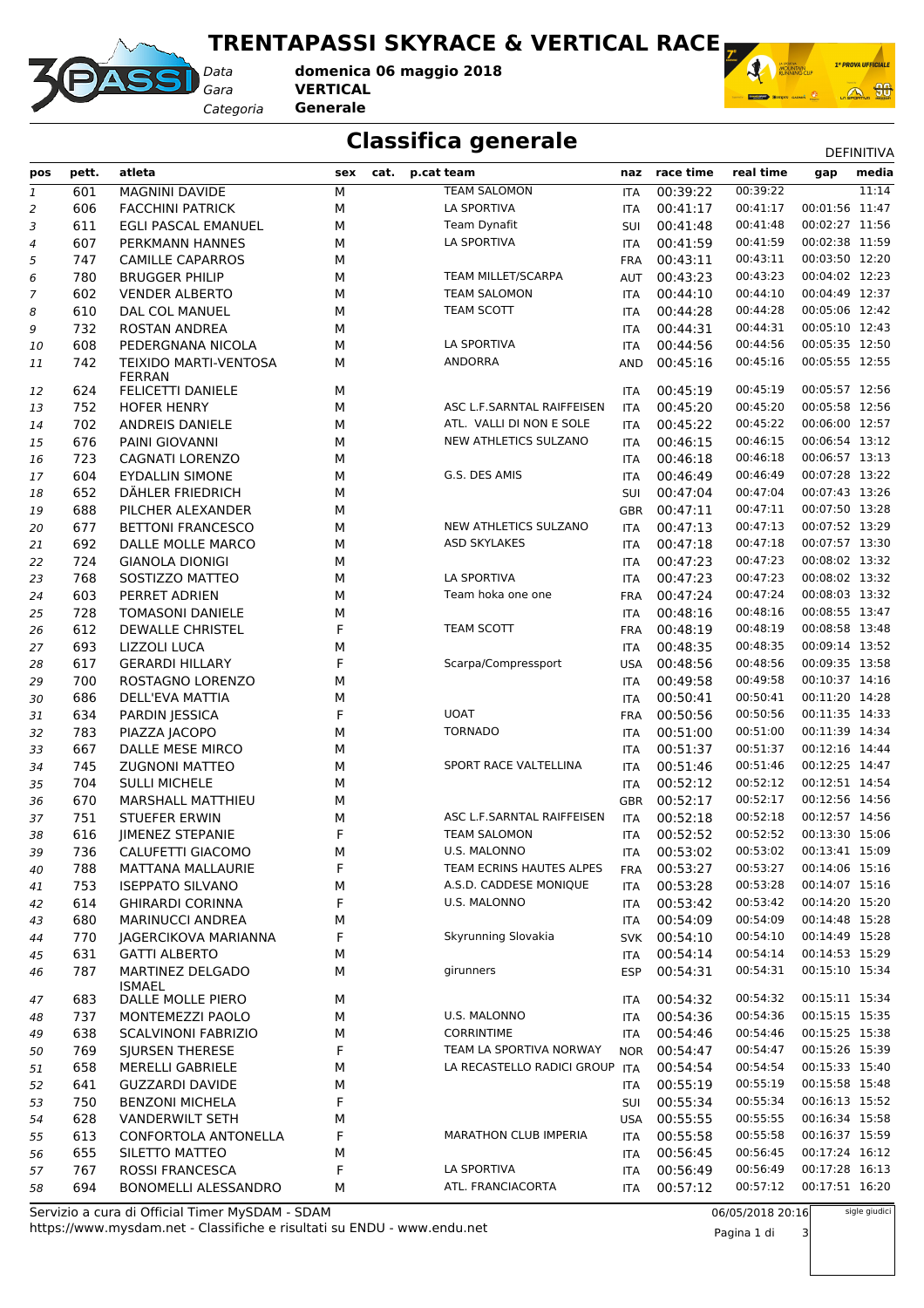| pos | pett. | atleta                        | sex | cat. | p.cat team                     | naz        | race time    | real time | media<br>gap            |
|-----|-------|-------------------------------|-----|------|--------------------------------|------------|--------------|-----------|-------------------------|
| 59  | 743   | <b>TEMPESTA RAFFAELLA</b>     | F   |      | <b>TERMINILLO TRAIL ASD</b>    | <b>ITA</b> | 00:57:29     | 00:57:29  | 00:18:08 16:25          |
| 60  | 640   | <b>ZANOTELLI IVAN</b>         | M   |      |                                | <b>ITA</b> | 00:57:30     | 00:57:30  | 00:18:09 16:25          |
| 61  | 727   | <b>ARICI NICOLO'</b>          | М   |      | <b>EVOLUTION TEAM</b>          | <b>ITA</b> | 00:57:56     | 00:57:56  | 00:18:35 16:33          |
| 62  | 663   | PAU DAVIDE                    | М   |      | PIACENZA SPORT                 | <b>ITA</b> | 00:58:07     | 00:58:07  | 00:18:46 16:36          |
| 63  | 673   | <b>ZANOTTI GIUSEPPE</b>       | М   |      | NEW ATHLETICS SULZANO          | <b>ITA</b> | 00:58:23     | 00:58:23  | 00:19:02 16:40          |
| 64  | 687   | <b>HALL KIRSTY</b>            | F   |      |                                | <b>GBR</b> | 00:58:37     | 00:58:37  | 00:19:16 16:44          |
| 65  | 738   | <b>MASSETTI PAOLO</b>         | M   |      | NEW ATHLETICS SULZANO          | <b>ITA</b> | 00:58:39     | 00:58:39  | 00:19:18 16:45          |
| 66  | 678   | MARTINAZZOLI ANDREA           | М   |      | NEW ATHLETICS SULZANO          | <b>ITA</b> | 00:59:08     | 00:59:08  | 00:19:46 16:53          |
| 67  | 665   | <b>HAN ANDREW</b>             | М   |      |                                | <b>NZL</b> | 00:59:40     | 00:59:40  | 00:20:18 17:02          |
| 68  | 669   | <b>CALCARI MATTEO</b>         | М   |      | <b>SS TREMALZO</b>             | <b>ITA</b> | 01:00:02     | 01:00:02  | 00:20:40 17:08          |
| 69  | 711   | <b>BASSO CECILIA</b>          | F   |      | G.S. ORECCHIELLA               | <b>ITA</b> | 01:00:40     | 01:00:40  | 00:21:19 17:19          |
| 70  | 635   | <b>MORESCHI MARIA</b>         | F   |      |                                | <b>ITA</b> | 01:00:43     | 01:00:43  | 00:21:22 17:20          |
| 71  | 703   | <b>BRIDA NICOLA</b>           | М   |      |                                | <b>ITA</b> | 01:00:54     | 01:00:54  | 00:21:32 17:23          |
| 72  | 671   | <b>MARTIN ROSY</b>            | F   |      |                                | <b>ITA</b> | 01:00:57     | 01:00:57  | 00:21:36 17:24          |
| 73  | 772   | <b>ZANETTIN ERNESTO</b>       | М   |      |                                | <b>ITA</b> | 01:01:00     | 01:01:00  | 00:21:39 17:25          |
| 74  | 647   | <b>BERTOCCHI SIMONE</b>       | М   |      |                                | <b>ITA</b> | 01:01:15     | 01:01:15  | 00:21:53 17:29          |
| 75  | 744   | DANIELE MARCO                 | М   |      |                                | <b>ITA</b> | 01:01:22     | 01:01:22  | 00:22:01 17:31          |
| 76  | 712   | <b>CARTA FILIPPO</b>          | М   |      |                                | <b>ITA</b> | 01:01:27     | 01:01:27  | 00:22:06 17:33          |
| 77  | 699   | <b>BRUNA MAURIZIO</b>         | М   |      | <b>RUN CARD</b>                | <b>ITA</b> | 01:01:40     | 01:01:40  | 00:22:18 17:36          |
| 78  | 734   | PANGRAZZI PAOLO               | М   |      |                                | <b>ITA</b> | 01:01:43     | 01:01:43  | 00:22:22 17:37          |
| 79  | 774   | DE SILVESTRO MARTINA          | F   |      | <b>VVFF Belluno</b>            | <b>ITA</b> | 01:01:49     | 01:01:49  | 00:22:28 17:39          |
| 80  | 775   | <b>CAPELLI MARCO LUIGI</b>    | М   |      | <b>ATLETICA MARATHON</b>       | <b>ITA</b> | 01:02:08     | 01:02:08  | 00:22:47 17:45          |
| 81  | 696   | <b>RAVELLI LIVIO</b>          | М   |      | <b>ASD FUORI CORSA</b>         | <b>ITA</b> | 01:02:14     | 01:02:14  | 00:22:53 17:46          |
| 82  | 615   | <b>COMPAGNONI GIULIA</b>      | F   |      | <b>TEAM SALOMON</b>            | <b>ITA</b> | 01:02:23     | 01:02:23  | 00:23:02 17:49          |
| 83  | 764   | <b>ISONNI MASSIMO ATTILIO</b> | М   |      | <b>RUN CARD</b>                | <b>ITA</b> | 01:02:28     | 01:02:28  | 00:23:06 17:50          |
| 84  | 761   | <b>LENZI STEFANO</b>          | M   |      | <b>CORRINTIME</b>              | <b>ITA</b> | 01:02:35     | 01:02:35  | 00:23:14 17:52          |
| 85  | 621   | SJÖSTRÖM ANTON                | M   |      | LA SPORTIVA SWEDEN             | <b>SWE</b> | 01:02:46     | 01:02:46  | 00:23:25 17:55          |
| 86  | 762   | <b>BELLINA CATERINA</b>       | F   |      | UNIONE SPORTIVA ALDO MORO ITA  |            | 01:03:31     | 01:03:31  | 00:24:10 18:08          |
| 87  | 786   | SALVATELLA SUREDA JOSEP       | М   |      | ASS. ESP MATXACUCA             | <b>ESP</b> | 01:03:43     | 01:03:43  | 00:24:22 18:12          |
| 88  | 771   | POLETTI MARIO                 | М   |      | TEAM SCOTT                     | <b>ITA</b> | 01:03:50     | 01:03:50  | 00:24:28 18:14          |
| 89  | 782   | <b>GALASSI SAMANTHA</b>       | F   |      | LA RECASTELLO RADICI GROUP ITA |            | 01:03:50     | 01:03:50  | 00:24:28 18:14          |
| 90  | 777   | <b>BONI FRANCESCO</b>         | М   |      | <b>ALTITUDE RACE</b>           | ITA        | 01:03:50     | 01:03:50  | 00:24:29 18:14          |
| 91  | 776   | CARRARA MAURIZIO              | М   |      |                                | <b>FRA</b> | 01:03:54     | 01:03:54  | 00:24:32 18:15          |
| 92  | 639   | NIGRONI LORENZO               | М   |      |                                | ITA        | 01:03:55     | 01:03:55  | 00:24:34 18:15          |
| 93  | 707   | <b>CESCUTTI ALICE</b>         | F   |      |                                | <b>ITA</b> | 01:04:05     | 01:04:05  | 00:24:43 18:18          |
| 94  | 659   | SAVOLDELLI ALEX               | М   |      | ATLETICA SERENISSIMA ASD       | <b>ITA</b> | 01:04:32     | 01:04:32  | 00:25:11 18:26          |
| 95  | 746   | <b>BIELLA CRISTIAN</b>        | M   |      | ASD TRAIL RUNNING BRESCIA      | <b>ITA</b> | 01:04:49     | 01:04:49  | 00:25:28 18:31          |
| 96  | 620   | MILIA CALOGERO                | М   |      |                                | <b>ITA</b> | 01:05:32     | 01:05:32  | 00:26:10 18:43          |
| 97  | 758   | BONAFINI MARIA NATALINA       | F   |      | <b>CORRINTIME</b>              | <b>ITA</b> | 01:06:24     | 01:06:24  | 00:27:02 18:58          |
| 98  | 784   | DOERSCHLAG SARAH              | F   |      | <b>BOA RUNNING TEAM</b>        |            | STK 01:07:47 |           | 01:07:47 00:28:26 19:21 |
| 99  | 689   | <b>LANCINI VINCENZO</b>       | М   |      | <b>FREEMOVE</b>                | ITA        | 01:08:02     | 01:08:02  | 00:28:41 19:26          |
| 100 | 668   | PIETRANTONIO MATTEO           | М   |      | A.S.D.ARIES COMO ATHLETIC      | ITA        | 01:08:13     | 01:08:13  | 00:28:52 19:29          |
| 101 | 710   | <b>GRAIFENBERG MAURO</b>      | М   |      | ATL. VALLI DI NON E SOLE       | <b>ITA</b> | 01:08:34     | 01:08:34  | 00:29:13 19:35          |
| 102 | 701   | <b>INVERNIZZI PAOLO</b>       | М   |      |                                | ITA        | 01:08:42     | 01:08:42  | 00:29:21 19:37          |
| 103 | 637   | <b>FRANZINI SILVIA</b>        | F   |      | <b>CORRINTIME</b>              | <b>ITA</b> | 01:09:12     | 01:09:12  | 00:29:51 19:46          |
| 104 | 755   | <b>CONTESSI ANTONIO</b>       | М   |      | <b>GRUPPO SPORTIVO ALPINI</b>  | ITA        | 01:09:17     | 01:09:17  | 00:29:55 19:47          |
| 105 | 731   | DELLA MADDALENA               | F   |      | ASD CASTELRAIDER               | ITA        | 01:09:29     | 01:09:29  | 00:30:08 19:50          |
| 106 | 679   | MICHELA<br>ARCHETTI MICHELE   | М   |      | NEW ATHLETICS SULZANO          | ITA        | 01:09:39     | 01:09:39  | 00:30:17 19:53          |
| 107 | 781   | MARNIGA ALESSANDRO            | М   |      | U.S. MALONNO                   | <b>ITA</b> | 01:09:41     | 01:09:41  | 00:30:20 19:54          |
| 108 | 697   | ANGELI DUILIO                 | М   |      |                                | ITA        | 01:10:30     | 01:10:30  | 00:31:09 20:08          |
| 109 | 757   | <b>MIDALI FAUSTO</b>          | М   |      | ATL. VALLE BREMBANA            | ITA        | 01:10:38     | 01:10:38  | 00:31:17 20:10          |
| 110 | 756   | <b>MONACI SERGIO</b>          | М   |      | ATL. VALLE BREMBANA            | <b>ITA</b> | 01:10:38     | 01:10:38  | 00:31:17 20:10          |
| 111 | 682   | <b>VITELLA ALESSIO</b>        | М   |      |                                | <b>ITA</b> | 01:10:40     | 01:10:40  | 00:31:19 20:11          |
| 112 | 763   | <b>COLOMBO STEFANO</b>        | М   |      | POL. LIB. CERNUSCHESE          | ITA        | 01:10:50     | 01:10:50  | 00:31:29 20:14          |
| 113 | 632   | MAFFIZZOLI MAURIZIO           | М   |      | <b>RUN CARD</b>                | <b>ITA</b> | 01:11:52     | 01:11:52  | 00:32:31 20:31          |
| 114 | 619   | FORCELLA STEFANO              | М   |      |                                | <b>ITA</b> | 01:13:15     | 01:13:15  | 00:33:54 20:55          |
| 115 | 651   | <b>ERCOLI ROBERTO</b>         | М   |      |                                | ITA        | 01:13:17     | 01:13:17  | 00:33:56 20:56          |
| 116 | 748   | <b>MOSCA ROBERTO</b>          | М   |      |                                | <b>ITA</b> | 01:14:15     | 01:14:15  | 00:34:54 21:12          |
| 117 | 759   | <b>CLEMENTI GIANPIETRO</b>    | М   |      | ATL. PARATICO                  | <b>ITA</b> | 01:14:24     | 01:14:24  | 00:35:03 21:15          |
| 118 | 725   | MINUTO STEFANO                | М   |      | ASD PODISTICA CASTAGNITESE ITA |            | 01:14:25     | 01:14:25  | 00:35:04 21:15          |
| 119 | 719   | CASTAGNO MASSIMO              | М   |      | ASD GRUPPO PODISTI ALBESI      | <b>ITA</b> | 01:14:25     | 01:14:25  | 00:35:04 21:15          |
| 120 | 681   | ALVES VENTURA HUGO            | м   |      |                                | <b>POR</b> | 01:15:24     | 01:15:24  | 00:36:02 21:32          |
|     |       | <b>LUIS</b>                   |     |      |                                |            |              |           |                         |
| 121 | 633   | D'ALESSANDRIA PAOLO           | м   |      | ATL. PARATICO                  | <b>ITA</b> | 01:15:34     | 01:15:34  | 00:36:13 21:35          |